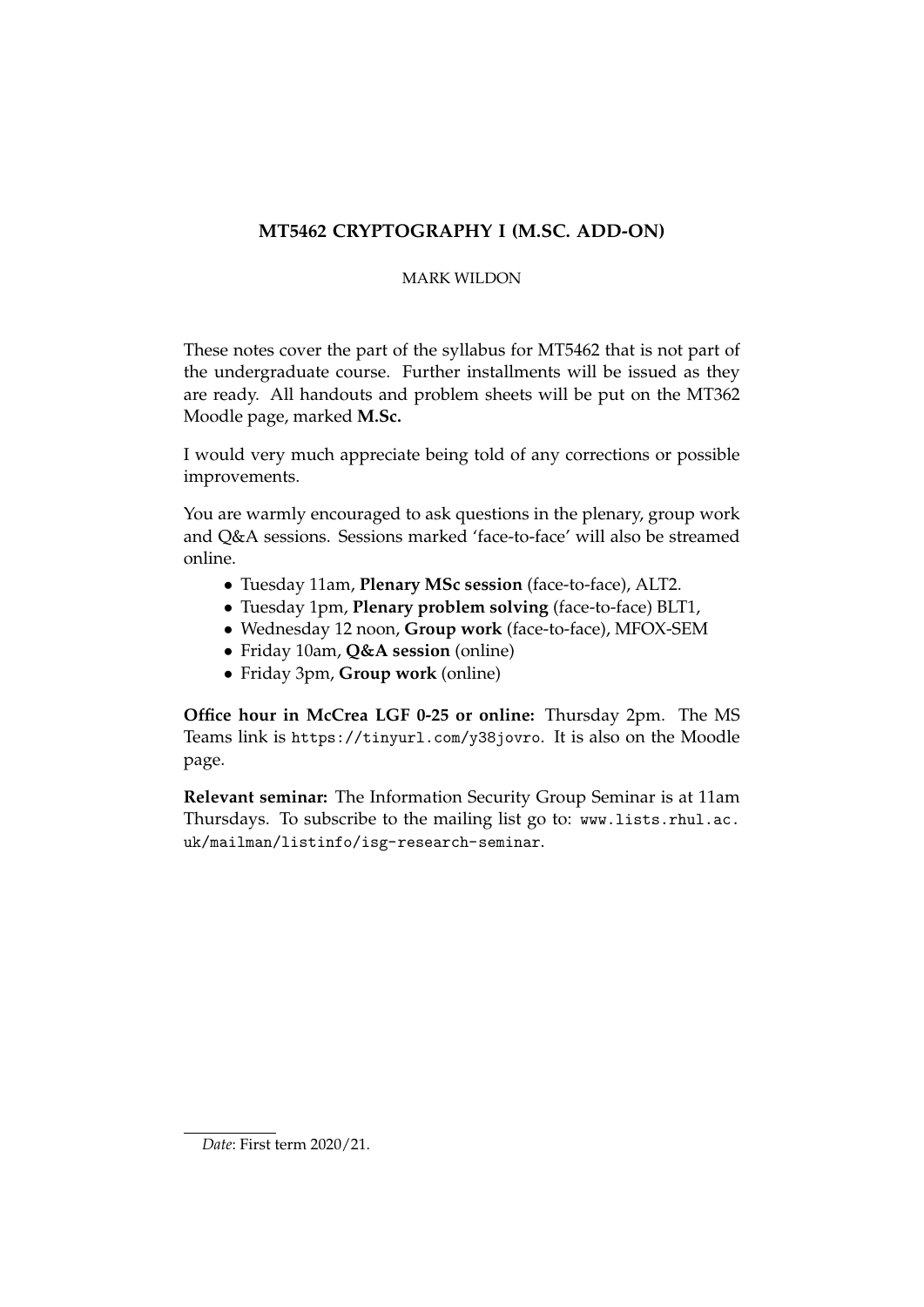#### **OVERVIEW**

We start with a secret sharing scheme related to Reed–Solomon codes. We then look at boolean functions, the Berlekamp–Massey algorithm and the Discrete Fourier Transform, and see how these mathematical ideas have been applied to stream ciphers and block ciphers.

### 1. REVISION OF FIELDS AND POLYNOMIALS

Every modern cipher makes use of the finite field **F**2. Many use other finite fields as well: for example, a fundamental building block in AES (Advanced Encryption Standard) is the inversion map  $x \mapsto x^{-1}$  on the non-zero elements of the finite field  $\mathbb{F}_{2^8}$  with 256 elements.

This section should give enough background for the course. It will also be useful for MT5461 Theory of Error Correcting Codes.

*Fields.* Informally, a field is a set in which one can add, subtract and multiply any two elements, and also divide by non-zero elements. Examples of infinite fields are the rational numbers **Q** and the real numbers **R**. If *p* is a prime, then the set  $\mathbb{F}_p = \{0, 1, \ldots, p-1\}$ , with addition and multiplication defined modulo *p* is a finite field: see Theorem 1.2.

The formal definition is below. You do not need to memorise this.

**Definition 1.1.** A *field* is a set of elements **F** with two operations, + (addition) and  $\times$  (multiplication), and two special elements 0, 1  $\in$  **F** such that  $0 \neq 1$  and

(1)  $a + b = b + a$  for all  $a, b \in \mathbb{F}$ ; (2)  $0 + a = a + 0 = a$  for all  $a \in \mathbb{F}$ ; (3) for all  $a \in \mathbb{F}$  there exists  $b \in \mathbb{F}$  such that  $a + b = 0$ ; (4)  $a + (b + c) = (a + b) + c$  for all  $a, b, c \in \mathbb{F}$ ; (5)  $a \times b = b \times a$  for all  $a, b \in \mathbb{F}$ ; (6)  $1 \times a = a \times 1 = a$  for all  $a \in \mathbb{F}$ ; (7) for all non-zero  $a \in \mathbb{F}$  there exists  $b \in \mathbb{F}$  such that  $a \times b = 1$ ; (8)  $a \times (b \times c) = (a \times b) \times c$  for all  $a, b, c \in \mathbb{F}$ ; (9)  $a \times (b + c) = a \times b + a \times c$  for all  $a, b, c \in \mathbb{F}$ .

If you are familiar with basic group theory, it will be helpful to note that (1)–(4) say that **F** is an abelian group under addition, and that (5)–(8) say that  $(\mathbb{F}\backslash \{0\}, \times)$  is an abelian group under multiplication. The final axiom (9) is the *distributive law* relating addition and multiplication.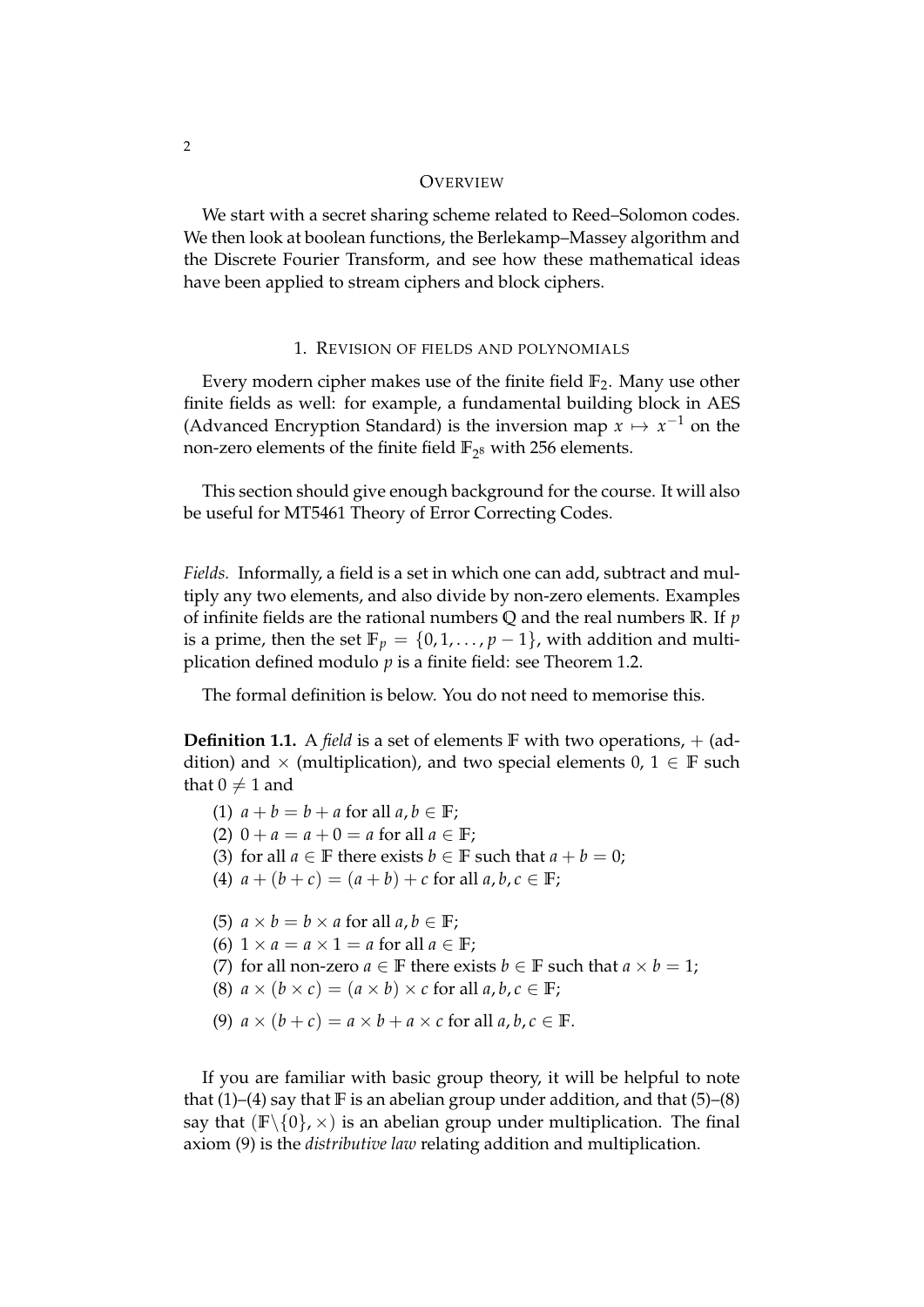It is usual to write −*a* for the element *b* in (4); we call −*a* the *additive inverse* of *a*. We write  $a^{-1}$  for the element *b* in (8); we call  $a^{-1}$  the *multiplicative inverse* of *a*. We usually write *ab* rather than  $a \times b$ .

### **Exercise 1.2.**

- (a) Show, from the field axioms, that if  $x \in \mathbb{F}$ , then *x* has a unique additive inverse, and that if  $x \neq 0$  then *x* has a unique multiplicative inverse. Show also that if **F** is a field then  $a \times 0 = 0$  for all  $a \in \mathbb{F}$ .
- (b) Show from the field axioms that if **F** is a field and  $a, b \in$  **F** are such that  $ab = 0$ , then either  $a = 0$  or  $b = 0$ .

We will use (b) above many times.

**Theorem 1.3.** Let p be a prime. The set  $\mathbb{F}_p = \{0, 1, \ldots, p-1\}$  with addition *and multiplication defined modulo p is a finite field of size p.*

There is a unique (up to a suitable notion of isomorphism) finite field of any given prime-power size. The smallest field not of prime size is the finite field of size 4.

**Example 1.4.** The addition and multiplication tables for the finite field  $\mathbb{F}_4 = \{0, 1, \alpha, 1 + \alpha\}$  of size 4 are shown below.

|  | $+$ 0 1 $\alpha$ 1 + $\alpha$                                                                                    |  |  | $\times$ 1 $\alpha$ 1+ $\alpha$                                                                                                              |  |
|--|------------------------------------------------------------------------------------------------------------------|--|--|----------------------------------------------------------------------------------------------------------------------------------------------|--|
|  |                                                                                                                  |  |  |                                                                                                                                              |  |
|  | $\begin{array}{c cc} 0 & 0 & 1 & \alpha & 1+\alpha \ 1 & 1 & 0 & 1+\alpha & \alpha \end{array}$                  |  |  |                                                                                                                                              |  |
|  |                                                                                                                  |  |  | $\begin{array}{ c c } \hline 1&1&\alpha&1+\alpha \ \hline \alpha&\alpha&1+\alpha&1 \ \hline 1+\alpha&1+\alpha&1&\alpha \ \hline \end{array}$ |  |
|  | $\begin{array}{c cccc}\n\alpha & \alpha & 1+\alpha & 0 & 1 \\ 1+\alpha & 1+\alpha & \alpha & 1 & 0\n\end{array}$ |  |  |                                                                                                                                              |  |

Probably the most important thing to realise is that **F**<sup>4</sup> **is not the integers modulo** 4. Indeed, in  $\mathbb{Z}_4 = \{0, 1, 2, 3\}$  we have 2 × 2 = 0, but if *a* ∈ **F**<sub>4</sub> and  $a \neq 0$  then  $a \times a \neq 0$ , as can be seen from the multiplication table. (Alternatively this follows from Exercise 1.2(b).)

*Polynomials.* Let **F** be a field. Let **F**[*z*] denote the set of all *polynomials*

$$
f(z) = a_0 + a_1 z + a_2 z^2 + \dots + a_m z^m
$$

where  $m \in \mathbb{N}_0$  and  $a_0, a_1, a_2, ..., a_m \in \mathbb{F}$ .

**Definition 1.5.** If  $f(z) = a_0 + a_1z + a_2 + \cdots + a_mz^m$  where  $a_m \neq 0$ , then we say that *m* is the *degree* of the polynomial *f*, and write deg  $f = m$ . The degree of the zero polynomial is, by convention,  $-1$ . We say that  $a_0$  is the *constant term* and *a<sup>m</sup>* is the *leading term*.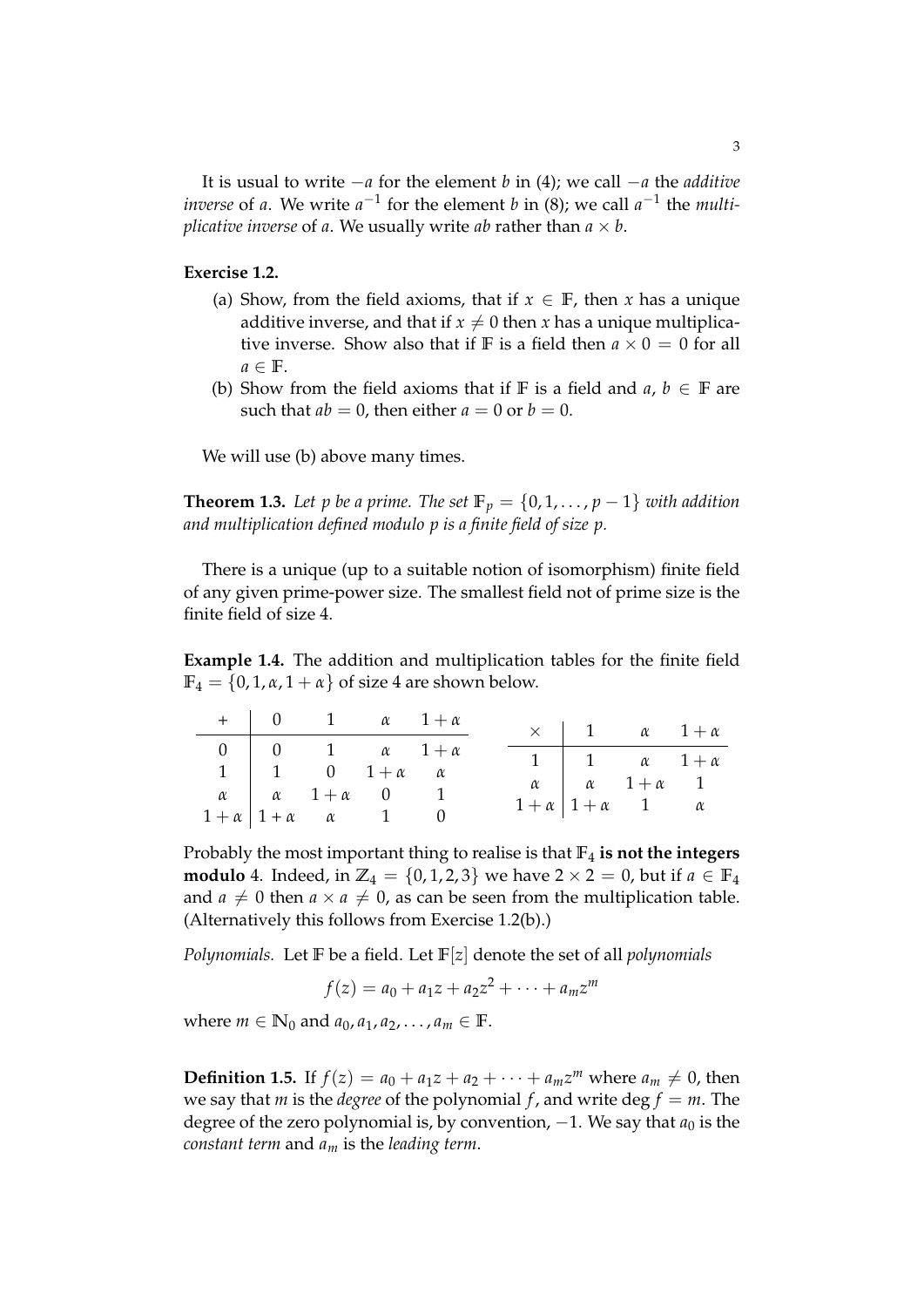It is often useful that the constant term in a polynomial  $f$  is  $f(0)$ .

A polynomial is a non-zero constant if and only if it has degree 0. The degree of the zero polynomial is not entirely standardized: you might also see it defined to be  $-\infty$ , or left undefined.

Polynomials are added and multiplied in the natural way.

**Lemma 1.6** (Division of polynomials). Let **F** be a field, let  $g(z) \in \mathbb{F}[z]$  be a *non-zero polynomial and let*  $f(z) \in F[z]$ *. There exist polynomials*  $q(z)$ *, r(z)*  $\in$ **F**[*z*] *such that*

$$
f(z) = q(z)g(z) + r(z)
$$

*and*  $\deg r(z) < \deg g(z)$ *.* 

We say that  $q(z)$  is the *quotient* and  $r(z)$  is the *remainder* when  $f(z)$  is divided by  $g(z)$ . Note that  $r(z)$  may be zero, in which case its degree is −1. The important thing is that you can find the quotient and remainder in practice. In MATHEMATICA use PolynomialQuotientRemainder, with Modulus  $\rightarrow$  p for the finite field  $\mathbb{F}_p$  of prime size.

**Exercise 1.7.** Let  $g(z) = z^3 + z + 1 \in \mathbb{F}_2[z]$ , let  $f(z) = z^5 + z^2 + z \in \mathbb{F}_2[z]$ . Find the quotient and remainder when  $f(z)$  is divided by  $g(z)$ , and when  $g(z)$  is divided by  $f(z)$ .

For Shamir's secret sharing scheme we shall need the following properties of polynomials.

**Lemma 1.8.** *Let* **F** *be a field.*

- (i) If  $f(z) \in F[z]$  has  $a \in F$  as a root, i.e.  $f(a) = 0$ , then there is a *polynomial*  $q(z) \in F[z]$  *such that*  $f(z) = (z - a)q(z)$ *.*
- (ii) If  $f(z) \in F[z]$  has degree  $m \in \mathbb{N}_0$  then  $f(z)$  has at most m distinct *roots in* **F***.*
- (iii) *Suppose that*  $f(z)$ ,  $g(z) \in F[z]$  *are non-zero polynomials such that* deg *f*, deg  $g \leq t$ . If there exist distinct  $c_1, \ldots, c_t \in \mathbb{F}$  such that *f*(*c*<sub>*i*</sub>) = *g*(*c*<sub>*i*</sub>) *for each i*  $\in$  {1*, . . . , t*} *then f*(*z*) = *g*(*z*)*.*

Part (iii) is the critical result. It says, for instance, that a linear polynomial is determined by two points on its graph: when **F** is the real numbers **R** this should be intuitive — there is a unique line through any two distinct points. Similarly a quadratic is determined by any three points on its graph, and so on.

Conversely, given *t* values in a field  $\mathbb{F}$ , there is a polynomial in  $\mathbb{F}[z]$ of degree at most *t* taking these values at any *t* distinct specified points. This has a nice constructive proof.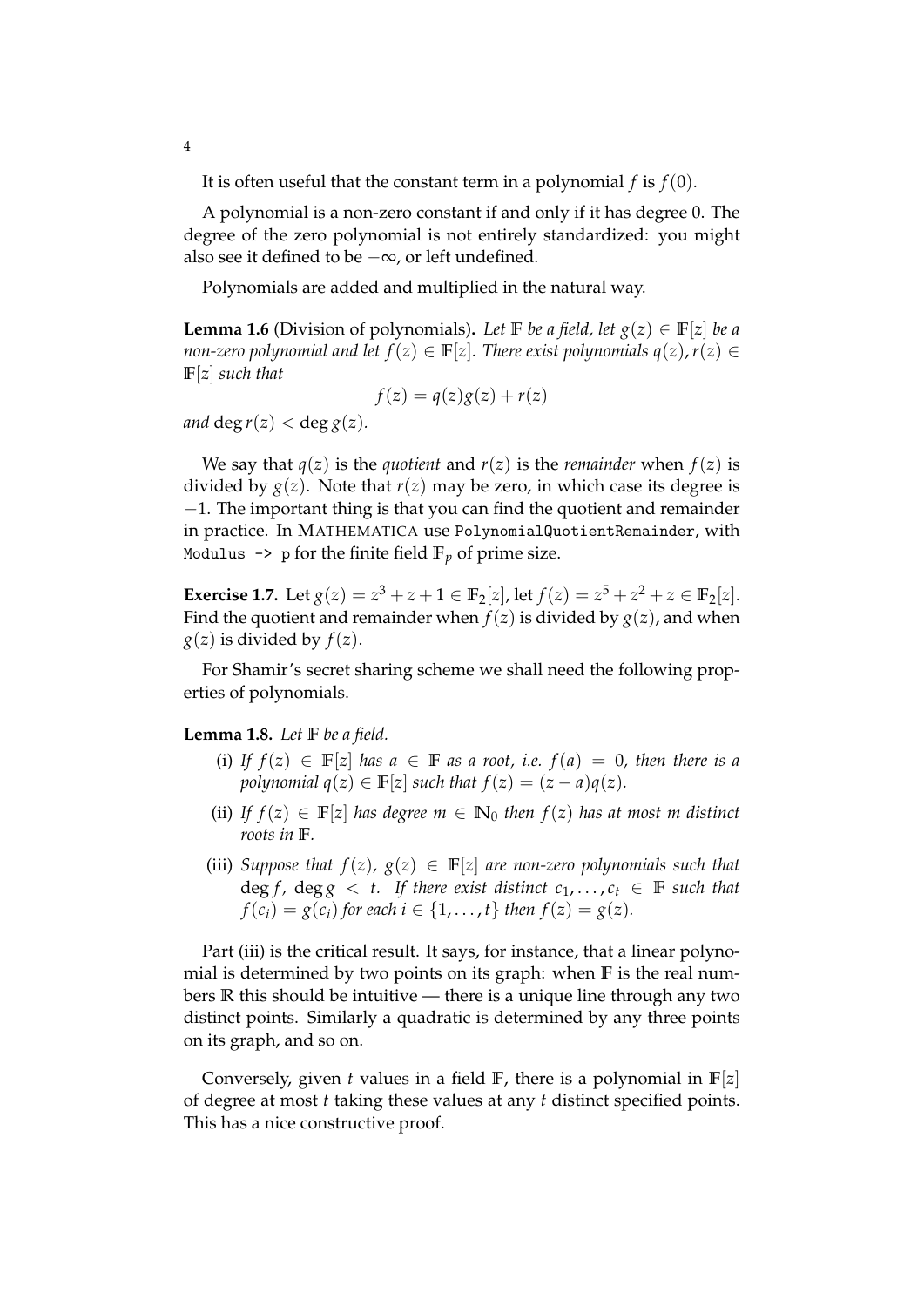**Lemma 1.9** (Polynomial interpolation)**.** *Let* **F** *be a field. Let*

$$
c_1,c_2,\ldots,c_t\in\mathbb{F}
$$

*be distinct and let*  $y_1, y_2, \ldots, y_t \in \mathbb{F}$ *. The unique polynomial*  $f(z) \in \mathbb{F}[z]$ *, either zero or of degree* < *t, such that f*(*ci*) = *y<sup>i</sup> for all i is*

$$
f(z) = \sum_{i=1}^t y_i \frac{\prod_{j\neq i} (z - c_j)}{\prod_{j\neq i} (c_i - c_j)}.
$$

Later we shall use polynomials in multiple variables with coefficients in  $\mathbb{F}_2$  to describe cryptographic primitives.

### 2. SHAMIR'S SECRET SHARING SCHEME

*Motivation.* Some flavour of secret sharing is given by the following informal example. As a standing convention, we write secret information in red. This is entirely optional for you and not standard.

**Example 2.1.** Ten people want to know their mean salary. But none is willing to reveal her salary  $s_i$  to the others, or to a 'Trusted Third Party'. Instead Person 1 chooses a large number *M*. She remembers *M*, and whispers  $M + s_1$  to Person 2. Then Person 2 whispers  $M + s_1 + s_2$  to Person 3, and so on, until Person 10 whispers  $M + s_1 + s_2 + \cdots + s_9 +$  $s_{10}$  to Person 1. Person 1 then subtracts *M* and tells everyone the mean  $(s_1 + s_2 + \cdots + s_{10})/10$ .

**Exercise 2.2.** Why it is reasonable to colour code the whisper from Person 2 as  $M + s_1 + s_2$ , with  $M + s_1$  all in red?

**Exercise 2.3.** Show that if Person *j* hears *N* from Person  $j - 1$  then  $s_1 + \cdots + s_{i-1}$  can consistently be any number between 0 and *N*.

Provided *M* is chosen much larger than any conceivable salary, this exercise shows that the scheme does not leak any unintended information.

**Exercise 2.4.** Person 1 can deduce the total of the salaries of all the other people from  $M + s_1 + \cdots + s_n$  by subtracting  $M + s_1$ . In particular, if  $n =$ 2, she can learn Person 2's salary. Is this a defect in the scheme?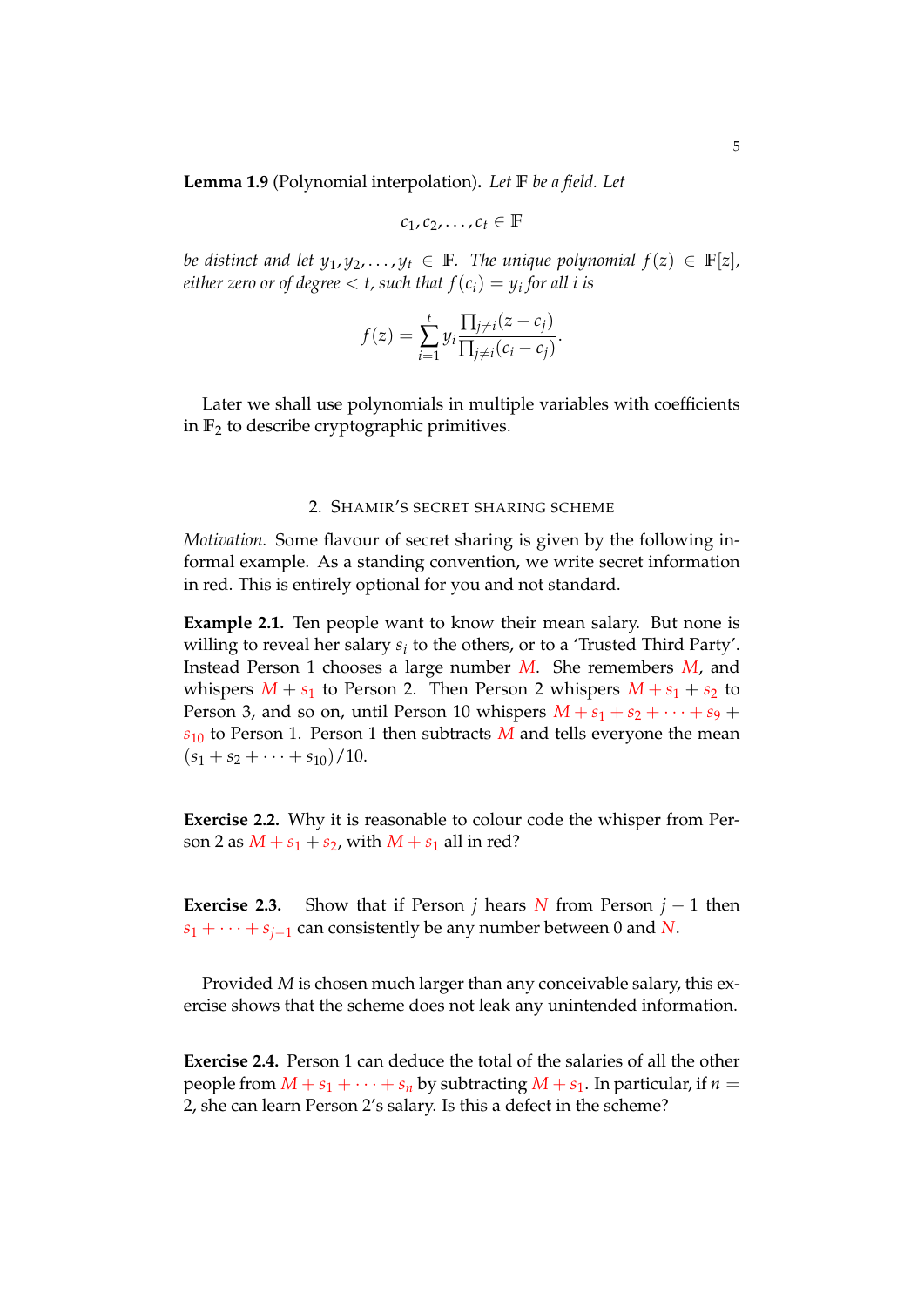*Shamir's secret sharing scheme.* In Shamir's scheme the *secret* is an element of a finite field **F***p*. It will be shared across *n* people so that any *t* of them, working together, can deduce the secret, but any *t* − 1 of them, even if they work together, can learn nothing. To set up the scheme requires a Trusted Third Party, who we will call Trevor.

In a typical application, you are Trevor, and the *n* people are *n* untrusted cloud computers, labelled 1 up to *n*.

**Definition 2.5.** Let *p* be a prime and let  $s \in \mathbb{F}_p$ . Let  $n \in \mathbb{N}$ ,  $t \in \mathbb{N}$  be such that  $t \leq n < p$ . Let  $c_1, \ldots, c_n \in \mathbb{F}_p$  be distinct non-zero elements. In the *Shamir scheme* with *n* people and *threshold t*, to share the secret *s* ∈ **F***p*, Trevor chooses at random *a*1, . . . , *at*−<sup>1</sup> ∈ **F***<sup>p</sup>* and constructs the polynomial

$$
f(z) = s + a_1 z + \dots + a_{t-1} z^{t-1}
$$

with constant term *s*. Trevor then issues the *share*  $f(c_i)$  to Person *i*.

As often the case in cryptography, it is important to be clear about what is private and what is public.

Above we wrote  $f(c_i)$  because the evaluation points  $c_i$  are public knowledge, as are the parameters *n*, *t* and *p*. Only Trevor knows  $f(z)$ , and at the time it is issued, the share  $f(c_i)$  is known only to Person *i* and Trevor.

**Example 2.6.** Suppose that  $n = 5$  and  $t = 3$ . Take  $p = 7$  and  $c_i = i$  for each  $i \in \{1, 2, 3, 4, 5\}$ . We suppose that  $s = 5$ . Trevor chooses  $a_1, a_2 \in \mathbb{F}_7$ at random, getting  $a_1 = 6$  and  $a_2 = 1$ . Therefore  $f(z) = 5 + 6z + 1z^2$  and the share of Person *i* is  $f(c_i)$ , for each  $i \in \{1, 2, 3, 4, 5\}$ , so the shares for each person are

 $f(f(1), f(2), f(3), f(4), f(5)) = (5, 0, 4, 3, 4).$ 

Remember that all arithmetic is performed in **F***p*, so working modulo *p*.

The following exercise shows the main idea needed to prove Theorem 2.8 below.

**Exercise 2.7.** Suppose that Person 1, with share  $f(1) = 5$ , and Person 2, with share  $f(2) = 0$ , cooperate in an attempt to discover *s*. Show that for each  $s' \in \mathbb{F}_7$  there exists a unique polynomial  $f_{s'}(z)$  such that  $\deg f \leq 2$ and  $f(0) = s'$ ,  $f_z(1) = 5$  and  $f_{\overline{z}}(2) = 0$ . For example  $f_2(z) = 3z^2 + 2$  and  $f_3(z) = 2z + 3$ . Since Trevor chose the coefficients of *f* at random, each polynomial  $f_0(z), \ldots, f_{p-1}(z)$  seems equally likely to Persons 1 and 2, and they can learn nothing about *s*.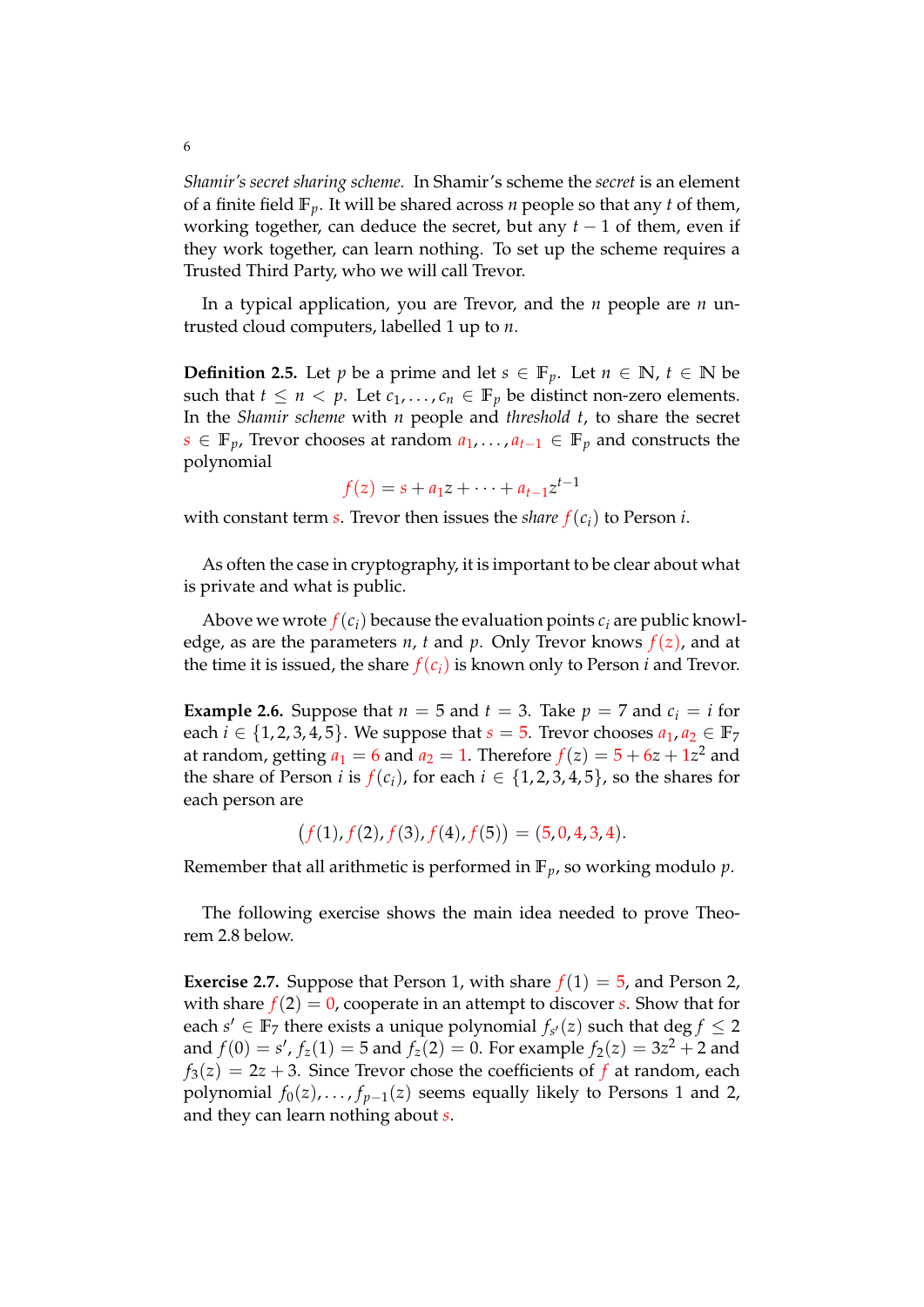**Theorem 2.8.** *In a Shamir scheme with n people, threshold t and secret s, any t people can work together to determine s but any t* − 1 *people, even if they work together can learn nothing about s.*

The proof shows that any *t* people can determine the polynomial *f* . So as well as learning *s*, they can also learn the shares of all the other participants.

**Exercise 2.9.** Suppose Trevor shares  $s \in \mathbb{F}_p$  across *n* computers using the Shamir scheme with threshold *t*. He chooses the first *t* computers. They are instructed to exchange their shares; then each computes *s* and sends it to Trevor. Unfortunately Malcolm has compromised computer 1. Show that Malcolm can both learn *s* and trick Trevor into thinking his secret is an  $s' \in \mathbb{F}_p$  of his choice. (Assume that, thanks to a network delays, it is plausible that computer 1 sends its share after receiving the shares from the other  $t - 1$  computers.)

Shamir's Secret Sharing Scheme has been modified in various ways to get around this problem. See Martin Tompa and Heather Woll, *How to share a secret with cheaters*, J. Crypt. **1** (1989) 133–138 for an introduction.

In practice we do not just want to store data on the cloud: we want to compute with it as well. You are encouraged to spend a good time thinking about (a) below.

**Exercise 2.10.** Take the Shamir scheme with threshold *t* and evaluation points  $1, \ldots, n \in \mathbb{F}_p$  where  $p > n$ . Trevor has shared two large numbers *r* and *s* across *n* cloud computers, using polynomials *f* and *g* so that the shares are  $(f(1),..., f(n))$  and  $(g(1),..., g(n))$ .

- (a) Express in terms of *f* and *g* a polynomial suitable for sharing the secret  $s + t$ . [*Hint:* this will seem obvious in hindsight, but is easily missed.]
- (b) Imagine you are Cloud Computer 1, so you know the shares  $f(c_1)$ for *r* and  $g(c_1)$  for *s*. What is your share for  $s + t$ , using the polynomial from (a)? Can you compute this share yourself?
- (c) Show that the *n* computers can each compute the shares for  $s + t$ without exchanging any information.
- (d) **(Optional extension.)** Assume that  $n > 2t$ . Show that the cloud computers can compute shares for *rs* mod *p* sending information only between each other.

Thus provided the original messages Trevor sent to each computer were secure, Trevor can store  $r + s$  and  $rs$  on the cloud even if Eve is eavesdropping on his later messages.

Once you can add and multiply you can do all sorts of computations! For more on this, search for 'homomorphic encryption'.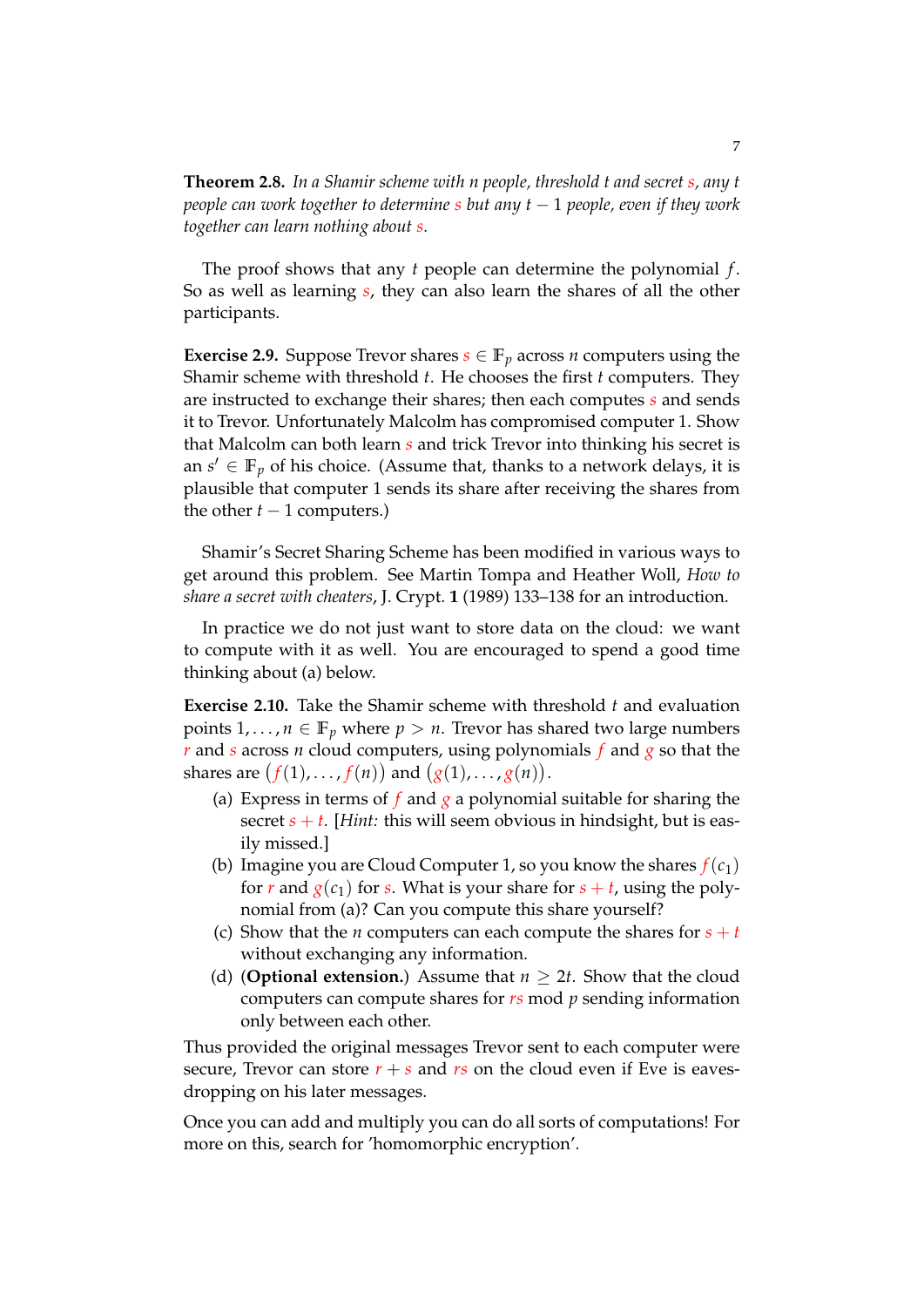The remainder of this section is non-examinable and included for interest only.

**Example 2.11.** The root key for DNSSEC, part of web of trust that guarantees an IP connection really is to the claimed end-point, and not to Malcolm doing a Man-in-the-Middle attack, is protected by a secret sharing scheme with  $n = 7$  and  $t = 5$ : search for 'Schneier DNSSEC'.

The search above will take you to Bruce Schneier's blog. It is highly recommended for background on practical cryptography.

**Remark 2.12.** The *Reed–Solomon code* associated to the parameters *p*, *n*, *t* and the field elements  $c_1, c_2, \ldots, c_n$  is the length *n* code over  $\mathbb{F}_p$  with codewords all possible *n*-tuples

$$
\{ (f(c_1), f(c_2), \ldots, f(c_n)) : f \in \mathbb{F}_p[z], \deg f \leq t-1 \}.
$$

It will be studied in MT5461. By Theorem 2.8, each codeword is determined by any *t* of its positions, and so two codewords agreeing in *t* positions are equal. This shows that any two different codewords differ in at least *n* − (*t* − 1) positions. Equivalently, the Reed–Solomon code has minimum distance at least *n* − *t* + 1.

We have worked over a finite field of prime size in this section. Reed– Solomon codes and the Shamir secret sharing scheme generalize in the obvious way to arbitrary finite fields. For example, the Reed–Solomon codes used on compact discs are defined using the finite field  $\mathbb{F}_{2^8}$ .

### 3. INTRODUCTION TO BOOLEAN FUNCTIONS

*Definition and first examples.* Recall that  $\mathbb{F}_2 = \{0,1\}$  is the finite field of size 2 whose elements are the *bits* 0 and 1. As usual, + denotes addition in  $\mathbb{F}_2$  or in  $\mathbb{F}_2^n$ . We number positions in  $\mathbb{F}_2^n$  from 0, so a typical tuple is  $(x_0, x_1, \ldots, x_{n-1}).$ 

**Definition 3.1.** Let  $n \in \mathbb{N}$ . An *n*-variable *boolean function* is a function  $\mathbb{F}_2^n \to \mathbb{F}_2$ .

For example,  $f(x, y, z) = xyz + x$  is a boolean function of the three variables *x*, *y* and *z*, such that  $f(1, 0, 0) = 0 + 1 = 1$  and  $f(1, 1, 1) = 1 +$  $1 = 0$ . We shall see that boolean functions are very useful for describing the primitive building blocks of modern stream and block ciphers.

**Exercise 3.2.** What is a simpler form for  $x^2y + xz + z + z^2$ ?

**Exercise 3.3.** Let maj $(x, y, z) = xy + yz + zx$  where, as usual, the coefficients are in **F**2. Show that

$$
maj(x, y, z) = \begin{cases} 0 & \text{if at most one of } x, y, z \text{ is 1} \\ 1 & \text{if at least two of } x, y, z \text{ are 1.} \end{cases}
$$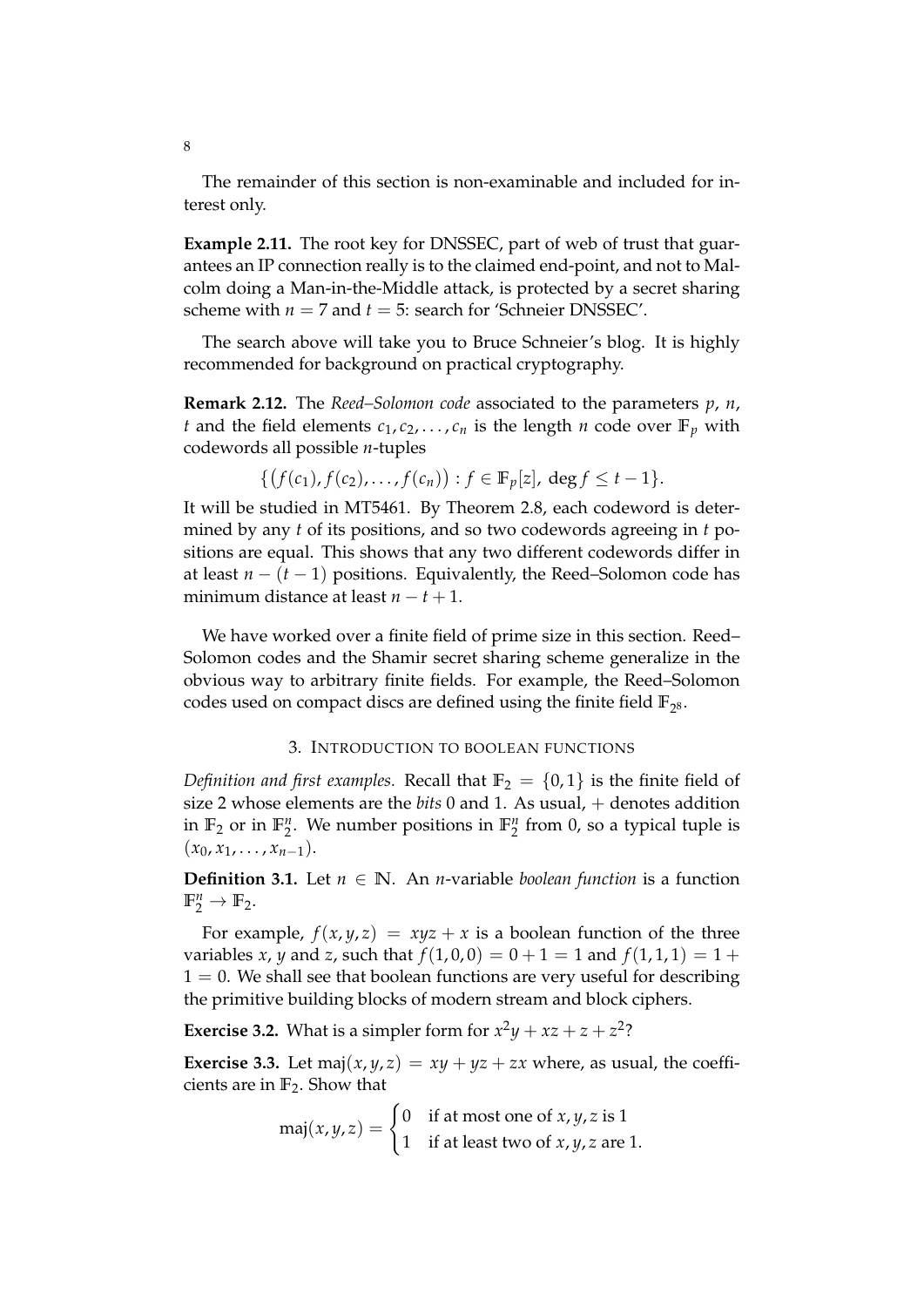We call maj :  $\mathbb{F}_2^3 \to \mathbb{F}_2$  the *majority vote function*. It is a 3-variable boolean function.

*Motivation.* A modern block cipher has plaintexts and ciphertexts  $\mathbb{F}_2^n$  for some fixed *n*. The encryption functions are typically defined by composing carefully chosen cryptographic primitives over a number of *rounds*. We give two motivating examples below.

### **Example 3.4.**

(1) Each round of the widely used block cipher AES is of the form  $(x, k) \mapsto s(x) + k$  where + is addition in  $\mathbb{F}_2^{128}$ ,  $x \in \mathbb{F}_2^{128}$  is the input to the round (derived ultimately from the plaintext) and  $k \in$  $\mathbb{F}_2^{128}$  is a 'round key' derived from the key. The most important cryptographic primitive in the function  $s: \mathbb{F}_2^{128} \to \mathbb{F}_2^{128}$  is pseudoinversion in the finite field  $\mathbb{F}_{2^8}$ , as defined by

$$
s(x) = \begin{cases} x^{-1} & \text{if } x \neq 0 \\ 0 & \text{if } x = 0. \end{cases}.
$$

The inversion function is highly non-linear and hard to attack. Just for fun, the 256 values of the boolean function sending 0 to 0 and a non-zero *x* to the bit in position 0 of  $s(x)$  are shown below, for one natural order on  $\mathbb{F}_{2^8}$ .

0110101101100111000111010110100000011101100100000100110001011111 1011111110110111101000110000101100111001011111111111010000001010 1010010010111010000100000010101010011010000001000011110110011001 1011000111101000010111000101100111010011001110011100001010101010.

It is highly unlikely that you will see any obvious pattern! As one sign of the apparent randomness, there are 128 zeros, 128 ones, and each pair 01, 10, 11 appears exactly 64 times. Later we shall prove that the inversion function is secure against difference attacks.

The function for bit number 1 in the key addition is

 $(y_0, y_1, \ldots, y_{127}, k_0, k_1, \ldots, k_{127}) \mapsto y_1 + k_1.$ 

We shall see that such linear functions are very weak cryptographically taken on their own, but are very useful when combined with non-linear functions such as *s* and inversion.

(2) In the block cipher SPECK proposed by NSA in June 2013, the non-linear primitive is modular addition in  $\mathbb{Z}/2^m\mathbb{Z}$ , denoted  $\boxplus$ . (Note  $+$  on binary words always means addition modulo 2.) As a 'toy' version we take  $m = 8$ ; in practice *m* is at least 16 and usually 64. Identify  $\mathbb{F}_2^8$  with  $\mathbb{Z}/2^8\mathbb{Z}$  by writing numbers in their binary form. For instance,  $13 \in \mathbb{Z}/2^8\mathbb{Z}$  has binary form 0000 1101 (the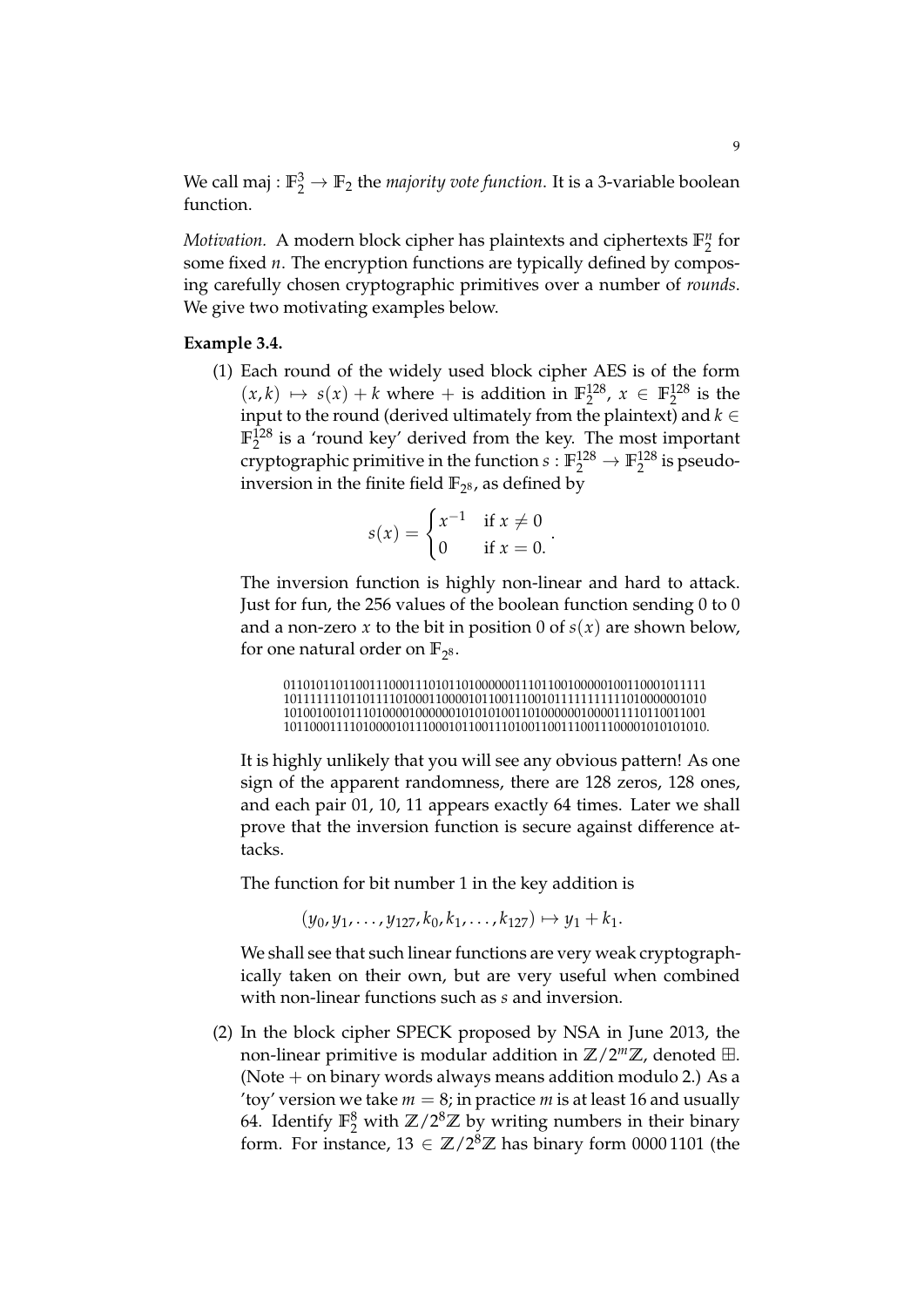space is just for readability) and

 $10101010 \boxplus 00001111 = 10111001$  $1000\,0001 \boxplus 1000\,0001 = 0000\,0010$ 

are the decimal sums  $170 + 15 = 185 \text{ mod } 256$  and  $129 + 129 = 2$ mod 256. Modular addition is a convenient operation because it is very fast on a computer, but it has some cryptographic weaknesses. In SPECK it is combined with other functions in a way that appears to give a very strong and fast cipher.

One sign that modular addition is weak on its own is that the low numbered bits are 'close to' linear functions. We make this precise in §6 on linear cryptanalysis. For example

$$
(\ldots, x_2, x_1, x_0) \boxplus (\ldots, y_2, y_1, y_0)
$$
  
= (\ldots, x\_2 + y\_2 + c\_2, x\_1 + y\_1 + x\_0y\_0, x\_0 + y\_0)

where  $c_2$  is the carry into position 2, defined using the majority vote function by  $c_2 = \text{maj}(x_1, y_1, x_0, y_0)$ . Unless both  $x_0$  and *y*<sub>0</sub> are 1, bit 1 is  $x_1 + y_1$ , a linear function of  $(\ldots, x_2, x_1, x_0)$  and  $(..., y_2, y_1, y_0)$ . By Exercise 4.5, output bit 2 is given by the more complicated polynomial

$$
x_2 + y_2 + x_1y_1 + x_0x_1y_0 + x_0y_0y_1.
$$

This formula can be used for part of Question 6 on Problem Sheet 3: it is the algebraic normal form of the boolean function for bit 2 in modular addition.

*Truth tables and disjunctive normal form.* A boolean function  $f : \mathbb{F}_2^n \to$ **F**<sub>2</sub> can be defined by its *truth table*, which records for each  $x \in \mathbb{F}_2^n$  its image  $f(x)$ . For example, the boolean functions  $\mathbb{F}_2^2 \to \mathbb{F}_2$  of addition and multiplication are shown below:

|  |                                                                                                                                     |  | x $y   x + y xy   x \wedge y x \vee y x \Longrightarrow y$ |
|--|-------------------------------------------------------------------------------------------------------------------------------------|--|------------------------------------------------------------|
|  | $\begin{array}{cc cc} 0 & 0 & 0 & 0 & F & F \\ 0 & 1 & 1 & 0 & F & T \\ 1 & 0 & 1 & 0 & F & T \\ 1 & 1 & 0 & 1 & T & T \end{array}$ |  |                                                            |
|  |                                                                                                                                     |  |                                                            |
|  |                                                                                                                                     |  |                                                            |
|  |                                                                                                                                     |  |                                                            |

It is often useful to think of 0 as false and 1 as true. Then *xy* corresponds to  $x \wedge y$ , the logical 'and' of  $x$  and  $y$ , as shown above. The logical 'or' of *x* and *y* is denoted *x* ∨ *y*.

**Exercise 3.5.** Use the true/false interpretation to complete the columns for  $x \implies y$ . Could you convince a sceptical friend that false statement imply true statements?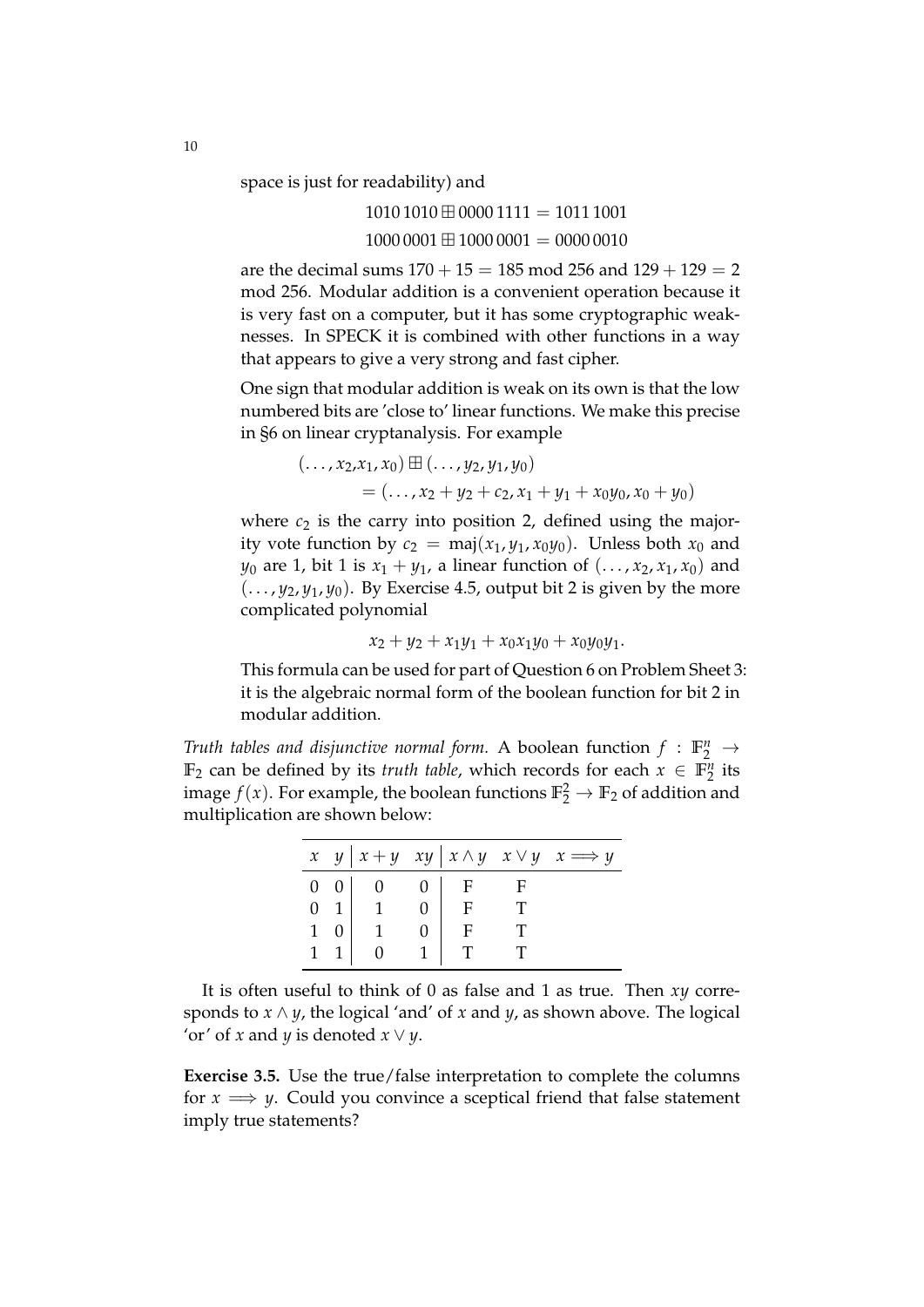**Example 3.6.** The Toffoli function is a 3-variable boolean function important in quantum computing. It can be defined by

toffoli
$$
(x_0, x_1, x_2)
$$
 =  $\begin{cases} x_0 & \text{if } x_1x_2 = 0 \\ \overline{x}_0 & \text{if } x_1x_2 = 1. \end{cases}$ 

Here  $\bar{x}$  denotes the bitflip of *x*, defined by  $\bar{0} = 1$  and  $\bar{1} = 0$ . In the true/false interpretation  $\overline{F} = T$  and  $\overline{T} = F$ . This table shows the majority vote and Toffoli functions; also shown are two of the *f<sup>J</sup>* functions defined later.

|              | $x_2$    | $x_1$        |                   | $x_0$   maj $(x_0, x_1, x_2)$ toffoli $(x_0, x_1, x_2)$   $f_{\{0\}}$ | $f_{\{0,2\}}$ |
|--------------|----------|--------------|-------------------|-----------------------------------------------------------------------|---------------|
| Ø            | $\theta$ | $\mathbf{0}$ | $\left( \right)$  |                                                                       |               |
| {0}          | 0        | $\Omega$     |                   |                                                                       |               |
| $ 11\rangle$ | $\theta$ |              |                   |                                                                       |               |
| $\{0,1\}$    | 0        |              |                   |                                                                       |               |
| $\{2\}$      |          | 0            | $\theta$          |                                                                       |               |
| $\{0,2\}$    |          | $\theta$     |                   |                                                                       |               |
| $\{1,2\}$    |          |              | $\mathbf{\Omega}$ |                                                                       |               |
|              |          |              |                   |                                                                       |               |

The sets on the left record which variables are true. For example, the majority vote function is true on the rows labelled by the sets of sizes 2 and 3, namely,  $\{0, 1\}$ ,  $\{0, 2\}$ ,  $\{1, 2\}$ ,  $\{1, 2, 3\}$ , and false on the other rows.

Given a subset *J* of  $\{0, \ldots, n-1\}$  we define  $f_J : \mathbb{F}_2^n \to \mathbb{F}_2$  by

$$
f_J(x) = \bigwedge_{j \in J} x_j \wedge \bigwedge_{j \notin J} \overline{x}_j.
$$

In words, *f<sup>J</sup>* is the *n*-variable boolean function whose truth table has a unique 1 (or true) in the row labelled *J*. For instance  $f_{\{0\}}(x_0, x_1, x_2)$  =  $x_0 \wedge \overline{x}_1 \wedge \overline{x}_2$  and  $f_{\{0,2\}}(x_0, x_1, x_2) = x_0 \wedge \overline{x}_1 \wedge x_2$  are shown above.

#### **Exercise 3.7.**

(i) For what set *J* do we have

toffoli = 
$$
f_{\{0\}} \vee f_{\{0,1\}} \vee f_{\{0,2\}} \vee f_J?
$$

- (ii) Express the majority vote function in the form above.
- (iii) Find a way to complete the right-hand side in

$$
\mathrm{maj}(x)=(x_0\wedge x_1\wedge \overline{x}_2)\vee (x_0\wedge \overline{x}_1\wedge x_2)\vee (\overline{x}_0\wedge x_1\wedge x_2)\vee (\ldots).
$$

**Theorem 3.8** (Disjunctive Normal Form). Let  $f : \mathbb{F}_2^n \to \mathbb{F}_2$  be a boolean *function.*

*(i) Suppose that the truth table of f has* 1 *in the rows labelled by the sets J for*  $J \in \mathcal{T}$ *. Then* 

$$
f = \bigvee_{J \in \mathcal{T}} f_J.
$$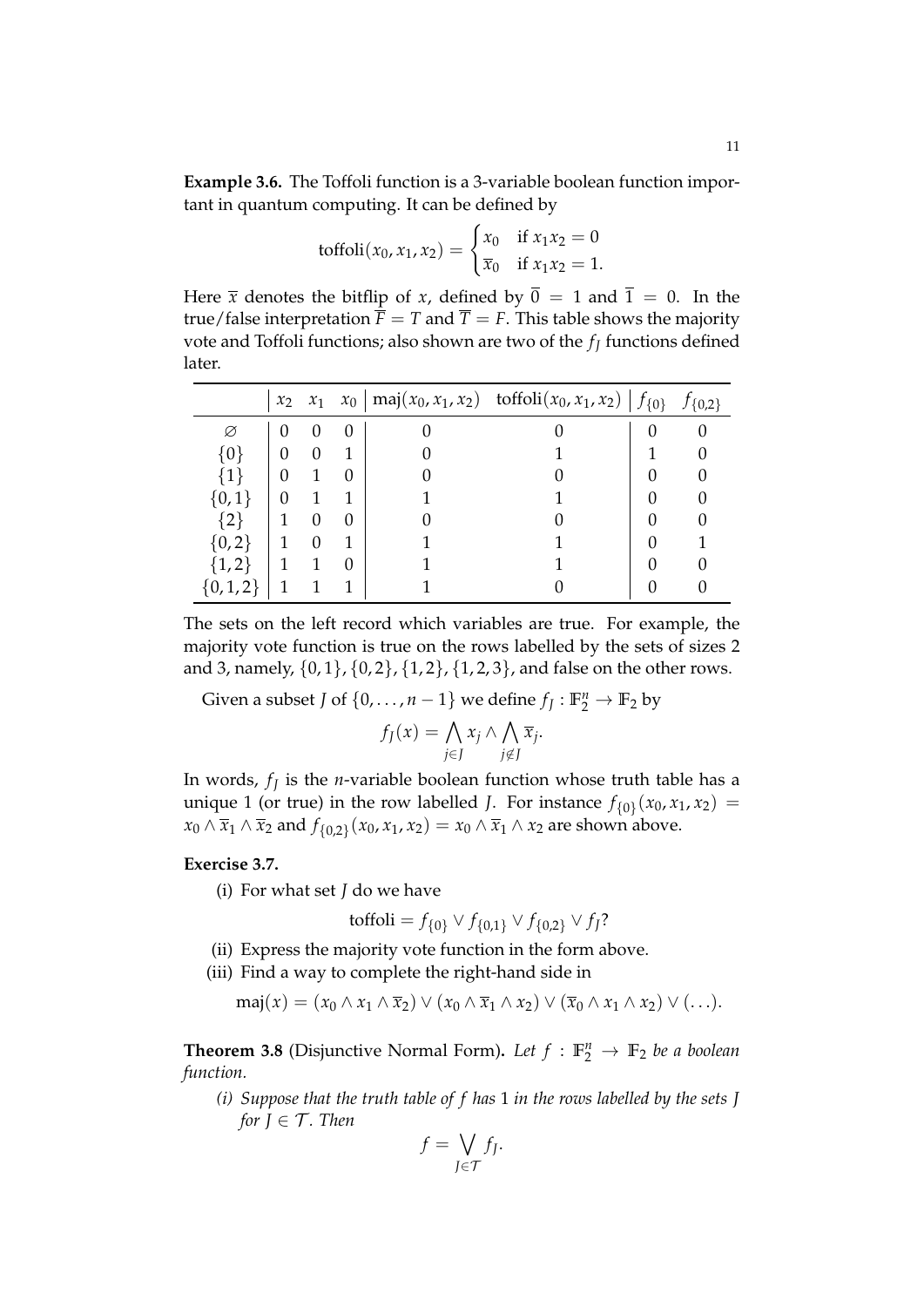(*ii*) If  $\mathcal{T} \neq \mathcal{T}'$  then  $\bigvee_{J \in \mathcal{T}} f_J \neq \bigvee_{J \in \mathcal{T}'} f_J$ .

This theorem says that every boolean function *f* has a unique *disjunctive normal form*  $\bigvee_{J \in \mathcal{T}} f_J$ , for a suitable set  $\mathcal{T}.$  (Disjunction means logical or', i.e.  $\vee$ .) By convention, the empty disjunction is false:  $\vee_{J \in \varnothing}(x) = 0$ for all  $x \in \mathbb{F}_2^n$ .

**Corollary 3.9.** *There are* 2 2 *n n-variable boolean functions.*

**Exercise 3.10.** By Corollary 3.9, there are 16 truth tables of 2-variable boolean functions. Using the true/false notation, the 8 for which  $f(F, F) =$ *F* are shown below. What is a suitable label for the rightmost column? What are the disjunctive normal forms of these 8 functions? What is a concise way to specify the remaining 8 functions?

| $x_1$ | $x_0$ | $\parallel x_0 \vee x_1 \parallel$ | $x_0$ | $x_1$ | $\mid x_0 + x_1 \mid x_0 \wedge x_1 \mid x_0 \wedge \overline{x}_1$ |  | $\overline{x}_0 \wedge x_1$ | ?? |
|-------|-------|------------------------------------|-------|-------|---------------------------------------------------------------------|--|-----------------------------|----|
| Е     | F     | Е                                  | F     | F     | F                                                                   |  | F                           | F  |
|       | ౼     | т                                  | ᡣ     | Е     |                                                                     |  | F                           | F  |
| ᠇᠇    | F     |                                    | F     | ᡣ     |                                                                     |  |                             | F  |
| ㅠ     | m     |                                    | ᅲ     | ᡣ     |                                                                     |  | F                           | F  |

*Algebraic normal form.* In  $\mathbb{F}_2$  we have  $0^2 = 0$  and  $1^2 = 1$ . Therefore the boolean functions  $f(x_1) = x_1^2$  and  $f(x_1) = x_1$  are equal. Hence, as seen in Exercise 3.2, multivariable polynomials over  $\mathbb{F}_2$  do not need squares or higher powers of the variables. Similarly, since  $2x_1 = 0$ , the only coefficients needed are the bits 0 and 1. For instance,  $x_0 + x_0x_2^2x_3^3 + x_0^2 + x_2x_3$ is the same boolean function as  $x_2x_3 + x_0x_2x_3$ .

Given *I* ⊆ {0, 1, . . . , *n* − 1}, let

$$
x_I = \prod_{i \in I} x_i.
$$

We say the *x<sup>I</sup>* are *boolean monomials*. By definition (or convention if you prefer),  $x_{\emptyset} = 1$ . For example,  $x_{\{1,2\}} = x_1x_2$ . It is one of the three boolean monomial summands of maj $(x_0, x_1, x_2) = x_0x_1 + x_1x_2 + x_2x_0$ .

The functions  $f$ <sup>*J*</sup> so useful for proving Theorem 3.8 have a particularly simple form as polynomials:

$$
f_J(x) = \prod_{j \in J} x_j \prod_{j \notin J} \overline{x}_j.
$$

**Exercise 3.11.** Define the 3-variable boolean function

$$
g(x_0, x_1, x_2) = \begin{cases} 1 & \text{if } x_0 = x_1 = x_2 \\ 0 & \text{otherwise.} \end{cases}
$$

Express  $g$  as sum of boolean monomials. The negation of  $g$  is defined What is the negation  $\bar{g}$  as a sum of boolean monomials?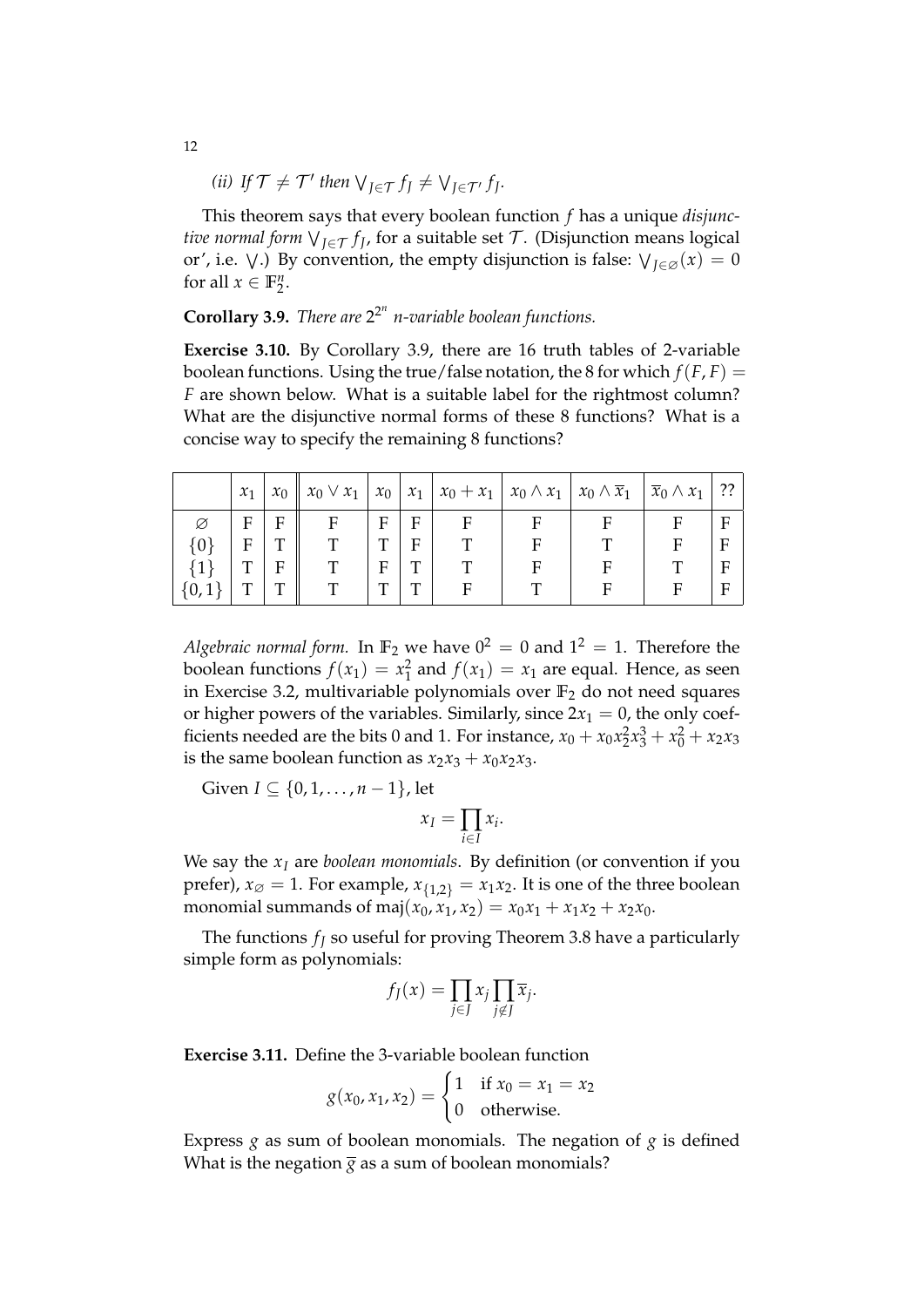Similarly you can use the truth table on page 3.6 to express the Toffoli function and its negation as a sum of boolean monomials.

It is only a small generalization of Exercise 3.11 to prove the existence part of the following theorem. There is a very neat way to prove uniqueness, using the result from Corollary 3.9 that there are exactly 2<sup>2<sup>n</sup></sup> boolean functions of *n* variables.

**Theorem 3.12.** Let  $f : \mathbb{F}_2^n \to \mathbb{F}_2$  be an n-variable boolean function.

(a) *There exist coefficients*  $b_I \in \{0,1\}$ *, one for each*  $J \subseteq \{1,\ldots,n\}$  *such that*

$$
f=\sum_{J\subseteq\{0,1,\ldots,n-1\}}b_{J}f_{J}.
$$

(b) *There exist unique coefficients*  $c_I \in \{0, 1\}$ *, one for each*  $I \subseteq \{1, \ldots, n\}$ *, such that*

$$
f = \sum_{I \subseteq \{0,1,\ldots,n-1\}} c_I x_I.
$$

The expression for *f* in (b) is called the *algebraic normal form* of *f* .

*Exercise:* deduce from the uniqueness of disjunctive normal form that the coefficients *b<sup>J</sup>* in (a) are also unique.

As shorthand, we write  $[x_I]$  *f* for the coefficient of  $x_I$  in the boolean function *f* . Thus  $f = \sum_{I \subseteq \{0,1,...,n-1\}} ([x_I]f)x_I$  is the algebraic normal form of  $f$ . It is possible to give an explicit formula for the coefficients  $[x_I]f$ . To motivate our approach, consider the sums in the exercise below.

**Exercise 3.13.** Let  $f(x, y, z) = 1 + x + xz + yz + xyz$ , given in algebraic normal form. Let  $g(x, y, z) = f(0, y, z) + f(1, y, z)$ .

- (i) What information does  $f(0, 0, 0)$  tell us about  $f$ ?
- (ii) Find the algebraic normal form of *g*. What is the connection with the algebraic normal form of *f* ?
- (iii) What does  $g(0,0,0) = f(0,0,0) + f(1,0,0)$  tells us about *g*? What does it tell us about *f* .

Given  $i \in \{0, 1, \ldots, n-1\}$ , define  $\Delta^{(i)} = (0, \ldots, 1, \ldots, 0)$ , where the 1 is in position *i*. The *discrete derivative in position i* of an *n*-variable boolean function  $f$  is the boolean function,  $(D_i f)$  defined by

$$
(D_i f)(x) = f(x + \Delta^{(i)}) + f(x).
$$

This definition emphasises the connection with the derivative of real functions.

Since *x* and  $x + \Delta^{(i)}$  are, in some order,  $(x_0, \ldots, 0, \ldots, x_{n-1}) \in \mathbb{F}_2^n$  and  $(x_0, \ldots, 1, \ldots, x_{n-1})$  ∈  $\mathbb{F}_2^n$ , an equivalent definition is

$$
(D_i f)(x_0, \ldots, x_i, \ldots, x_{n-1}) = f(x_0, \ldots, 1, \ldots, x_n) + f(x_0, \ldots, 0, \ldots, x_n).
$$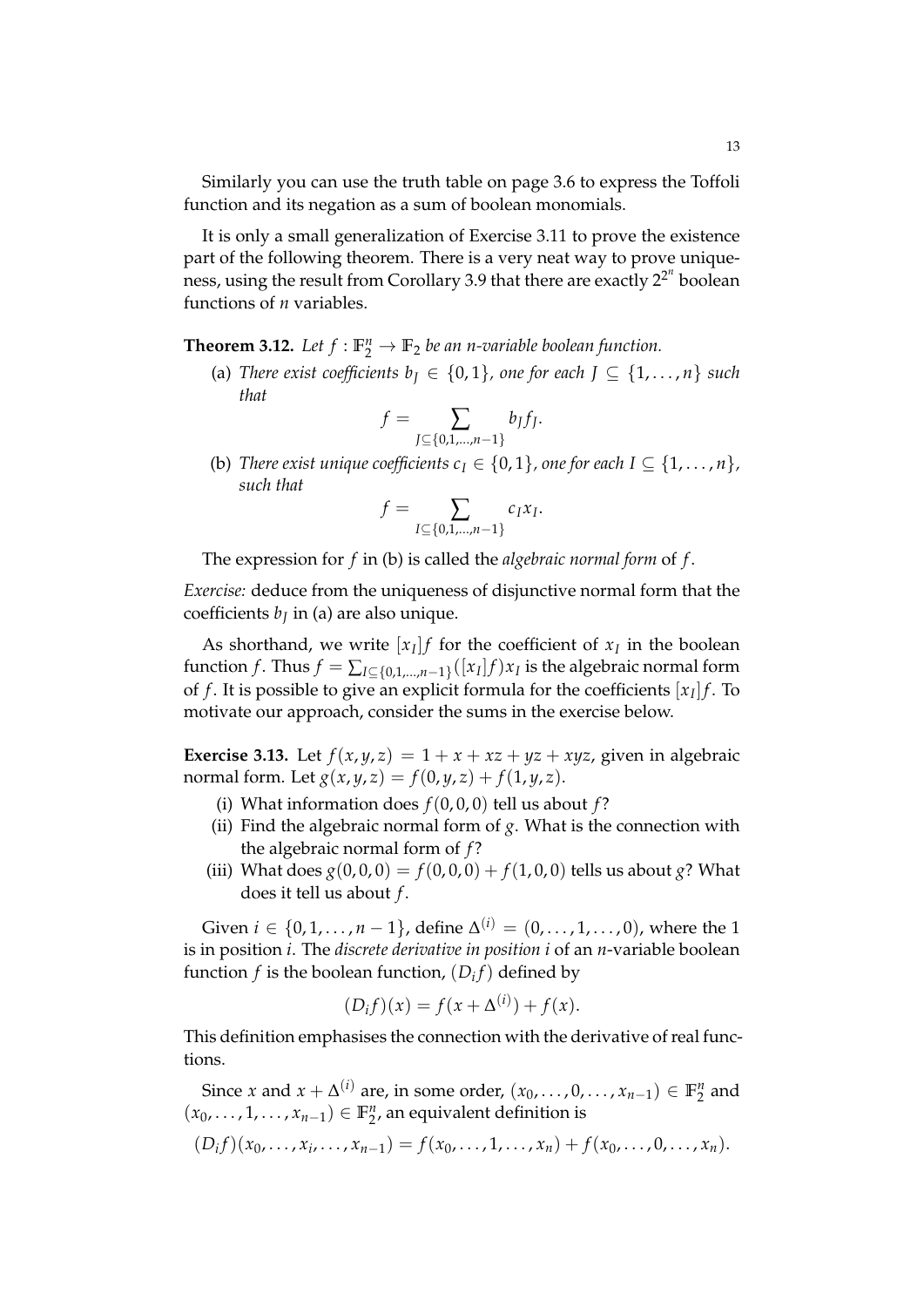This form emphasises the connection with Exercise 3.13, where we saw that  $D_0(1 + x_0 + x_0x_2 + x_1x_2 + x_0x_1x_2) = 1 + x_2 + x_1x_2$ .

See the slides for a quiz on the discrete derivative, including an illustration that it is linear: that is  $D_i(f + g) = D_i f + D_i g$ . This property should be familiar from the usual derivative.

Given 
$$
I = \{i_1, ..., i_r\} \subseteq \{0, 1, ..., n - 1\}
$$
, define  

$$
D_I = D_{i_1} ... D_{i_r}.
$$

To be careful, we should check this is well-defined, for instance, since  $\{i, j\} = \{j, i\}$ , we need  $D_i D_j = D_j D_i$ . This follows from (i) in the next lemma.

**Lemma 3.14.** *Let I* ⊆ {0, 1, . . . , *n* − 1}*.* 

(a) *Let i* ∈ {0, 1, . . . , *n* − 1}*. Then*

$$
D_i x_J = \begin{cases} 0 & \text{if } i \notin J \\ J \setminus \{i\} & \text{if } i \in J. \end{cases}
$$

(b) *Let I* ⊆ {0, 1, . . . , *n* − 1}*. Then*

$$
D_I x_J = \begin{cases} 0 & \text{if } I \not\subseteq J \\ J \setminus I & \text{if } I \subseteq J. \end{cases}
$$

We use the lemma to prove this formula for the coefficient in the algebraic normal form.

**Proposition 3.15.** Let  $f : \mathbb{F}_2^n \to \mathbb{F}_2$  be an n-variable boolean function. Then

$$
[x_I]f = \sum f(z_0,\ldots,z_{n-1})
$$

*where the sum is over all*  $z_0, \ldots, z_{n-1} \in \{0, 1\}$  *such that*  $\{j : z_j = 1\} \subseteq I$ .

To unpick some of the notation, a special case of the proposition is that if *n* = 3 then the coefficient of  $x_0x_2$  in *f* is the sum over all  $(z_0, z_1, z_2) \in \mathbb{F}_2^3$ such that  $\{j : z_j = 1\} \subseteq \{0, 1, 2\}$ . Thus

$$
[x_{\{0,2\}}]f = f(0,0,0) + f(1,0,0) + f(0,0,1) + f(1,0,1).
$$

In the plenary session we saw this for the function *f* in Exercise 3.13 by evaluating  $\Delta_2 g = \Delta_2 \Delta_0 f$  at (0,0,0). This may help to indicate the proof.

*Proof.* By linearity, it suffices to prove the lemma when  $f = x<sub>J</sub>$  is a single monomial. The sum in the proposition is then  $(D_If)(0,\ldots,0)$ . By Lemma 3.14(b), this is 1 if and only if  $I = J$ , and otherwise 0.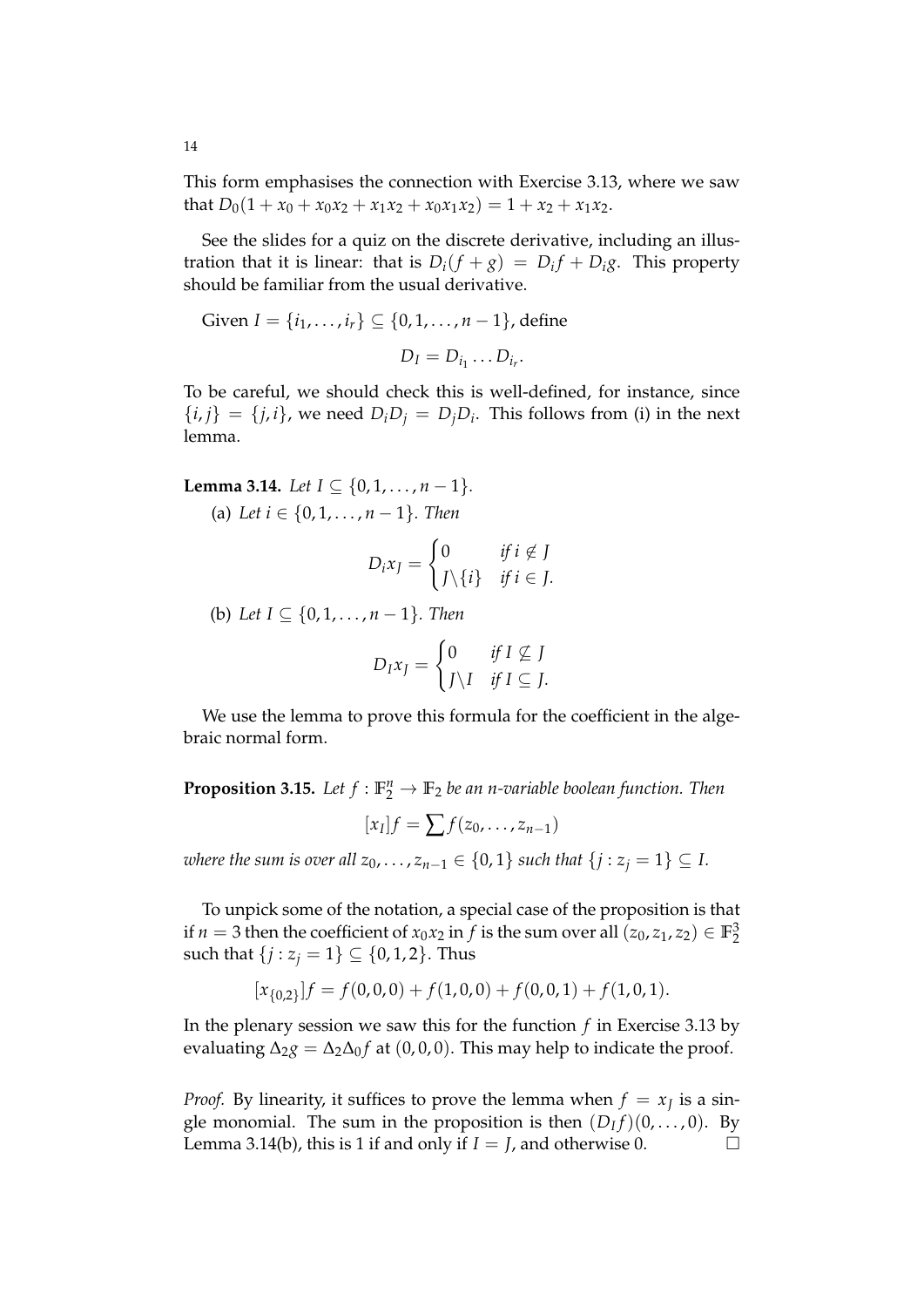The main thing to check is that you understand what is meant by 'by linearity'. Here it means that since any boolean function can be written as a sum of monomials, and *since the discrete derivative is linear*, that is.  $D_i(f +$  $g = D_i(f) + D_i(g)$  for all boolean functions f and g, we can reduce to the case where *f* is a single monomial.

# 4. THE DISCRETE FOURIER TRANSFORM

**Preliminaries 4.1.** It will be very helpful if you review the definition of vector spaces and inner products. If you know what it means to say that  $u,v,w\in\mathbb{R}^3$  is an *orthonormal* basis of the vector space  $\mathbb{R}^3$  with respect to the inner product  $\langle -,-\rangle$  defined by

$$
\langle (x_0, x_1, x_2), (y_0, y_1, y_2) \rangle = x_0 y_0 + x_1 y_1 + x_2 y_2
$$

(this is the usual dot-product), and why it follows that

$$
x = \langle x, u \rangle u + \langle x, v \rangle v + \langle x, w \rangle w
$$

for any  $x \in \mathbb{R}^3$ , then the proof of Theorem 4.6 should seem easier and more motivated to you. The slides have a quiz you can use to revise.

In this section it will be useful to change the range of boolean functions so that they take values in  $\{-1, 1\}$  rather than  $\{0, 1\}$ .

Given  $x \in \mathbb{F}_2$  we define  $(-1)^x$  by regarding  $x$  as an ordinary integer. Thus  $(-1)^0 = 1$  and  $(-1)^1 = -1$ . Given an *n*-variable boolean function *f* : **F**<sup>*n*</sup> → **F**<sub>2</sub> we define  $(-1)^f$  : **F**<sup>*n*</sup><sub></sub> → {-1, 1} by  $(-1)^f(x) = (-1)^{f(x)}$ .

**Definition 4.2.** Let  $f, g : \mathbb{F}_2^n \to \mathbb{F}$  be boolean functions. We define the *correlation* between *f* and *g* by

$$
corr(f,g) = \frac{1}{2^n} \sum_{x \in \mathbb{F}_2^n} (-1)^{f(x)} (-1)^{g(x)}.
$$

The summand  $(-1)^{f(x)}(-1)^{g(x)}$  is 1 when  $f(x) = g(x)$  and  $-1$  when  $f(x) = -g(x)$ . Hence

$$
corr(f,g) = \frac{c_{\text{same}} - c_{\text{diff}}}{2^n}
$$

where

$$
c_{\text{same}} = |\{x \in \mathbb{F}_2^n : f(x) = g(x)\}|
$$
  

$$
c_{\text{diff}} = |\{x \in \mathbb{F}_2^n : f(x) \neq g(x)\}|.
$$

Thus the correlation takes values between 1 (perfect agreement) and  $-1$ (always different); if the correlation is 0 we say that the functions are *uncorrelated*.

Linear functions such as  $f(x_0, x_1, x_2) = x_0 + x_1$  are weak cryptographically. So are functions such as  $f(x_0, x_1, x_2) = x_0 + x_1x_2$  that are highly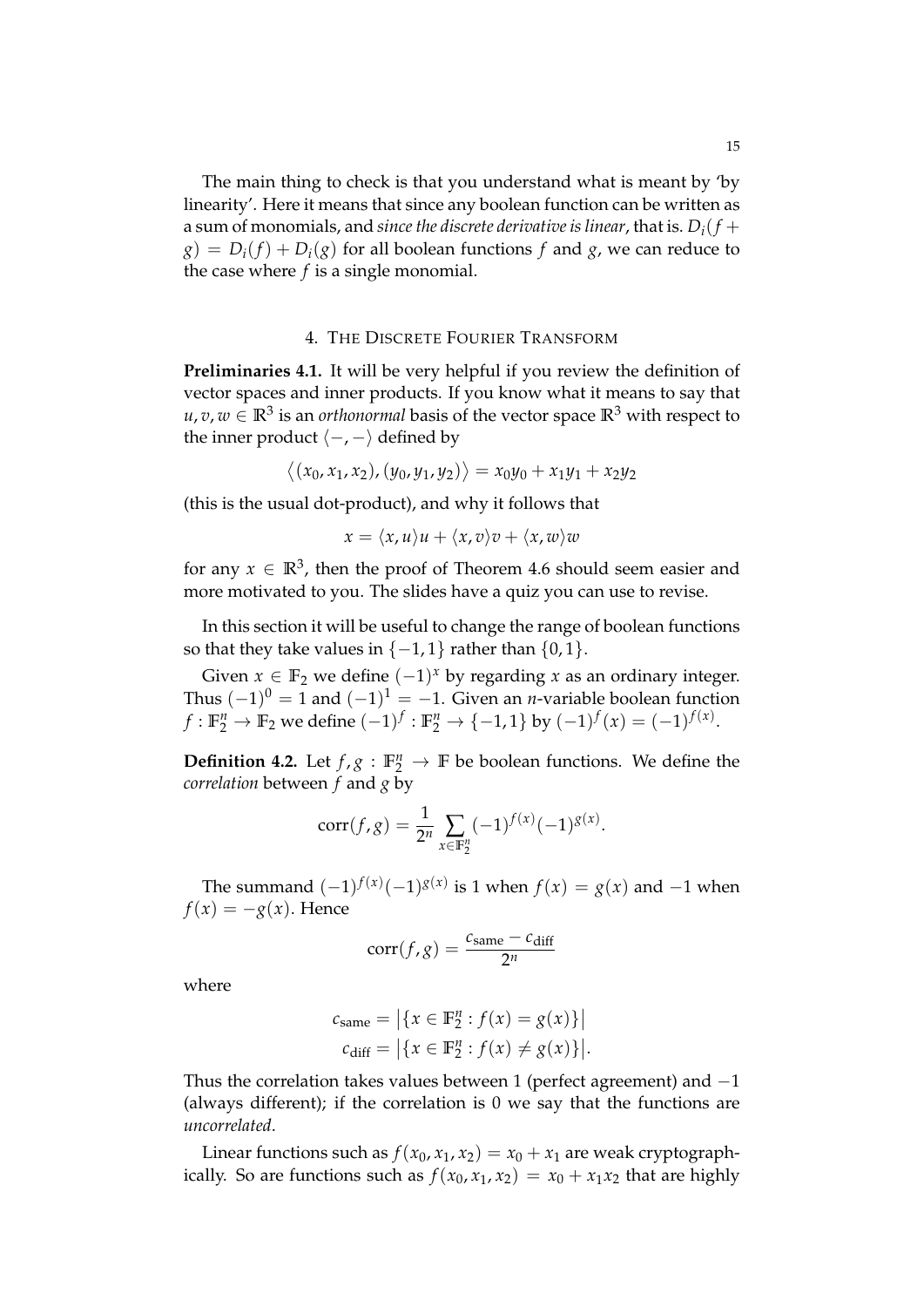correlated with linear functions. Given  $T \subseteq \{0, 1, ..., n-1\}$ , define  $L_T: \mathbb{F}_2^n \to \mathbb{F}_2$  by

$$
L_T(x) = \sum_{t \in T} x_t.
$$

For example,  $L_{\{i\}}(x_0, x_1, \ldots, x_{n-1}) = x_i$  returns the entry in position *i* and  $L_{\varnothing}(x) = 0$  is the zero function.

## **Exercise 4.3.**

- (i) Compute the correlation between the Toffoli function (see Example 3.6) and each of the functions  $L_{\varnothing}$ ,  $L_{\{0\}}$ ,  $L_{\{2\}}$ .
- (ii) In general, when is a 3-variable boolean function uncorrelated with the zero function?

Given *S*, *T* ⊂ {0, 1, . . . , *n* − 1}, define

$$
S \triangle T = \{u : u \in S \cup T, u \notin S \cap T\}.
$$

For instance  $\{1, 2\} \triangle \{0, 2, 3\} = \{0, 1, 3\}.$ 

## **Lemma 4.4.**

- (a) The linear functions  $\mathbb{F}_2^n \to \mathbb{F}$  are precisely the  $L_T : \mathbb{F}_2^n \to \mathbb{F}_2$  for  $T \subseteq \{0, 1, \ldots, n-1\}.$
- (b) *We have*  $L_S + L_T = L_{S \triangle T}$  *for all S, T*  $\subseteq$  {0, 1, . . . , *n* − 1}*.*
- (c)  $L_{\varnothing}$  *is the zero function.*
- (d) *If*  $T \subseteq \{0, 1, \ldots, n-1\}$  *and*  $T \neq \emptyset$  *then* corr $(L_T, 0) = 0$
- (e) *If S*, *T* ⊆ {0, 1, . . . , *n* − 1} *then*

$$
corr(L_S, L_T) = \begin{cases} 1 & \text{if } S = T \\ 0 & \text{otherwise.} \end{cases}
$$

**Example 4.5.** Let maj :  $\mathbb{F}_2^3 \to \mathbb{F}_2$  be the majority vote function from Exercise . We have

$$
corr(maj, L_T) = \begin{cases} \frac{1}{2} & \text{if } T = \{0\}, \{1\}, \{2\} \\ -\frac{1}{2} & \text{if } T = \{0, 1, 2\} \\ 0 & \text{otherwise.} \end{cases}
$$

To generalize the previous example, we define an inner product on the vector space W of functions  $\mathbb{F}_2^n \to \mathbb{R}$  by

$$
\langle \theta, \phi \rangle = \frac{1}{2^n} \sum_{x \in 2^n} \theta(x) \phi(x).
$$

#### **Exercise 4.6.**

- (i) Let  $\theta \in W$ . Check that, as required for an inner product,  $\langle \theta, \theta \rangle \ge 0$ and that  $\langle \theta, \theta \rangle = 0$  if and only if  $\theta(x) = 0$  for all  $x \in \mathbb{F}_2^n$ .
- (ii) Show that if  $n = 2$  then *W* is 4-dimensional. What is dim *W* in general?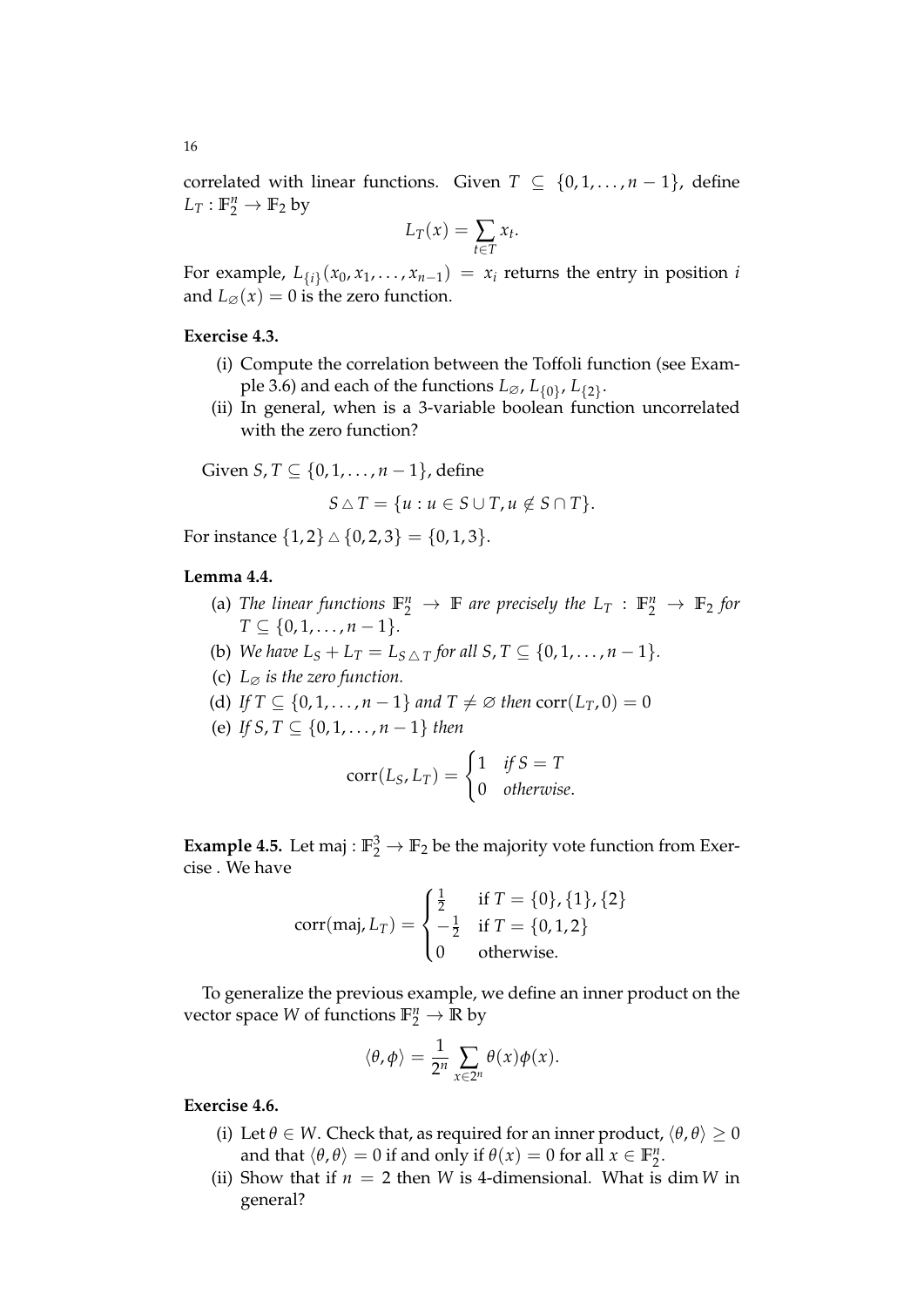It is immediate from the definition that if *f* and *g* are *n*-variable boolean functions then

$$
\langle (-1)^f, (-1)^g \rangle = \text{corr}(f, g).
$$

**Theorem 4.7** (Discrete Fourier Transform)**.**

- (a) The functions  $(-1)^{L_T}$  for  $T \subseteq \{0, 1, \ldots, n-1\}$  are an orthonormal *basis for the vector space W of functions*  $\mathbb{F}_2^n \to \mathbb{R}$ *.*
- (b) Let  $\theta : \mathbb{F}_2^n \to \mathbb{R}$ *. Then*

$$
\theta = \sum_{T \subseteq \{0,1,\dots,n-1\}} \langle \theta, (-1)^{L_T} \rangle (-1)^{L_T}.
$$

(c) Let  $f : \mathbb{F}_2^n \to \mathbb{F}_2$  be a boolean function. Then

$$
(-1)^{f} = \sum_{T \subseteq \{0,1,\dots,n-1\}} \text{corr}(f, L_T) (-1)^{L_T}.
$$

We call (c) the 'Discrete Fourier Inversion Theorem'. The function  $T \mapsto$  $\text{corr}(f, L_T) = \langle (-1)^f, (-1)^{L_T} \rangle$  is the *Discrete Fourier Transform* of *f*. For example, by Example 4.5, the Discrete Fourier Transform of the majority vote function is

$$
(-1)^{maj} = \frac{1}{2}(-1)^{L_{\{0\}}} + \frac{1}{2}(-1)^{L_{\{1\}}} + \frac{1}{2}(-1)^{L_{\{2\}}} - \frac{1}{2}(-1)^{L_{\{0,1,2\}}}.
$$

The following corollary is known as Parseval's Theorem.

**Corollary 4.8.** *Let f be an n-variable boolean function. Then*

$$
\sum_{T \subseteq \{0,1,\dots,n-1\}} \text{corr}(f, L_T)^2 = 1.
$$

Since there are 2<sup>n</sup> linear functions (corresponding to the 2<sup>n</sup> subsets of {0, 1, . . . , *n* − 1}), it follows that any *n*-variable boolean function *f* has a squared correlation of at least 1/2*<sup>n</sup>* . Hence *f* has a correlation of at least squared correlation of at least  $1/2$ . Hence *f* has a  $1/\sqrt{2^n}$  in absolute value with some linear function.

### **Example 4.9.**

(1) Let  $f(x_0, x_1, x_2) = x_0 x_1 x_2$ . We have  $corr(f, L_{\emptyset}) = \frac{3}{4}$ ,  $corr(f, L_{\{0\}}) =$ 1  $\frac{1}{4}$ ,  $\text{corr}(f, L_{\{0,1\}}) = -\frac{1}{4}$  and  $\text{corr}(f, L_{\{0,1,2\}}) = \frac{1}{4}.$  By Theorem 4.7(c) and symmetry, the Discrete Fourier Transform of *f* is

$$
(-1)^f = \frac{3}{4} + \frac{1}{4} \sum_{\substack{T \subseteq \{0,1,2\} \\ T \neq \varnothing}} (-1)^{|T|-1} (-1)^{L_T}.
$$

The squares of the correlations are  $\frac{9}{16}$  and  $\frac{1}{14}$  (7 times); as expected from Corollary 4.8,  $\left(\frac{3}{4}\right)$  $(\frac{3}{4})^2 + 7(\frac{1}{4})$  $(\frac{1}{4})^2 = 1.$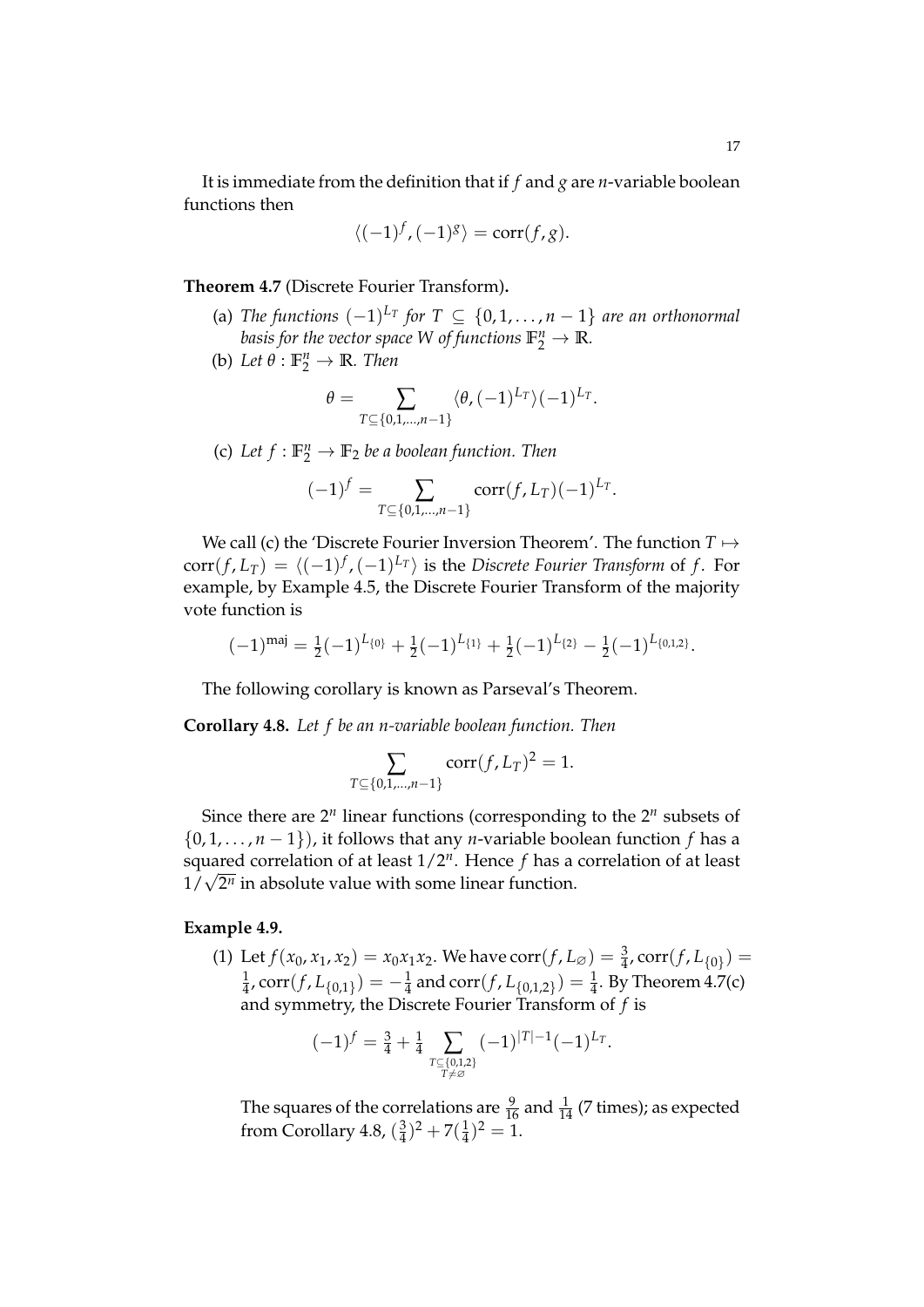(2) *Exercise:* Consider the 2-variable boolean function  $f(x_0, x_1) =$  $x_0x_1$ . Find its correlations with the four linear functions  $L_{\varnothing}(x_0, x_1) =$ 1,  $L_{\{0\}}(x_0, x_1) = x_0$ ,  $L_{\{1\}}(x_0, x_1) = x_1$ ,  $L_{\{0,1\}}(x_0, x_1) = x_1 + x_2$  and deduce that

$$
(-1)^{x_0x_1} = \frac{1}{2}(-1)^{L_{\emptyset}} + \frac{1}{2}(-1)^{L_{\{0\}}} + \frac{1}{2}(-1)^{L_{\{1\}}} - \frac{1}{2}(-1)^{L_{\{0,1\}}}
$$

(3) Let  $b(x_0, x_1, x_2, x_3) = x_0x_2 + x_1y_3$ . We shall use MATHEMATICA to show that  $\text{corr}(b, L_T) = \pm \frac{1}{4}$  for every  $T \subseteq \{0, 1, 2, 3\}$ . By the remark following Corollary 4.8, this function achieves the cryptographic ideal of having all correlations as small (in absolute value) as possible.

An *n*-variable boolean function such as *b* above where the correlations An *n*-variable boolean runction such as *b* above where the correlations all have absolute value  $1/\sqrt{2^n}$  is called a *bent function*. Many different constructions have been found and applied in cryptography and pseudorandom number generation.

### **Exercise 4.10.**

- (i) Show that if there is an *n*-variable bent function then *n* is even.
- (ii) What is the correlation between a bent function and the zero function  $L_{\alpha}$ ?
- (iii) Can you find some more 4-variable bent functions? [*Hint:* the MATHEMATICA notebook BooleanCorrelations.nb can be used to compute correlations quickly.]

Since, by (ii), a bent function *f* has a slight bias towards 0 if corr( $f$ ,  $L_{\varnothing}$ ) = Since, by (ii), a bent function *f* has a slight bias towards 0 if corr(*f*, *L*<sub> $\varnothing$ ) =  $1/\sqrt{2^n}$ , they are not used as</sub> cryptographic primitives without some tweaking. The block cipher CAST makes uses of modified bent-functions.

We end this section with a lemma that is often useful for computing correlations. For instance applied to  $x_0y_0, \ldots, x_{m-1}y_{m-1}$ , and using Example 4.9(2) for the correlations of  $x_0y_0$ , it says that the correlations for  $x_0y_0 + \cdots + x_{m-1}y_{m-1}$  are all  $\pm 1/2^m$ . Thus this function is bent. The special case  $m = 2$  was seen in Example 4.9(3).

**Lemma 4.11** (Piling-up Lemma)**.** *Let f be an m-variable boolean function of u*<sub>0</sub>, ..., *u*<sub>*m*−1</sub> *and let g be an n-variable boolean function of*  $v_0$ *, ...,*  $v_{n-1}$ *. Define*  $f + g$  by

$$
(f+g)(u_0,\ldots,u_{m-1},v_0,\ldots,v_{n-1})=f(u_0,\ldots,u_{m-1})+g(v_0,\ldots,v_{n-1}).
$$

*Given*  $S \subseteq \{0, \ldots, m-1\}$  and  $T \subseteq \{0, \ldots, n-1\}$ , let  $L_{(S,T)}(u, v) = L_S(u) +$  $L_{T}(v).$  *The*  $L_{(S,T)}$  *are all linear functions of the*  $m+n$  *variables and* 

$$
corr(f + g, L_{(S,T)}) = corr(f, L_S) corr(g, L_T).
$$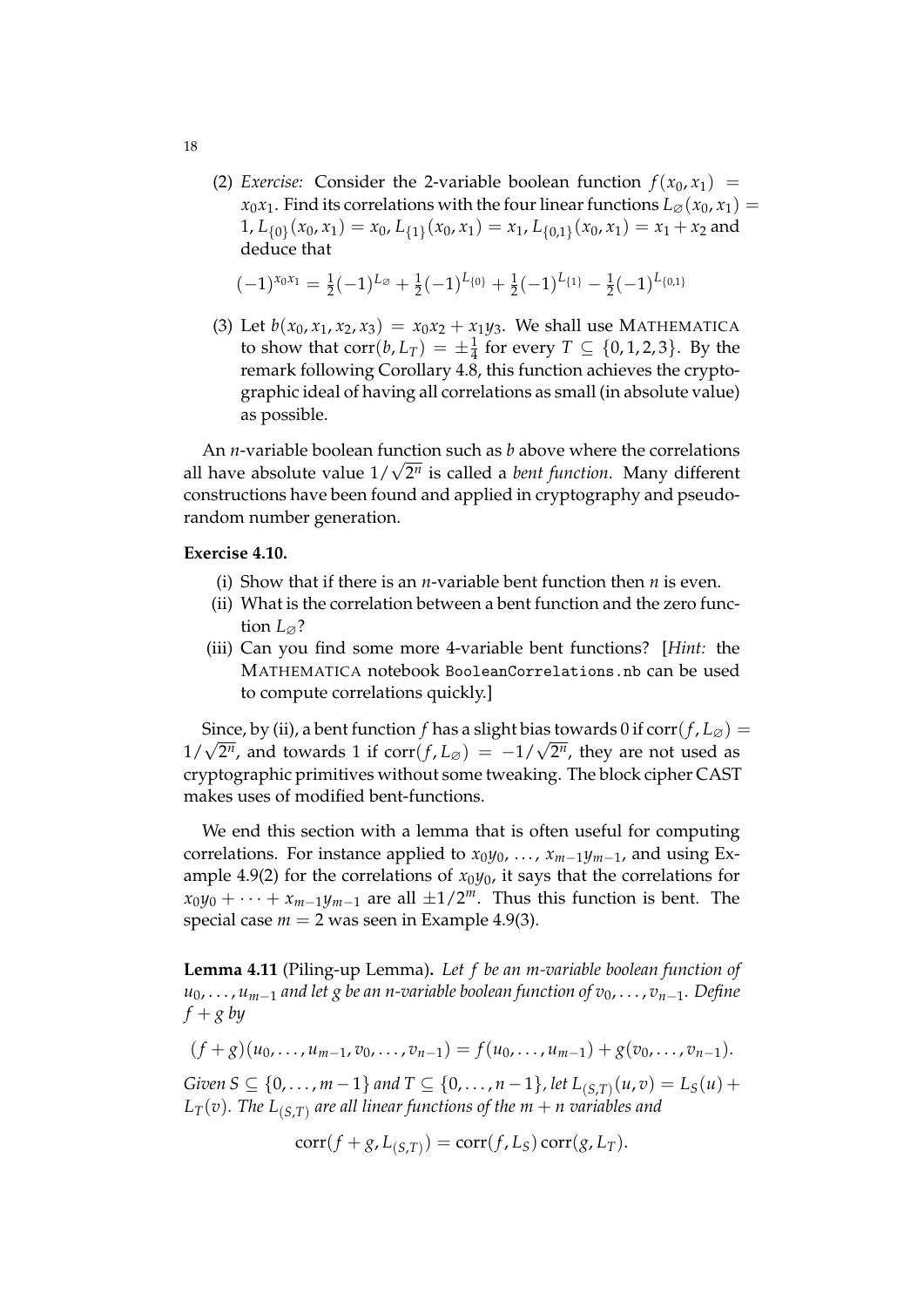We did not have time to even state the lemma in the plenary session in Teaching Week 5. Since the proof is short, I give it below. There will be a video version later after Problem Sheet 6.

*Proof of Lemma 4.11.* The first claim is immediate from Lemma 4.4, applied with  $m + n$  variables. By the Discrete Fourier Transform (Theorem  $4.7(c)$ ) we have

$$
(-1)^{f} = \sum_{S \subseteq \{0, \dots, m-1\}} \text{corr}(f, L_S) (-1)^{L_S}
$$

$$
(-1)^{g} = \sum_{T \subseteq \{0, \dots, n-1\}} \text{corr}(g, L_T) (-1)^{L_T}
$$

Observe that by definition of *L*(*S*,*T*) ,

$$
(-1)^{L_S(u_0,...,u_{m-1})}(-1)^{L_T(v_0,...,v_{n-1})}=(-1)^{L_{(S,T)}(u_0,...,u_{m-1},v_0,...,v_{n-1})}.
$$

Therefore multiplying the discrete Fourier transforms gives

$$
(-1)^{f+g} = \sum_{S \subseteq \{0,\dots,m-1\}} \sum_{T \subseteq \{0,\dots,n-1\}} \text{corr}(f,L_S) \text{ corr}(g,L_T) (-1)^{L(s,T)}.
$$

This is the Discrete Fourier Transform of (−1) *f*+*g* . Taking the coefficient  $\text{of } (-1)^{L(S,T)} \text{ we get } \text{corr}(f + g, L_{(S,T)}) = \text{corr}(f, L_S) \text{ corr}(g, L_T).$ 

For instance the Piling-up Lemma implies that

$$
x_0x_m+\cdots+x_{m-1}x_{2m-1}
$$

is a bent function for all *m*, generalizing Example 4.9. [*Hint:* pile-up repeatedly. To get the correlations for  $x_0y_0 + x_1y_1$  take  $u_0 = x_0$ ,  $u_1 = y_0$ ,  $v_0 = x_1$  and  $v_1 = y_1$  and use Example 4.9(2).] We use that all itscorrelations are  $\pm 1/2^m$  in the analysis of the *m*-quadratic stream cipher in §8 of the main course.

### 5. KEYSTREAMS AND ANNIHILATORS

In Example 8.2 of the main course we took the sum of the keystream of the LFSR of width 4 and taps {3, 4} and the keystream of the LFSR of width 3 with taps {2, 3}. Perhaps surprisingly, the sum is a keystream of the LFSR of width 7 with taps  $\{2, 4, 5, 7\}$ . The main goal in this section is to prove Corollary 5.5 that explains why these taps are the non-zero powers of *z* appears in the product  $(1 + z^3 + z^4)(1 + z^2 + z^3) = 1 + z^2 + z^3$  $z^4 + z^5 + z^7$ , computed as usual working modulo 2.

**Definition 5.1.** The *power series* representing a keystream  $k_0k_1k_2...$  is  $k_0 +$  $k_1z + k_2z^2 + \cdots$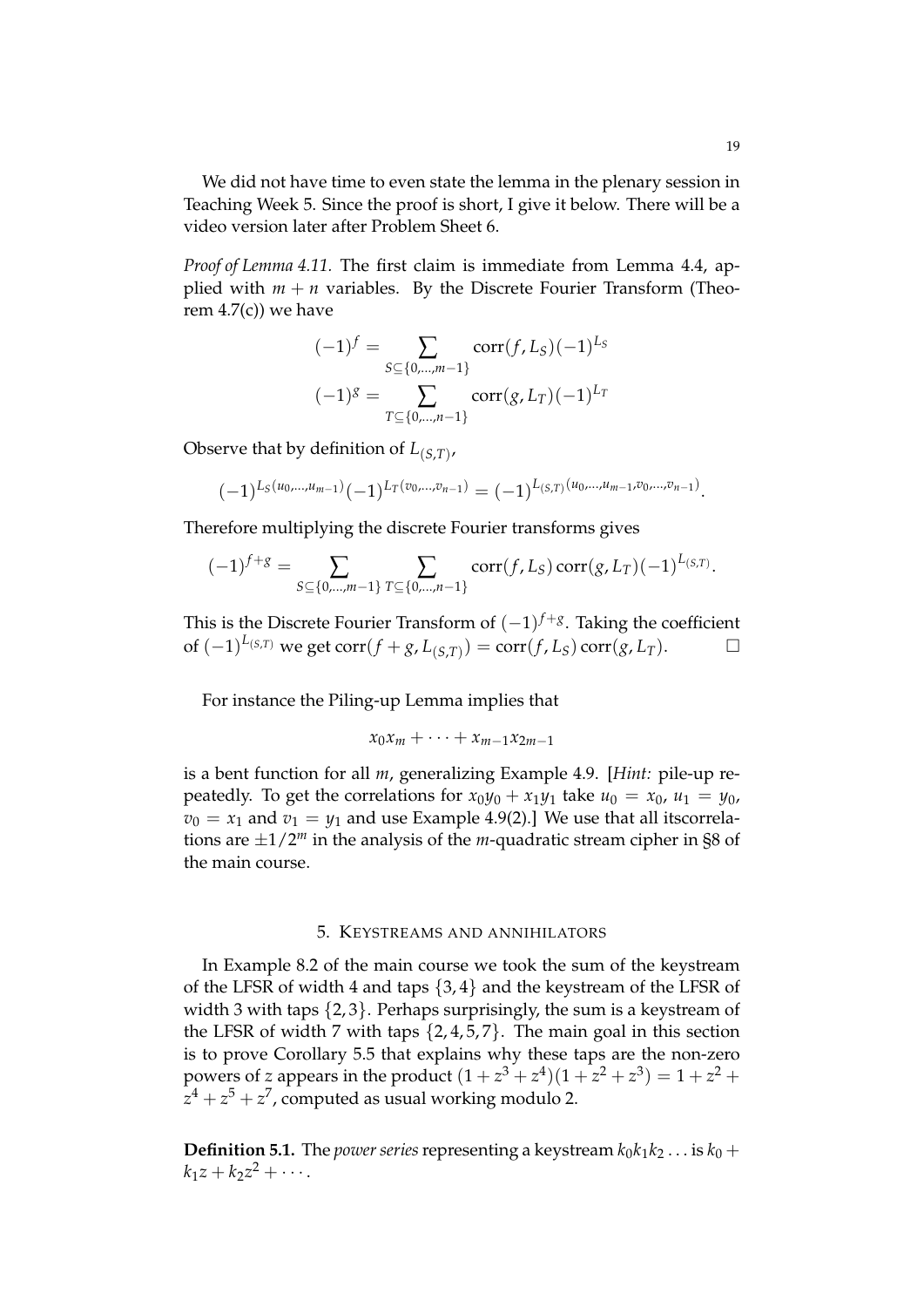Power series can be added and multiplied like polynomials in  $\mathbb{F}_2[z].^1$ 

**Example 5.2.** The power series  $\kappa(z)$  representing the keystream of the LFSR *F* of width 3 and taps {2, 3} with key 110 is

 $1 + z + z^4 + z^6 + z^7 + z^8 + z^{11} + z^{13} + z^{14} + z^{15} + \cdots \longleftrightarrow 1100101110010111...$ 

(a) Observe that the coefficient of  $z^m$  in  $(1 + z^7)\kappa(X)$  comes from  $z^m$ and  $z^{m-7}$ , and so is  $k_m + k_{m-7}$ , for all  $m \geq 7$ . Since the keystream has period 7,  $k_m = k_{m-7}$  and hence the coefficient of  $x^s$  in  $(1 +$ *z*<sup>7</sup>) $\kappa$ (*X*) is zero for *s*  $\geq$  7. Thus (1 + *z*<sup>7</sup>) $\kappa$ (*z*) is a polynomial. Explicitly,

$$
(1+z^7)\kappa(z) = 1 + z + z^4 + z^6.
$$

- (b) *Exercise:* using the method of (a) show that  $(1 + z^2 + z^3)\kappa(z)$  is a polynomial.
- (c) *Exercise:* show that the product of the power series for the keystream 1011100... and  $1 + z^2 + z^3$  is 1. In fact every power series with constant coefficient 1 has a multiplicative inverse.<sup>2</sup> For example, to find the key 101 we compute

$$
\frac{1}{1+z^2+z^3} = 1 + (z^2+z^3) + (z^2+z^3)^2 + \cdots
$$

$$
= 1 + z^2 + z^3 + z^4 + z^7 + z^9 + z^{12} + \cdots
$$

$$
\longleftrightarrow \textbf{10111001011100} \dots
$$

(d) Warning example: The product of  $\kappa(z)$  with  $1 + z$  is  $1 + z^2 + z^4 + z^5 + z^6 + z^9 + z^{11} + z^{12} + z^{13} + \cdots \longleftrightarrow 10101110010111001 \ldots$ 

*Exercise:* is the right-hand side a keystream of *F*?

Motivated by (b), we define the *feedback polynomial* of a LFSR with taps *T* to be

$$
g_T(z) = 1 + \sum_{t \in T} z^t
$$

and make the following definition.

**Definition 5.3.** Let  $\kappa(z)$  be an infinite power series with coefficients in  $\mathbb{F}_2$ . Let  $g(z)$  be a polynomial. We say that  $g(z)$  *annihilates*  $\kappa(z)$  if  $g(z)\kappa(z)$  is a polynomial.<sup>3</sup>

<sup>&</sup>lt;sup>1</sup>Footnotes in this section may be useful for those with some ring theory; otherwise please ignore, and you will miss nothing essential for this course. The ring of binary power series is usually denoted  $\mathbb{F}_2[[z]]$ . There is a homomorphism from this ring to  $\mathbb{F}_2[z]/\langle z^m \rangle$  defined by  $\sum_{s=0}^{\infty} k_s z^s \mapsto \sum_{s=0}^{m-1} k_s z^s + \langle z^m \rangle$ . Hence  $\mathbb{F}_2[[z]]/\langle z^m \rangle \cong \mathbb{F}_2[z]/\langle z^m \rangle$  and one can compute any sum, product, or quotient in **F**2[[*z*]] as far as the coefficient of *z <sup>m</sup>*−<sup>1</sup> by instead imagining one is working in  $\mathbb{F}_2[z]$  and ignoring all powers  $z^r$  with  $r \geq m$ .

<sup>&</sup>lt;sup>2</sup>Equivalently,  $\mathbb{F}_2[[z]]$  is a local ring with unique maximal ideal  $\langle z \rangle$ .

 $3$ Like the annihilators you might have met in ring theory, the set of polynomials annihilating  $\kappa(z)$  is an ideal of  $\mathbb{F}_2[z]$ . As such it is principal, and so there is a distinguished monic generator. By Lemma **??**(a) this generator divides the feedback polynomial of the LFSR.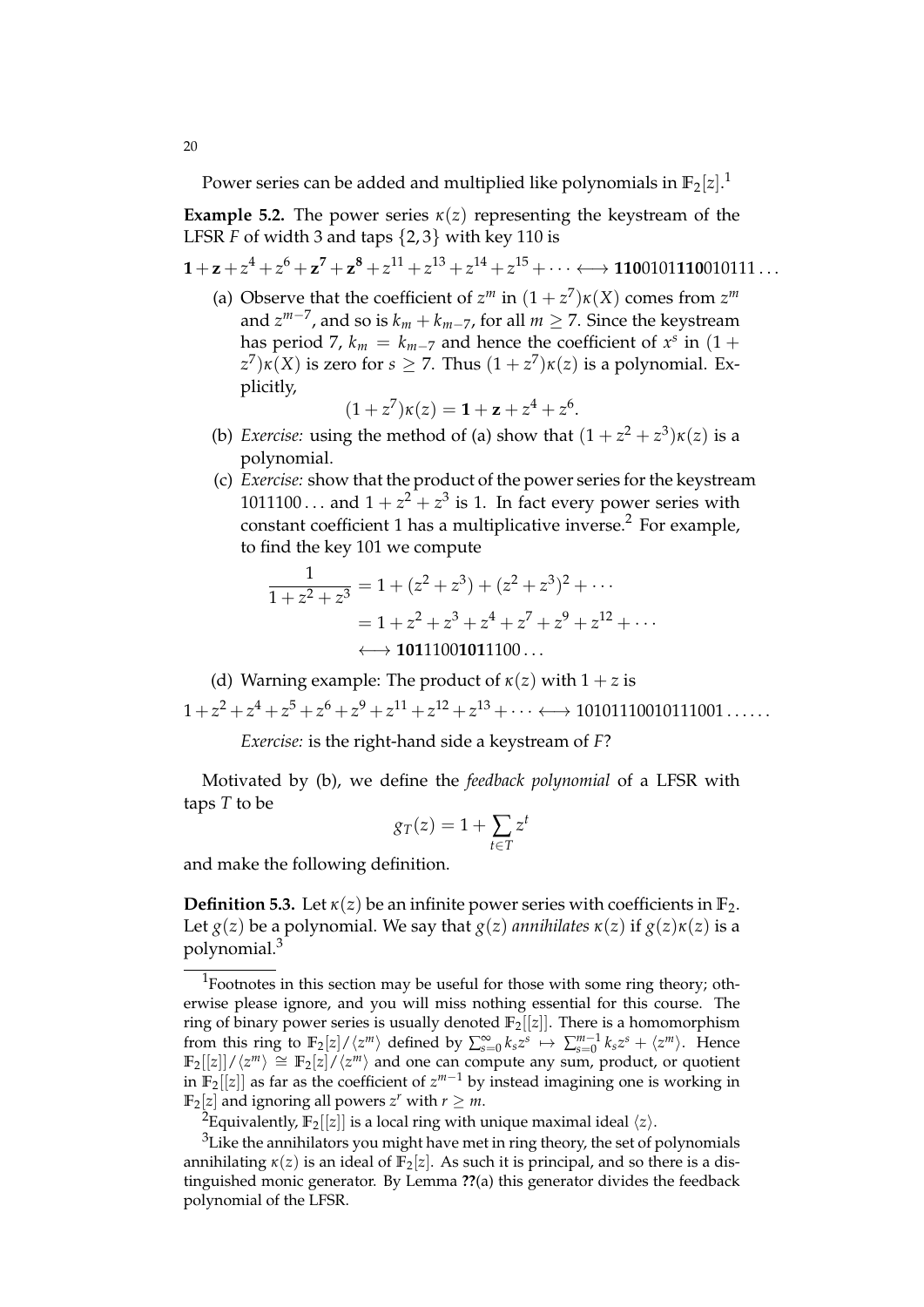For example, we have seen that if  $\kappa(z) = 1 + z + z^4 + z^6 + z^7 + z^8 + z^8$  $z^{11} + z^{13} + \cdots$  then  $\kappa(z)$  is annihilated by  $1 + z^7$  and also by  $1 + z^2 + z^3$ , but not by  $1 + z$ .

**Lemma 5.4.** *Let*  $u_0u_1u_2...$  *be a keystream and let*  $\kappa(z) = u_0 + u_1z + u_2z^2 +$  $\cdots$  be the corresponding power series. Let  $T \subseteq \{1, \ldots, \ell\}$ . The polynomial  $g_T(z)$  *annihilates*  $\kappa(z)$  *with*  $\deg g_T(z)\kappa(z) < l$  *if and only if*  $k_0k_1k_2...$  *is a keystream of an LFSR with taps T and width*  $\ell$ *.* 

*Proof.* Let  $s \geq \max T$ . The coefficient of  $z^s$  in  $(1 + \sum_{t \in T} z^t) \kappa(z)$  is the sum of  $u_s$  (from multiplying by 1) and  $\sum_{t \in T} u_{s-t}$  (from multiplying by  $\sum_{t\in T} z^t$ ). Hence it is  $u_s + \sum_{t\in T} u_{s-t}.$  This is zero for all  $s\geq \ell$  if and only if  $u_0u_1u_2\ldots$  is a keystream of the LFSR with taps *T* and width  $\ell$ .

Note that we may need to take  $\ell > \max T$ . For instance the keystream that is all zero except in position 2, i.e. 001000 . . . is the output of an LFSR of width 3 with empty taps, but no LFSR of smaller width. This was also seen in Example 5.2(d); there is another example in the quiz on the slides.

**Corollary 5.5.** *Suppose that*  $k_0k_1k_2...$  *is a keystream of an LFSR with taps* T and width  $\ell$  and  $k_0'k_1'$  $\frac{1}{2}k'$  $\mathcal{L}_2' \ldots$  is a keystream of an LFSR with taps  $T'$  and width  $\ell'.$ Let  $u_s = k_s + k'_s$  for each  $s \in \mathbb{N}_0$ . Then  $u_0u_1u_2 \ldots$  is a keystream of the LFSR of width  $\ell + \ell'$  with feedback polynomial  $g_T(z)g_{T'}(z)$ .

You are asked to prove this in Question 4 on Problem Sheet 4. As a hint, let  $\kappa(z) = k_0 + k_1 z + k_2 z^2 + \cdots$  and  $\kappa'(z) = k'_0 + k'_1 z^2 + k'_2 z^2 + \cdots$  $x_1'z + k_2'$  $x_2^2 z^2 + \cdots$ be the two power series representing the keystreams. Use Lemma 5.4 to show that  $\kappa(X) + \kappa'(z)$  is annihilated by  $g_T(z)g_{T'}(z)$ . What does this imply about  $u_0u_1u_2...$ ?]

**Corollary 5.6.** *Let F be an invertible LFSR with taps T and let*  $m \in \mathbb{N}$ *. The following are equivalent:*

- (a) *every keystream of F has period dividing m;*
- *(b)* 1 + *z <sup>m</sup> annihilates every power series κ*(*z*) *corresponding to a keystream*  $\alpha$ *f* F and  $(1 + z^m)\kappa(z)$  has degree  $< m$ ;
- (b)  $g_T(z)$  *divides*  $1 + z^m$ .

*Moreover if m is the least number with any of these properties then m is the period of F and F has a keystream of period m.*

*Proof.* Let  $k_0k_1k_2...$  be a keystream of *F* corresponding to  $\kappa(z) = k_0 + z_0$  $k_1z + k_2z^2 + \cdots$ 

• The keystream has period dividing *m* if and only if  $k_s = k_{s+m}$  for all  $s \in \mathbb{N}_0$ ; this holds if and only if  $(1 + z^m)\kappa(z)$  is a polynomial. Therefore (a) and (b) are equivalent.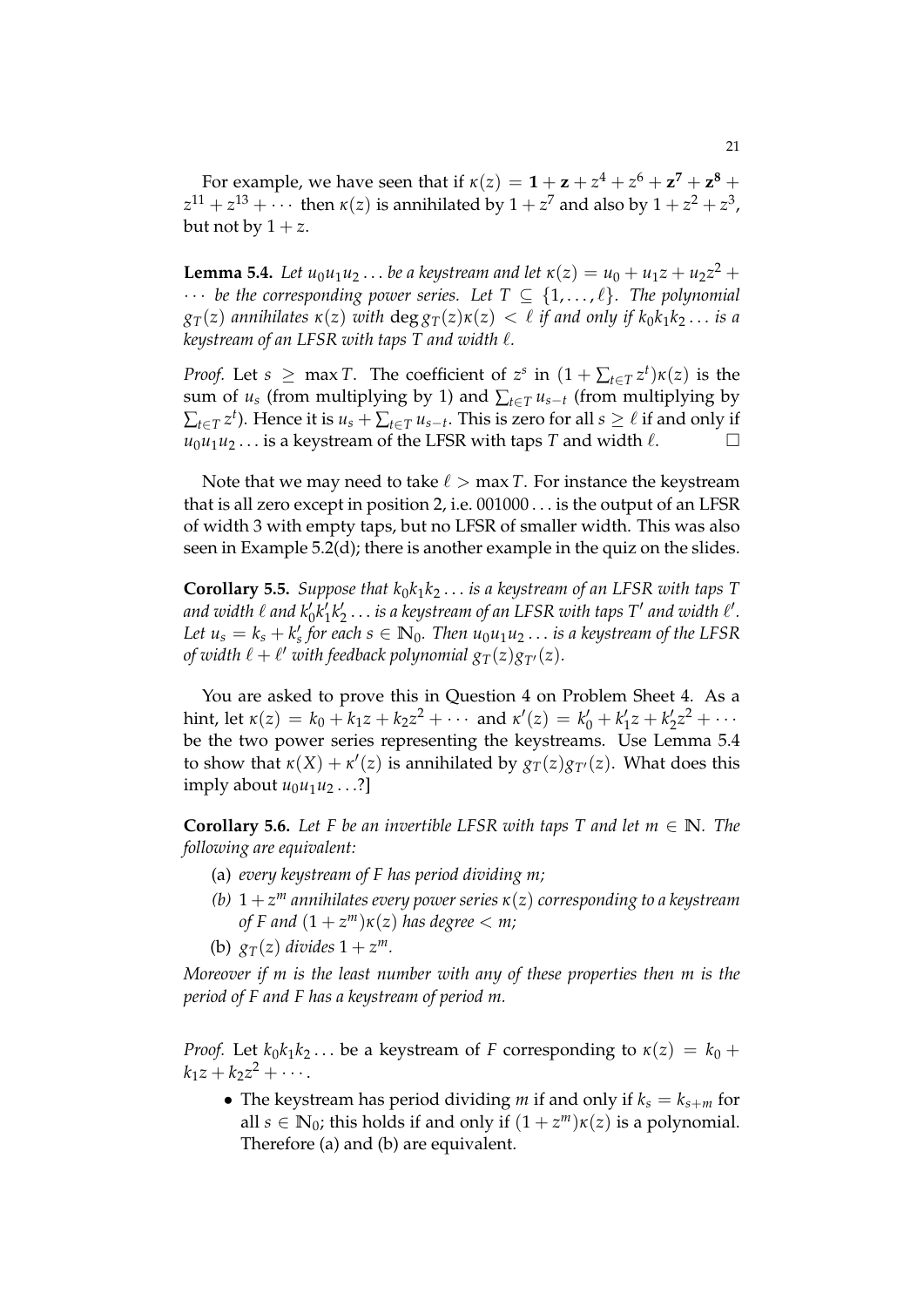• Since  $g_T(z)/g_T(z)$  is a polynomial, Lemma 5.4 ('only if' direction) implies that  $1/g_T(z)$  is the power series of a keystream of *F*. Now  $(1 + z^m)/g_T(z)$  is a polynomial if and only if  $g_T(z)$  divides  $1 + z^m$ . Hence if (b) holds then  $g_T(z)$  divides  $1 + z^m$ .

Conversely suppose, as in (c), that  $g_T(z)$  divides  $1 + z^m$ . Let  $1 + z^m$  $z^m = h(z)g_T(z)$ . By Lemma 5.4 ('if' direction),  $g_T(z)\kappa(z)$  is a polynomial, hence  $(1 + z^m)\kappa(z) = h(z)(g_T(z)\kappa(z))$  is a polynomial. Therefore  $1 + z^m$  annihilates  $\kappa(z)$ , as required in (ii). Hence (b) and (c) are equivalent.

Finally if *m* is least such that  $g_T(z)$  divides  $1 + z^m$  then, as seen in the second step*, m* is minimal such that  $1 + z^m$  annihilates  $1/g_T(z)$ . Therefore the keystream corresponding to  $1/g_T(z)$  has period *m* and from (i) we see that all other keystreams have periods dividing *m*. By (**VUP**), *F* has  $\Box$  period *m*.

To work with Corollary 5.6, the following lemma is useful. Let hcf(*d*,*e*) denote the highest common factor of  $d, e \in \mathbb{N}$ .

**Lemma 5.7.** If a polynomial  $g(z)$  divides  $z^d + 1$  and  $z^e + 1$  then it divides  $z^{\text{hcf}(d,e)}+1$ .

**Example 5.8.** The number  $2^{13} - 1 = 8191$  is prime. The MATHEMATICA command Factor  $[z^{\text{-}8191} + 1, \text{ Modulus -> 2}]$  reports that

$$
z^{8191} + 1 = (1 + z)(1 + z + z^3 + z^4 + z^{13})(1 + z + z^2 + z^5 + z^{13})\dots
$$

(Here . . . stands for 630 omitted factors all of degree 13.) The taps of the LFSR of width 13 with feedback polynomial  $f(z) = 1 + z + z^3 + z^4 + z^{13}$ are 1, 3, 4, 13. By Corollary 5.6, its period is the least *m* such that  $f(z)$ divides  $z^m + 1$ . If  $1 + z + z^3 + z^4 + z^{13}$  divides  $z^e + 1$  with  $e < 8191$  then, by Lemma 5.7,  $1 + z + z^3 + z^4 + z^{13}$  divides  $z^{\text{hcf}(e,8191)} + 1 = z + 1$ , a contradiction. Since  $1 + z + z^3 + z^4 + z^{13}$  divides  $X^{8191} + 1$ , its period is 8191.

The use of MATHEMATICA in this example can be replaced with some finite field theory: it is sufficient to note that  $1 + z + z^3 + z^4 + z^{13}$  is irreducible in  $\mathbb{F}_2[X]$ , and so it splits in  $\mathbb{F}_{2^{13}}$  and no smaller field. Since  $2^{13} - 1$ is prime, all the roots of the feedback polynomial  $f(z)$  have order  $2^{13} - 1$ and  $f(z)$  is factor of  $X^m + 1$  if and only if  $2^{13} - 1$  divides  $m$ .

Primes such as 2<sup>13</sup> − 1 are known as *Mersenne primes*. The largest known prime number is the Mersenne prime  $2^{82589\overline{933}} - 1$  found by the Great Internet Mersenne Prime Search in 2018.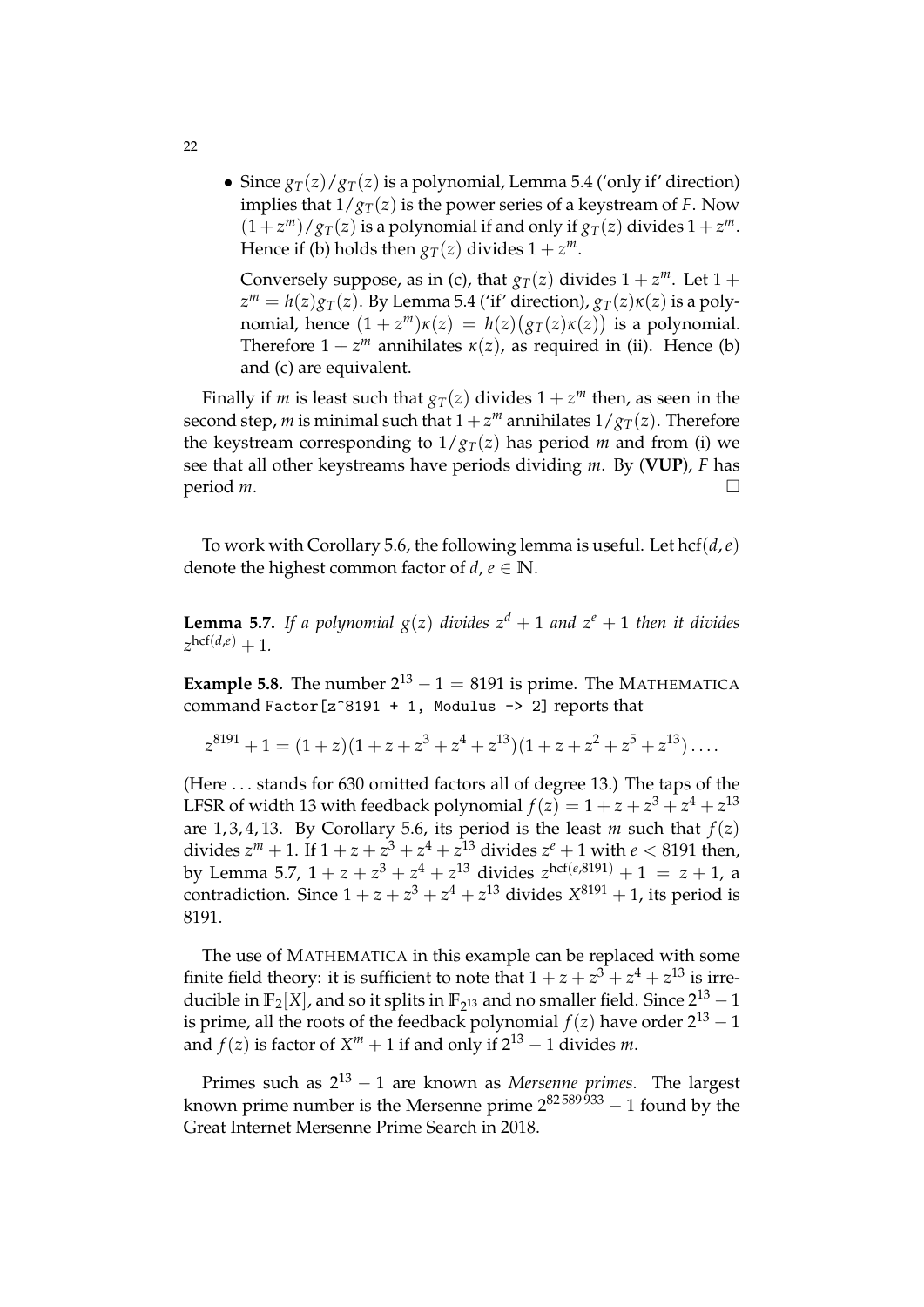#### 6. BERLEKAMP–MASSEY ALGORITHM

The Berlekamp–Massey algorithm finds the width and feedback polynomial of an LFSR of minimal width generating a given binary word. It is faster than the linear algebra method seen in Question 2 of Problem Sheet 5. If an LFSR generates  $u_0 \ldots u_{n-1}$  then clearly it generates  $u_0 \ldots u_{m-1}$  for all *m* ≤ *n*. Therefore the minimal width (also known as the *linear complexity*) stays the same or goes up as we require more bits to be generated.

*Motivation.* These examples can be checked using the MATHEMATICA notebook LFSRs.nb available from Moodle. Recall from after Exercise 6.9 in the main course that the feedback polynomial of an LFSR with taps *T* is  $g_T(z) = 1 + \sum_{t \in T} z^t$ .

**Example 6.1.** We take the sum of the keystreams of the LFSR with taps  $\{3, 4\}$  and width 4 and the LFSR with taps  $\{2, 3\}$  and width 3, using keys 0001 and 001.

$$
u_i = (0, 0, 1, 1, 1, 1, 0, 1, 0, 0, 0, 0, 0, 0, 1, 0, 1, 0, 0, 1, 1, 1, 1, 1, 1, 1, 0, 0, 1, 1, ...)
$$
  
0 1 2 3 4 5 6 7 8 9 0 1 2 3 4 5 6 7 8 9 0 1 2 3 4 5 6 7 8 9

The table below shows the output of the Berlekamp–Massey algorithm (use BerlekampMasseyFull[usEx61] in LFSRs.nb) applied to the first *n* terms  $u_0 \dots u_{n-1}$  for  $n \ge 6$ . The final column is the *m* in Proposition 6.5; ignore it for now.

| п   |   | width feedback polynomial   | taps          | т  |
|-----|---|-----------------------------|---------------|----|
| 6   | 3 | $1+z$                       | $\{1\}$       | 2  |
| 9   |   | $1 + z + z^4$               | $\{1,4\}$     | 6  |
| 10  | 6 | $1 + z + z^3$               | $\{1,3\}$     | 9  |
| 11  | 6 | $1 + z^2 + z^3 + z^5$       | $\{2,3,5\}$   | 9  |
| >13 |   | $1 + z^2 + z^4 + z^5 + z^7$ | $\{2,4,5,7\}$ | 12 |

The LFSR does not change for  $n = 7, 8$  or 12.

For instance, the first 10 terms  $u_0u_1 \ldots u_9$  are generated by the LFSR of width 6 with feedback polynomial  $1 + z + z^3$ ; its taps are  $\{1,3\}$ . Taking as the key  $u_0u_1u_2u_3u_4u_5 = 001111$ , the first 30 terms of the keystream are:

 $k_i = (0, 0, 1, 1, 1, 1, 0, 1, 0, 0, 1, 1, 1, 0, 1, 0, 0, 1, 1, 1, 0, 1, 1, 1, 0, 1, 0, 1, 1, 1, 0, 1, 0, ...)$  $u_i = (0, 0, 1, 1, 1, 1, 0, 1, 0, 0, 0, 0, 0, 1, 0, 1, 0, 0, 1, 1, 1, 1, 1, 1, 1, 0, 0, 1, 1, ...)$ 0 1 2 3 4 5 6 7 8 9 0 1 2 3 4 5 6 7 8 9 0 1 2 3 4 5 6 7 8 9

Since  $k_{10} \neq u_{10}$ , running the Berlekamp–Massey algorithm on the first 11 bits  $u_0 \dots u_9 u_{10}$  gives a different LFSR. (The width stays as 6, but the taps change to  $\{2, 3, 5\}$ .) The new LFSR generates  $u_0 \dots u_9 u_{10} u_{11}$ , so is also correct for the first 12 bits. This is why there is no change for  $n = 12$ .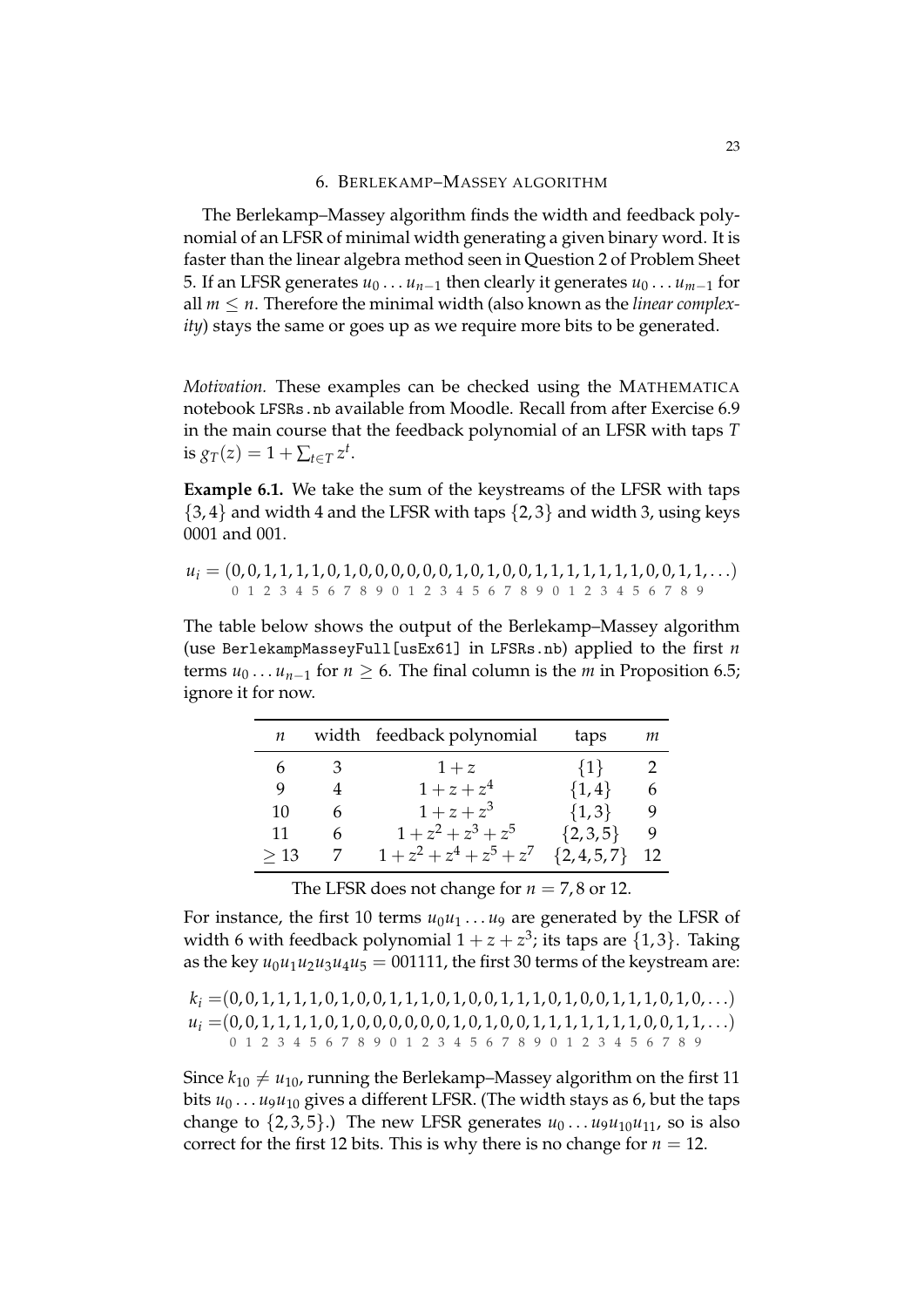For all  $n > 13$  the output of the algorithm is the LFSR of width 7 and feedback polynomial  $1 + z^2 + z^4 + z^5 + z^7$ ; that may also be found by the method of annihilators in Corollary 5.5.

**Example 6.2.** The first 30 bits output by the Geffe generator seen in Example 8.3 of the main course are:

$$
u_i \quad 0,0,0,0,1,1,1,1,0,1,0,1,1,1,0,0,0,0,1,1,1,0,1,1,1,1,1,1,1,0,00 1 2 3 4 5 6 7 8 9 0 1 2 3 4 5 6 7 8 9 0 1 2 3 4 5 6 7 8 9
$$

The output of the Berlekamp–Massey algorithm run on the first 20 bits is shown below.

|    |               | $n$ width feedback polynomial | taps             | m  |
|----|---------------|-------------------------------|------------------|----|
| 8  | $\mathcal{D}$ | $1+z$                         | $\{1\}$          | 4  |
| 9  | 5             | $1 + z + z^4$                 | $\{1,4\}$        | 4  |
| 14 | 9             | $1 + z + z^4 + z^9$           | $\{1,4,9\}$      | 13 |
| 18 | 9             | $1 + z + z^5 + z^8 + z^9$     | $\{1, 5, 8, 9\}$ | 13 |
| 19 | 10            | $1 + z^6 + z^8$               | $\{1,6,8\}$ 18   |    |

Taking  $n = 30$ , an LFSR of width 15 is required; the set of taps is then  $\{1, 3, 4, 5, 7, 8, 9, 10, 11, 12\}$ . We see that the minimal width of a LFSR generating the first *n* terms is about *n*/2. This is the typical case for a 'random' sequence. This, and the lack of any obvious pattern in the taps, show that the Geffe cipher is stronger cryptographically than the output of an LFSR.

*Setup.* Fix throughout a binary word

$$
u_0u_1u_2\ldots u_{N-1}.
$$

Let  $U_n(z) = u_0 + u_1 z + \cdots + u_{n-1} z^{n-1}$  be the polynomial recording the first *n* terms. Recall from §1 that the degree of a non-zero polynomial *h*(*z*) is its highest power of *z*.

**Lemma 6.3.** *The word*  $u_0u_1 \ldots u_{n-1}$  *is the output of the LFSR with width*  $\ell$ *and taps*  $T \subseteq \{1, ..., \ell\}$  *if and only if*  $U_n(z)g_T(z) = h(z) + z^n r(z)$  for some *polynomials*  $h(z)$  *and*  $r(z)$  *with* deg  $h < l$ .

You are asked to give a proof in Question 4 on Problem Sheet 5. The idea is almost the same as in the proof of Lemma 5.4, except now we have to watch out for the 'remainder term'  $z^n r(z)$  since  $U_n(z)$  is a polynomial, not an infinite power series.

**Example 6.4.** Let  $u = (0, 0, 1, 1, 1, 1, 0, 1, 0, 0, 0, 0, 0) = u_0 \dots u_{12}$  be the first 13 entries of the keystream in Example 6.1. The first 12 entries  $u_0 \dots u_{11}$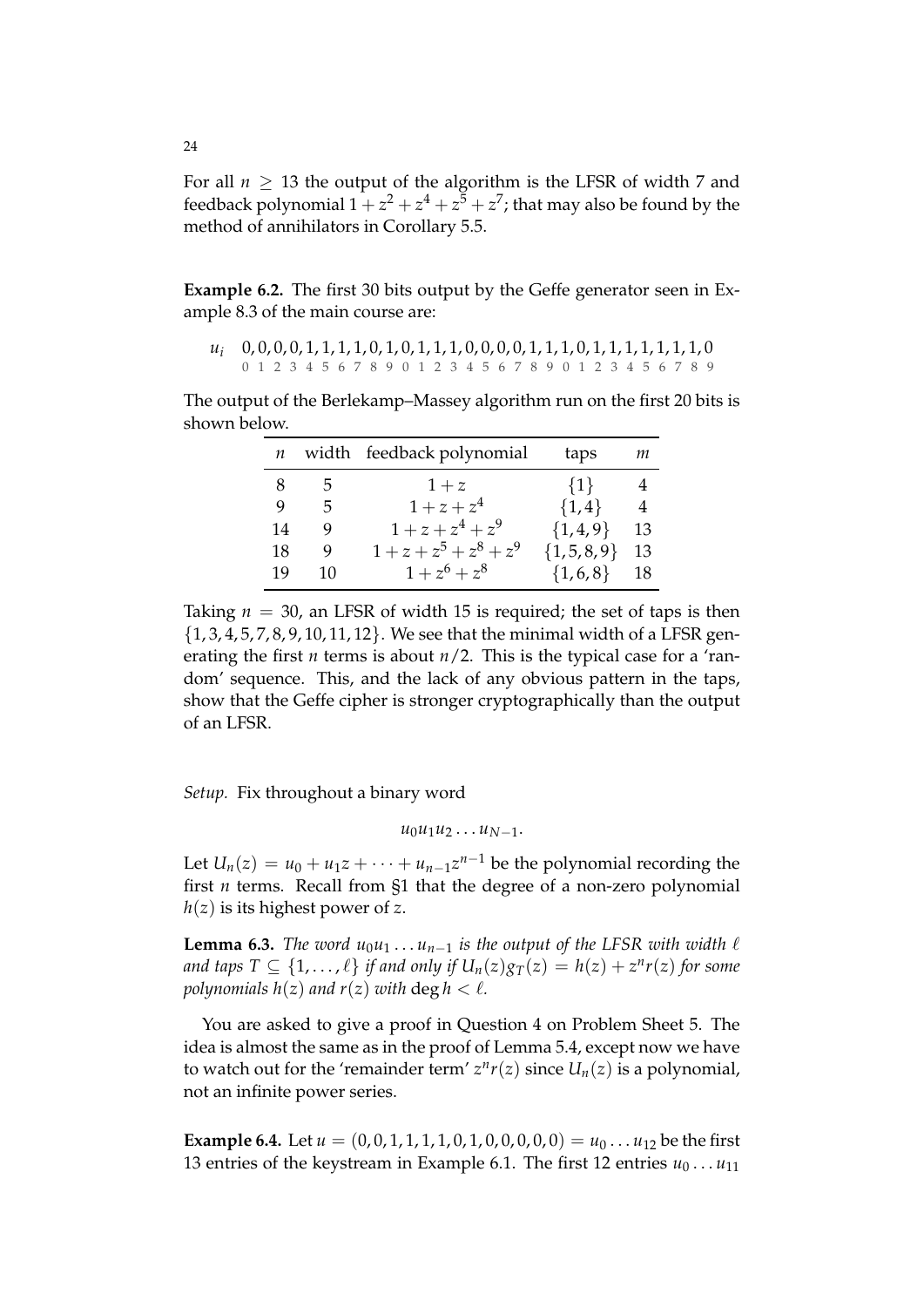are generated by the LFSR of width 6 with taps  $\{2, 3, 5\}$ . Correspondingly, by the 'if' direction of Lemma 6.3,

$$
(z2 + z3 + z4 + z5 + z7)g{2,3,5}(z)
$$
  
= (z<sup>2</sup> + z<sup>3</sup> + z<sup>4</sup> + z<sup>5</sup> + z<sup>7</sup>)(1 + z<sup>2</sup> + z<sup>3</sup> + z<sup>5</sup>)  
= z<sup>2</sup> + z<sup>3</sup> + z<sup>5</sup> + z<sup>12</sup>  
= h(z) + z<sup>12</sup>r(z)

where  $h(z) = z^2 + z^3 + z^5$  and  $r(z) = 1$ . This equation also shows that the 'only if' direction fails to hold when  $n = 13$  since  $z^{12}$  is not of the form *z* <sup>13</sup>*r*(*z*). Correspondingly, by the 'only if' direction of Lemma 6.3, the LFSR generates (0, 0, 1, 1, 1, 1, 0, 1, 0, 0, 0, 0, **1**) rather than *u*.

*Berlekamp–Massey step.* At step *n* of the Berlekamp–Massey algorithm we have two LFSRs:

• An LFSR  $F_m$  of width  $\ell_m$  with taps  $T_m$ , generating

$$
u_0u_1\ldots u_{m-1}\overline{u}_m\ldots
$$

• An LFSR  $F_n$  of width  $\ell_n$  with taps  $T_n$ , where  $n > m$ , generating

 $u_0 u_1 \ldots u_{m-1} u_m \ldots u_{n-1}.$ 

Thus  $F_m$  is correct for the first *m* positions, and then wrong, since it generates  $\overline{u}_m$  rather than  $u_m$ . If  $F_n$  generates  $u_0u_1 \ldots u_{m-1}u_m \ldots u_{n-1}u_n$  then case (a) applies and the algorithm returns *Fn*. The next proposition deals with case (b), when  $F_n$  outputs  $\overline{u}_n$  rather than  $u_n$ .

**Proposition 6.5.** *With the notation above, suppose that the LFSR F<sup>n</sup> generates*  $u_0u_1 \ldots u_{n-1}\overline{u}_n$ . The LFSR with feedback polynomial

$$
z^{n-m}g_{T_m}(z)+g_{T_n}(z)
$$

*and width*  $max(n - m + \ell_m, \ell_n)$  *generates*  $u_0u_1 \ldots u_{n-1}u_n$ .

As a useful notation we write  $\geq d$  for an unspecified polynomial which is either 0 or whose minimum power of *z* is at least *a*. For instance  $[$   $\geq$  5 $]$  could stand for  $z^5 + z^8$ , or for  $z^6$ , but not for  $z^4$ , because its degree is too small. Several times below we use that  $|> a| + |> a| = |> a$ .

*Proof.* For  $r \in \{0, 1, \ldots, n+1\}$ , define  $U_r(z) = \sum_{i=0}^{r-1}$  $U_{i=0}^{r-1} u_i z^i$ . Thus  $U_{n+1}(z)$  is the polynomial corresponding to  $u_0u_1 \ldots u_n$ . Observe that

$$
U_{n+1}(z) + z^n = U_n(z) + u_n z^n + z^n = U_n(z) + \overline{u}_n z^n.
$$

Since  $F_n$  generates  $u_0 \ldots u_{n-1} \overline{u}_n$ , Lemma 6.3 implies

$$
(U_{n+1}(z)+z^n)g_{T_n}(z)=h_n(z)+[\geq n+1]
$$

where  $\deg h_n < \ell_n$ . The same argument replacing *n* with *m* shows that

$$
(U_{m+1}(z) + z^m)g_{T_m}(z) = h_m(z) + [\geq m+1]
$$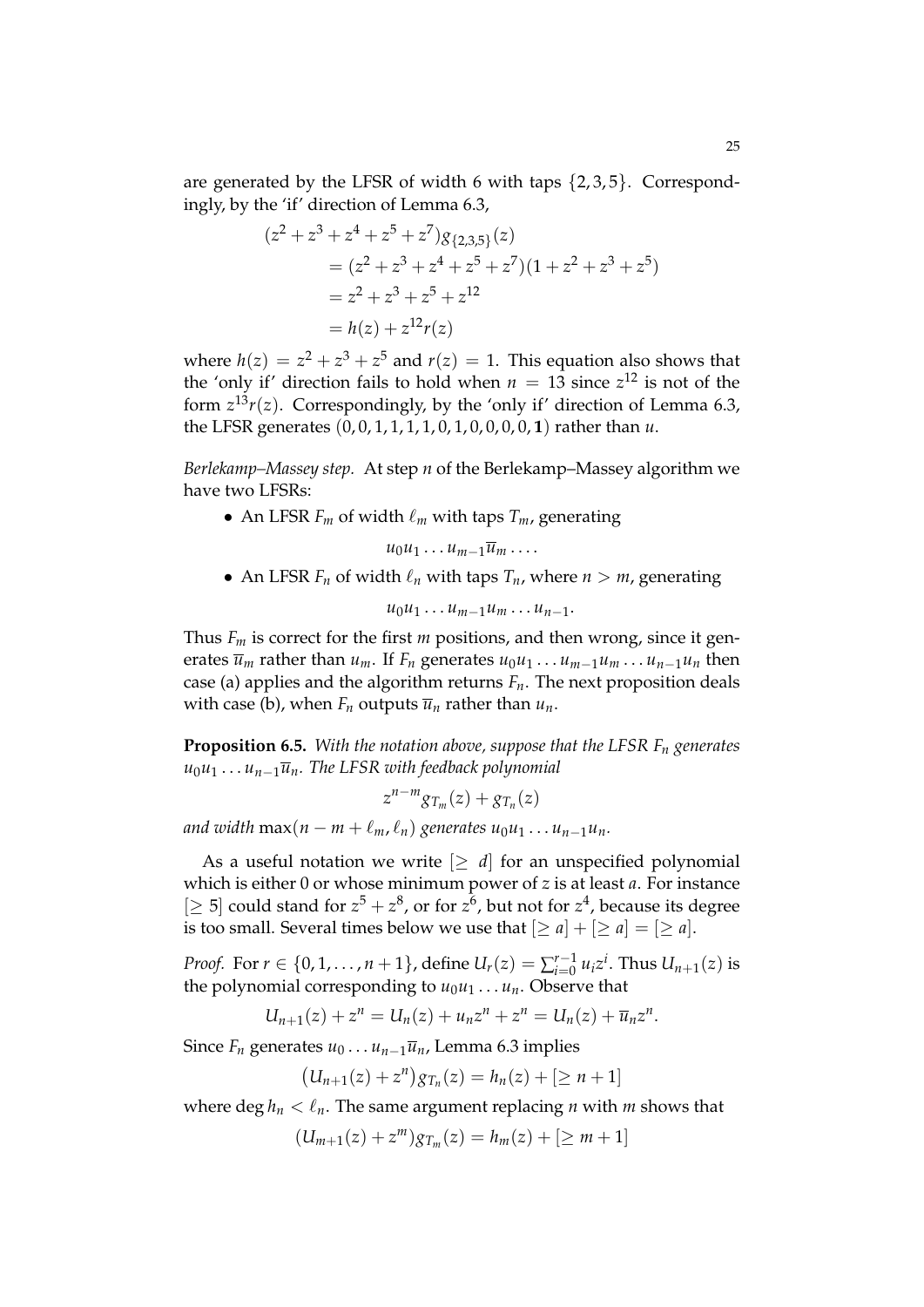where  $\deg h_m < \ell_m$ . Since  $z^n g_{T_n}(z) = z^n + [\geq n+1]$ , and similarly  $z^m g_{T_m}(z) = z^m + [\ge m + 1]$ , we have

$$
U_{n+1}(z)g_{T_n}(z) = h_n(z) + z^n + [\ge n + 1]
$$
  
\n
$$
U_{m+1}(z)g_{T_m}(z) = h_m(z) + z^m + [\ge m + 1].
$$

Hence

$$
U_{n+1}(z) (z^{n-m} g_{T_m}(z) + g_{T_n}(z))
$$
  
=  $z^{n-m} (U_{m+1}(z) + [\ge m+1]) g_{T_m}(z) + U_{n+1}(z) g_{T_n}(z)$   
=  $z^{n-m} U_{m+1}(z) g_{T_m}(z) + [\ge n+1] + U_{n+1}(z) g_{T_n}(z)$   
=  $(z^{n-m} h_m(z) + z^n + [\ge n+1]) + (h_n(z) + z^n + [\ge n+1])$   
=  $z^{n-m} h_m(z) + h_n(z) + (\ge n+1).$ 

where the first equality uses  $U_{n+1}(z) = U_{m+1}(z) + [\geq m+1]$ . Note the cancellation of the two  $z^n$  terms. (Intuitively: two wrongs come together to make a right.) Since

$$
\deg(z^{n-m}h_m(z)+h_n(z)) < \max(n-m+\deg h_m(z),\deg h_n(z))
$$
  

$$
\leq \max(n-m+\ell_m,\ell_n),
$$

the 'if' direction of Lemma 6.3 now implies that  $u_0 \ldots u_{n-1} u_n$  is a keystream of the claimed LFSR.  $\Box$ 

**Example 6.6.** Take the keystream  $k_0k_1...k_9$  of length 10 shown below:

$$
(1, 1, 1, 0, 1, 0, 1, 0, 0, 0).
$$
  
0 1 2 3 4 5 6 7 8 9

The LFSR  $F_6$  of width  $\ell_6 = 3$  and taps  $T_6 = \{1, 3\}$  generates the keystream

$$
(1, 1, 1, 0, 1, 0, 0, 1, 1, 1).
$$
  
0 1 2 3 4 5 6 7 8 9

The LFSR  $F_7$  of width  $\ell_7 = 4$  and taps  $T_7 = \{1, 4\}$  generates the keystream

$$
(1, 1, 1, 0, 1, 0, 1, 1, 0, 0).
$$
  
0 1 2 3 4 5 6 7 8 9

Note that  $F_7$  is wrong in position 7. Using Proposition 6.5, taking  $m = 6$ and  $n = 7$  we compute

$$
z^{n-m}g_{T_m} + g_{T_n}(z) = z^{7-6}g_{\{1,3\}}(z) + g_{\{1,4\}}(z)
$$
  
= z(1 + z + z<sup>3</sup>) + (1 + z + z<sup>4</sup>)  
= 1 + z<sup>2</sup>.

This is the feedback polynomial of the LFSR  $F_8$  with taps  $T_8 = \{2\}$  and width  $\ell_8 = n - m + \ell_m = 7 - 6 + 3 = 4$ . As expected this generates

$$
(1, 1, 1, 0, 1, 0, 1, 0, 1, 0).
$$
  
0 1 2 3 4 5 6 7 8 9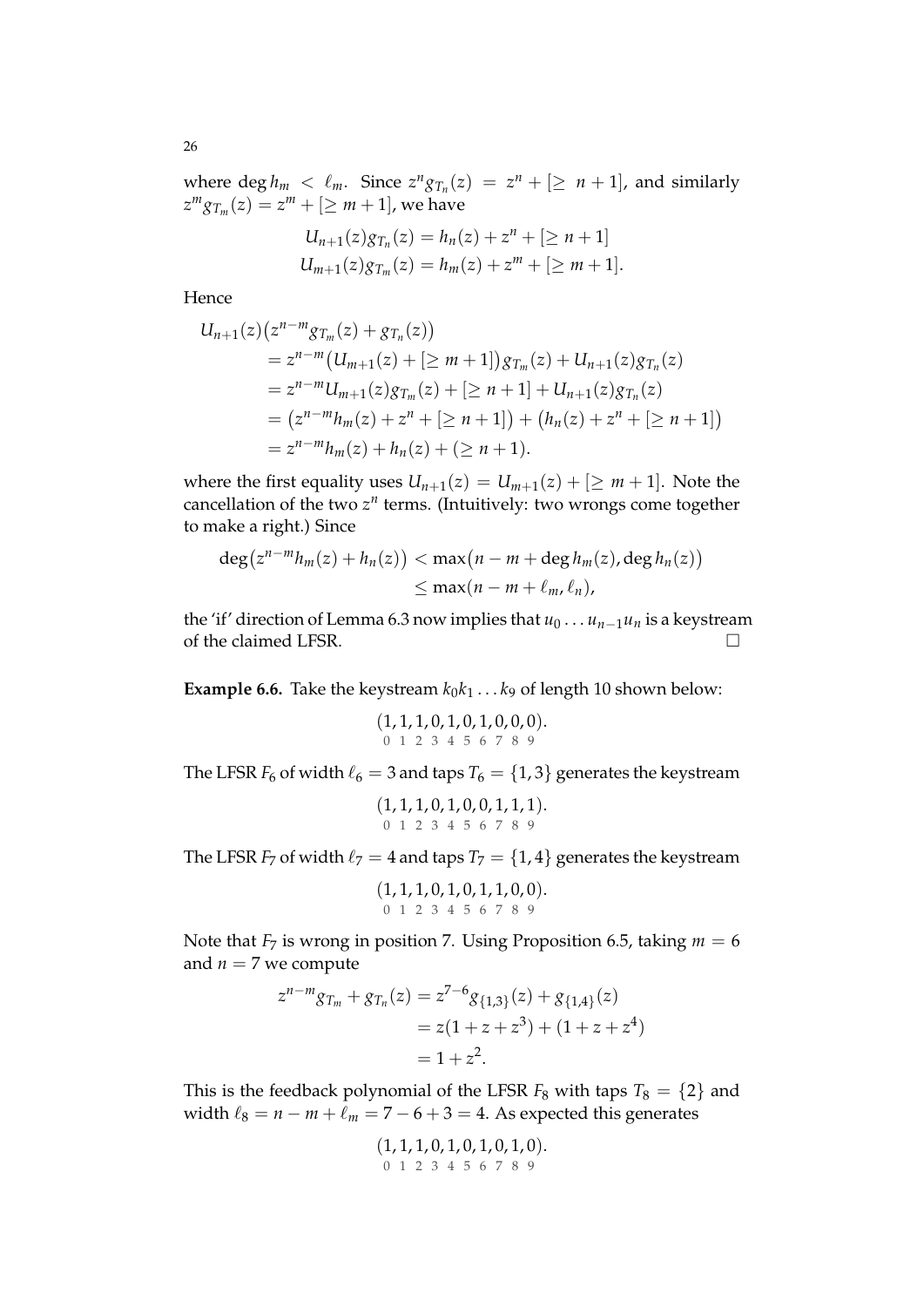correct for the first 8 positions. (And then wrong for *u*<sub>8</sub>.) Although the only tap in  $\{2\}$  is 2, we still have to take the width of  $F_8$  to be 4 (or more), to get the first 8 positions correct.

**Exercise 6.7.** Continuing from the example, apply Proposition 6.5 taking  $n = 8$ ,  $m = 6$ , and  $F_8$  and  $F_6$  as in Example 6.6. You should get the LFSR  $F_9$  with taps  $\{3, 5\}$  generating

$$
(1, 1, 1, 0, 1, 0, 1, 0, 0, 0).
$$
  
0 1 2 3 4 5 6 7 8 9

which is the full keystream. The width is now  $8 - 6 + 3 = 5$ ; since 5 is a tap, this is the minimum possible width for these taps.

We could also have used *F*<sub>7</sub> (wrong in position 7) as the 'deliberately wrong' LFSR in Exercise 6.7. Doing this we get instead the LFSR with taps  $\{1, 5\}$ , which generates  $(1, 1, 1, 0, 1, 0, 1, 0, 0, 1)$ , also correct for the first 9 positions. We choose  $F_6$  to follow the algorithm specified below.

*Berlekamp–Massey algorithm.* Let  $u_0u_1 \ldots u_{N-1}$  be a binary word. If  $u_i = 0$ for all *i* then return the LFSR of width 0 and empty taps. Otherwise, choose *c* least such that  $u_c \neq 0$ . The algorithm defines LFSRs  $F_c$ ,  $F_{c+1}$ ,  $\ldots$ ,  $F_N$  so that each  $F_n$  has width  $\ell_n$  and taps  $T_n$  and generates the first *n* positions of the keystream:  $u_0$ , . . . ,  $u_{n-1}$ .

- [Initialization] Set  $T_c = \emptyset$ ,  $\ell_c = 0$ ,  $T_{c+1} = \emptyset$  and  $\ell_{c+1} = c + 1$ . Set  $m = c$ . Set  $n = c + 1$ .
- [Step *n*] We have an LFSR  $F_n$  with taps  $T_n$  of width  $\ell_n$  generating  $u_0, \ldots, u_{n-1}$  and an LFSR  $F_m$  generating  $u_0, \ldots, u_{m-1}, \overline{u}_m$ .
	- (a) If  $F_n$  generates  $u_0, ..., u_{n-1}, u_n$  then set  $T_{n+1} = T_n$ ,  $\ell_{n+1} = \ell_n$ . This defines  $F_{n+1}$  with  $F_{n+1} = F_n$ . Keep *m* as it is.
	- (b) If  $F_n$  generates  $u_0, \ldots, u_{n-1}, \overline{u}_n$ , calculate

$$
g(z) = z^{n-m} g_{T_m}(z) + g_{T_n}(z)
$$

where, as usual,  $g_{T_m}$  and  $g_{T_n}$  are the feedback polynomials. Define  $T_{n+1}$  so that  $g(z) = 1 + \sum_{t \in T_{n+1}} z^t$ . Set

$$
\ell_{n+1} = \max(\ell_n, n+1-\ell_n).
$$

If  $\ell_{n+1} > \ell_n$ , update *m* to *n*, otherwise keep *m* as it is.

Thus *m* is updated if and only if the width increases in step (b). Continue with step  $n + 1$ , or output  $F_N$  if  $n = N$ .

Apart from how the width changes, this should all be expected from Proposition 6.5 and Example 6.6. Note that we need max  $T_{n+1} \leq \ell_{n+1}$  for the LFSR  $F_{n+1}$  to be well-defined. We prove this as part of Theorem 6.11.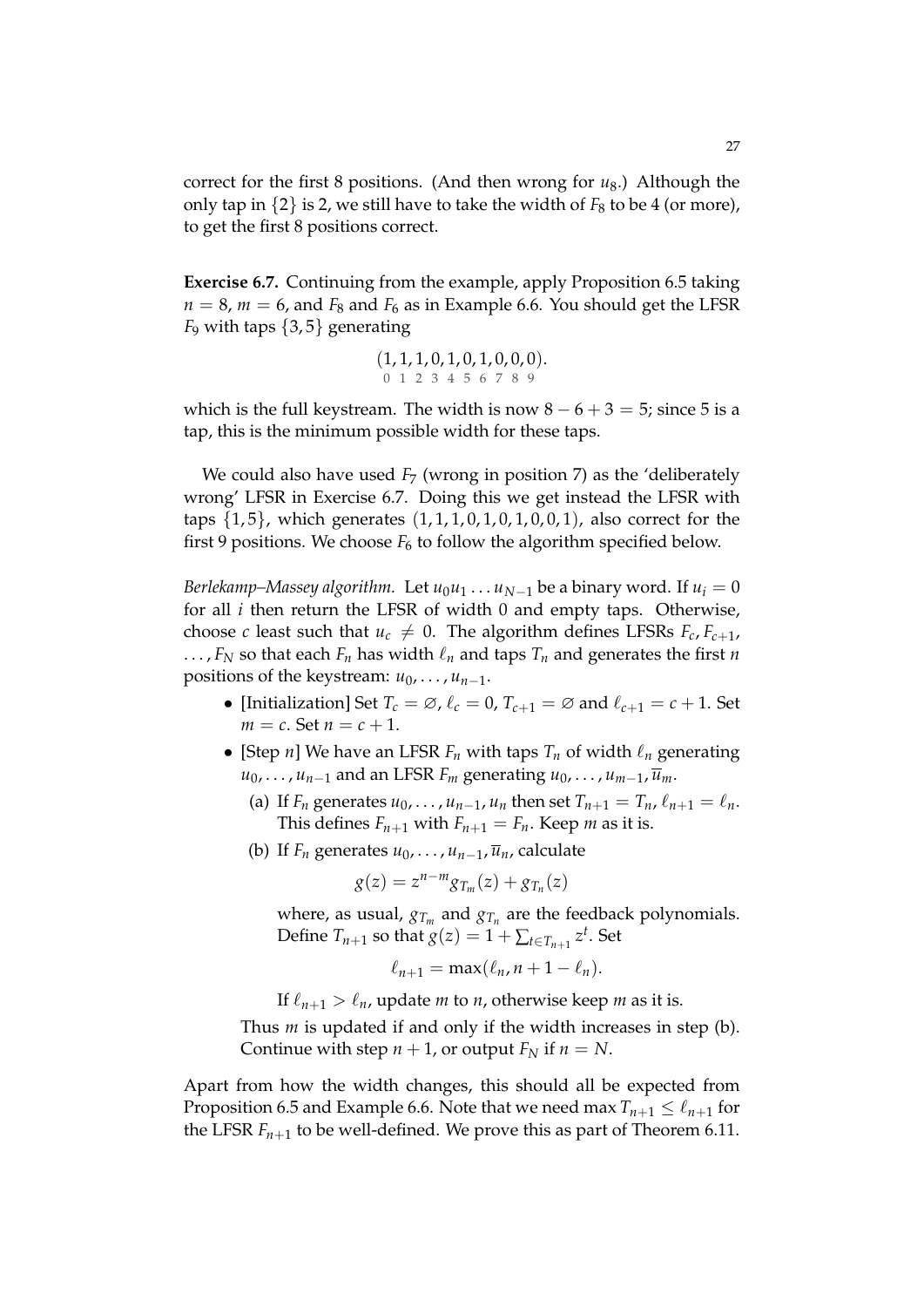**Example 6.8.** We apply the Berlekamp–Massey algorithm to the keystream  $(1, 1, 1, 0, 1, 0, 1, 0, 0, 0, 1)$  from Example 6.6 extended by one extra bit  $u_{10} =$ 1. After initialization we have  $T_0 = \emptyset$ ,  $\ell_0 = 0$ ,  $T_1 = \emptyset$ ,  $\ell_1 = 1$ . Case (a) applies in each step *n* for  $n \in \{2, 4, 5, 9\}$ . The table below shows the steps when case (b) applies.

| $n \quad T_n \quad \ell_n \quad m \quad T_m \quad n-m$  |  |                                      | $T_{n+1}$ $\ell_{n+1}$ |                 |
|---------------------------------------------------------|--|--------------------------------------|------------------------|-----------------|
| $1 \quad \varnothing \quad 1 \quad 0 \quad \varnothing$ |  | $\begin{array}{ccc} & 1 \end{array}$ | $\{1\}$ 1              |                 |
| 3 $\{1\}$ 1 0 $\varnothing$                             |  | 3                                    | $\{1,3\}$              | 3               |
| $6 \{1,3\}$ 3 3 $\{1\}$                                 |  | 3                                    | $\{1,4\}$              | 4               |
| $7 \{1,4\}$ 4 6 $\{1,3\}$                               |  | 1                                    | $\{2\}$                | 4               |
| $\{2\}$ 4 6 $\{1,3\}$                                   |  | 2                                    | $\{3,5\}$              | $5\phantom{.0}$ |
| $10 \{3,5\}$ 5 8 $\{2\}$                                |  | 2                                    | $\{2,3,4,5\}$          | 6               |

The output is the LFSR  $F_{11}$  with taps  $T_{11} = \{2, 3, 4, 5\}$  and width  $\ell_{11} = 6$ .

**Exercise 6.9.**

- Run the algorithm starting with step 1, in which you should define  $T_2 = \{1\}$ , and finishing with step 6, in which you should define  $T_7 = \{1, 4\}.$
- Then check that steps 7 and 8 of the algorithm are exactly what we did in Example 6.6 and Exercise 6.7.
- At step 9 you should find that case (a) applies; check that step 10 finishes with the LFSR  $F_{11}$  of width  $\ell_{11} = 6$  and taps  $T_{11} =$  $\{2, 3, 4, 5\}$ , generating  $u_0u_1 \ldots u_{10}$ .

*Berlekamp–Massey theorem.* To prove that the LFSRs defined by running the Berlekamp–Massey algorithm have minimal possible width we need the following lemma. The proof is not obvious, but if you remember the trick of adding the keystreams, you should find the main idea.

**Lemma 6.10.** *Let*  $n \geq \ell$ . *If an LFSR F of width*  $\ell$  generates the keystream  $(u_0, u_1, \ldots, u_{n-1}, b)$  of length  $n+1$  then any LFSR F' generating the keystream  $(u_0, u_1, \ldots, u_{n-1}, \overline{b})$  *has width*  $\ell'$  *where*  $\ell' \geq n+1-\ell$ *.* 

*Proof.* Since  $b + \overline{b} = 1$ , the sum of the keystreams is  $(0, 0, \ldots, 0, 1)$  where the final 1 is in position number *n*. By Corollary 5.5 (or Lemma 6.3), this keystream is the output of an LFSR of width  $\ell + \ell'$ . (See video or scanned notes for details, correcting error in plenary session.) If  $\ell + \ell' \leq$ *n* then the key is all zero, and so the keystream is all zeros, a contradiction. Therefore  $\ell + \ell' > n$  and so  $\ell' \geq n + 1 - \ell$ .

Recall that step *n* of the Berlekamp–Massey algorithm returns an LFSR *F*<sub>*n*+1</sub> with taps *T*<sub>*n*+1</sub> and width  $\ell_{n+1}$  generating  $u_0 \ldots u_{n-1}u_n$ .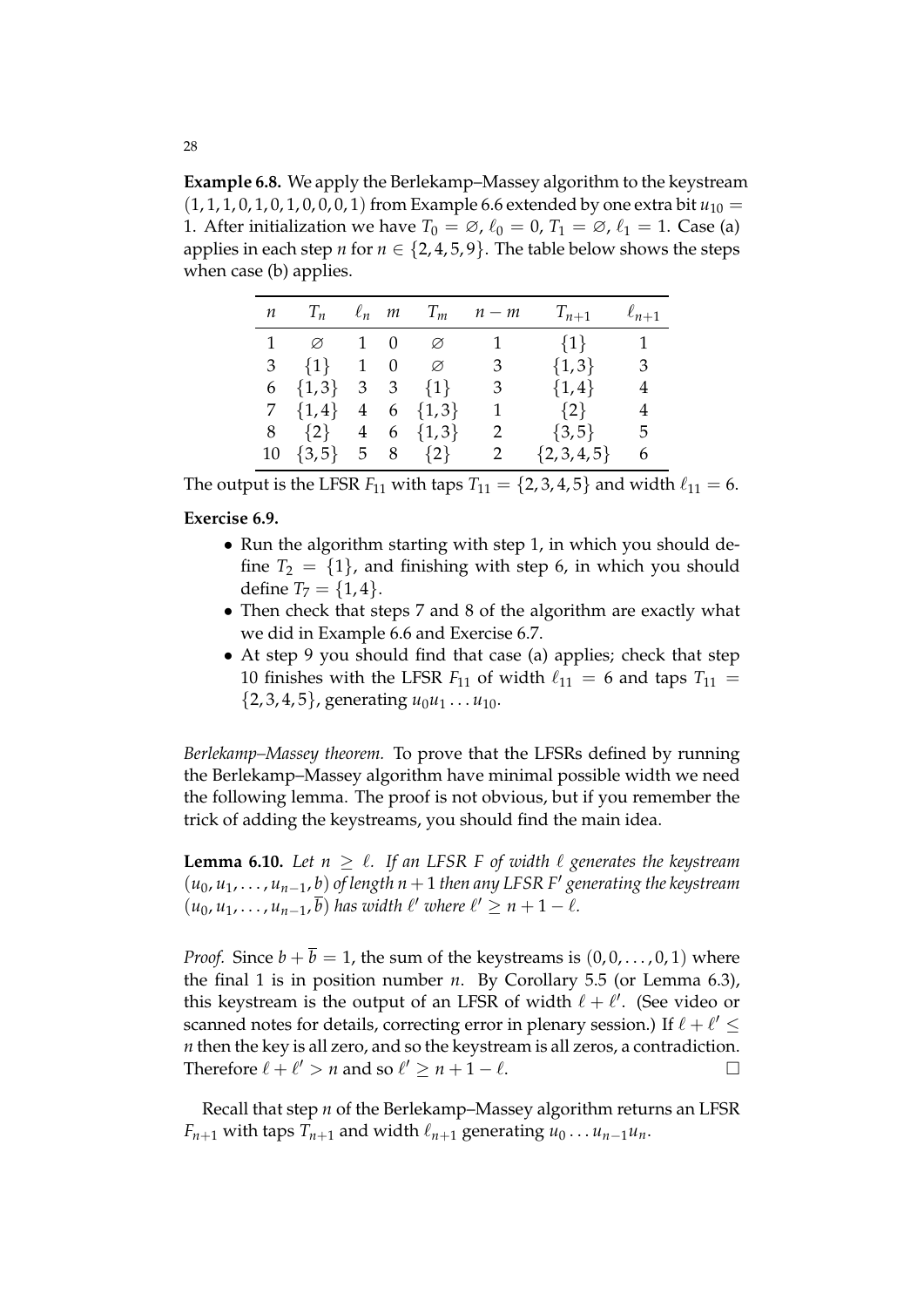**Theorem 6.11.** *With the notation above,* max  $T_{n+1} \leq \ell_{n+1}$ *. Moreover*  $\ell_{n+1}$  *is the least width of any LFSR generating*  $u_0, \ldots, u_{n-1}, u_n$ *.* 

*Proof.* We work by induction on *n*.

*Base case.* let *c* be least such that  $k_c \neq 0$ . When  $n = c$  or  $n = c + 1$ , by the initialisation step,  $T_c = T_{c+1} = \emptyset$  and  $\ell_c = 0$  and  $\ell_{c+1} = c + 1$ . Clearly these are the minimum possible widths.

*Inductive step.* By induction,  $\ell_n$  is the minimum width of an LFSR generating  $u_0u_1 \ldots u_{n-1}$ . Hence any LFSR generating  $u_0u_1 \ldots u_{n-1}u_n$  has width  $> l_n$ .

Suppose case (a) holds. By definition,  $T_{n+1} = T_n$  and  $\ell_{n+1} = \ell_n$ . Hence  $\max T_{n+1} = \max T_n \leq \ell_n = \ell_{n+1}$  and  $\ell_{n+1}$  is minimal by the end of the first paragraph.

Suppose case (b) holds. We must show (1) that  $F_{n+1}$  is well defined, i.e. that max  $T_{n+1} \leq \ell_{n+1}$  and (2) that  $F_{n+1}$  has minimum possible width.

(1) Since the most recent width change was at step  $m$ , we have  $\ell_{m+1}$  >  $\ell_m$ , and since, by definition,  $\ell_{m+1} = \max(\ell_m, m + 1 - \ell_m)$  we have  $\ell_{m+1} = m + 1 - \ell_m$ . Therefore  $\ell_n = \ell_{n-1} = ... = \ell_{m+1} =$  $m + 1 - \ell_m$  and

$$
n+1-\ell_n=n-m+\ell_m.
$$

The taps  $T_{n+1}$  are defined by

$$
1 + \sum_{t \in T_{n+1}} z^t = z^{n-m} g_{T_m}(z) + g_{T_n}(z).
$$

Here  $z^{n-m}g_{T_m}(z)$  has degree at most  $n - m + \ell_m$ , which is  $n + \ell_m$  $1 - \ell_n$  by the displayed equation above, and  $g_{T_n}(z)$  has degree at most  $\ell_n$ . Since, by definition,  $\ell_{n+1} = \max(\ell_n, n + 1 - \ell_n)$ , we have  $\max T_{n+1} \leq \ell_{n+1}.$ 

(2) By Lemma 6.10, applied with  $u_0u_1 \ldots u_{n-1}b$  where  $b = \overline{u}_n$  (so  $F_n$  generates  $u_0u_1 \ldots u_{n-1}v$ , any LFSR generating  $u_0u_1 \ldots u_{n-1}u_n$ has width at least  $n + 1 - \ell_n$ . Since  $F_{n+1}$  generates  $u_0u_1 \ldots u_{n-1}$ , the width is also at least  $\ell_n$ . Hence the width is at least max( $\ell_n$ , *n* +  $1 - \ell_n$ ) and this is attained by  $F_{n+1}$ .

This completes the proof.

The *linear complexity* of a word  $u_0u_1 \ldots u_{n-1}$  is the minimal width of an LFSR that generates it. Modern stream ciphers aim to generate keystreams with high linear complexity. For example, take the *m*-quadratic stream cipher from Example 8.5. If  $m = 1$  the keystream  $u_0u_1 \ldots u_{29}$  for the key pair  $k = 10101$  and  $k' = 101010$  is

 $(1, 0, 1, 0, 1, 0, 0, 0, 0, 1, 0, 0, 1, 0, 1, 1, 0, 0, 1, 1, 0, 1, 0, 0, 0, 0, 1, 0, 0, 1).$ 

The table below shows the linear complexity of the first *n* bits of the keystream for small *n* and *m*.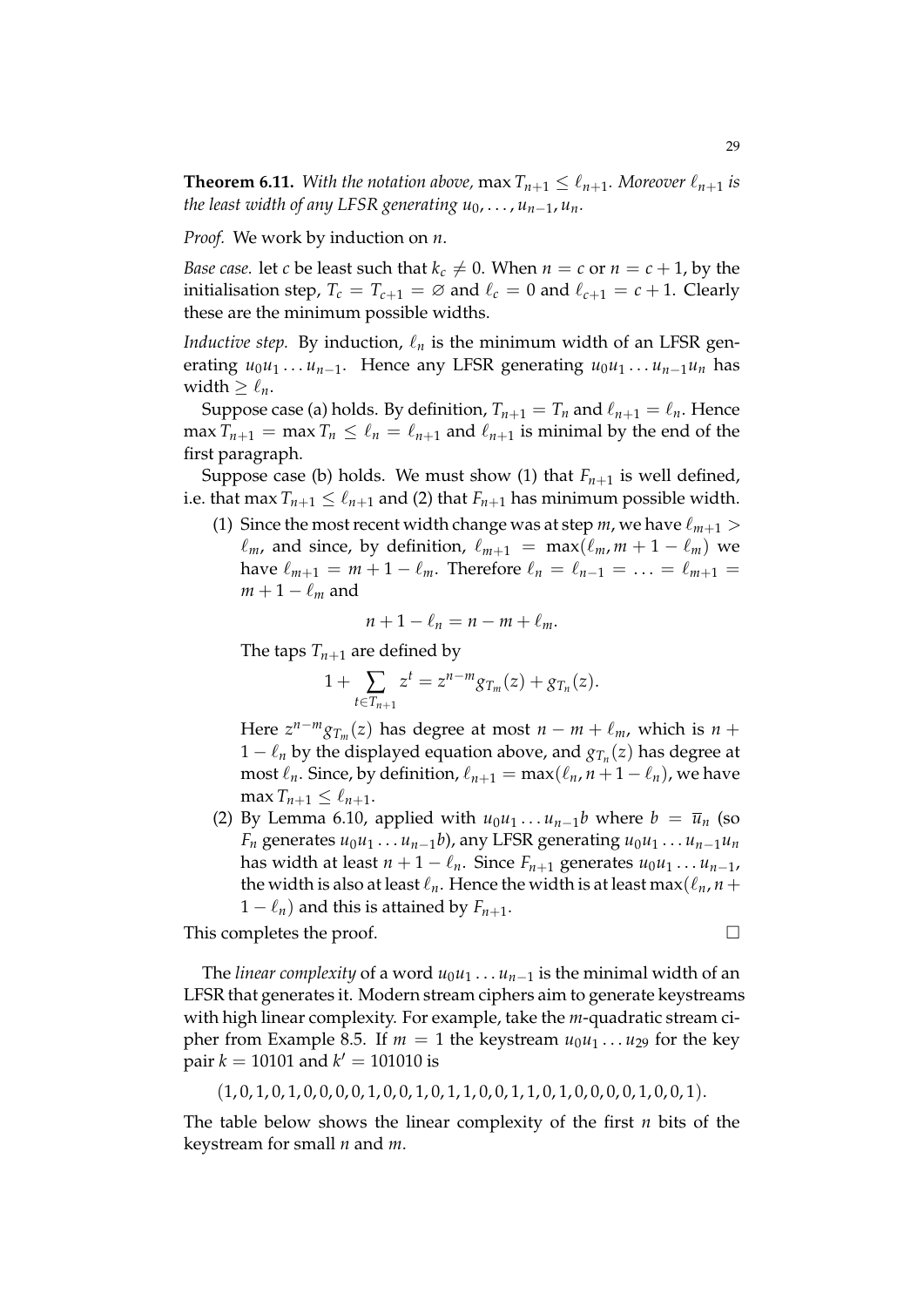| $m \n\mid n$ 1 2 3 4 5 6 7 8 9 10 11 12 13 14 15 |  |  |  |  |  |  |                                 |  |
|--------------------------------------------------|--|--|--|--|--|--|---------------------------------|--|
| 1 1 1 2 2 2 2 5 5 5 5 5 5 5 5 5 5                |  |  |  |  |  |  |                                 |  |
| 2 0 2 2 2 2 2 5 5 5 5 5 5 5 5 5 5                |  |  |  |  |  |  |                                 |  |
| 3 0 0 0 4 4 4 4 4 4 6 6 6 6 6 6 6                |  |  |  |  |  |  |                                 |  |
|                                                  |  |  |  |  |  |  | 4 0 0 0 0 0 7 7 7 7 7 7 7 7 7 8 |  |
| 5 0 0 0 0 5 5 5 5 5 5 5 7 7 7 8                  |  |  |  |  |  |  |                                 |  |

Some interesting features can be seen for larger lengths: for instance the linear complexity when  $m = 1$  jumps from 5 for  $n = 20$  to 16 for  $n = 21$ . For  $n = 5$  the linear complexity is about  $n/2$ ; this is the expected linear complexity of a random sequence of bits.

*Extra.* The original paper is *Shift-register synthesis and BCH decoding*, James L. Massey, IEEE Transactions on Information Theory, **15** (1969) 122–127. It deals with LFSRs defined over an arbitrary field and leads to an algorithm for decoding cyclic Reed–Solomon codes (and the more general BCH codes in the title).

**Example 6.12.** The Berlekamp–Massey algorithm (for arbitrary fields) is implemented in the MATHEMATICA notebook LFSRs.nb. Try

BerlekampMasseyFull[{1,1,1,0,1,0,1,0,0,0,1}] // TF

to check Example 5.8. Each line of the output gives a pair

$$
((m,\ell_m,\ell_m,g_{T_m}(z)),(n,\ell_n,\ell_n,g_{T_n}(z))).
$$

Here  $e_m$  and  $e_n$  are the errors on bits  $u_m$  and  $u_n$ ; for the binary case,  $e_m = 1$ for all relevant *m* (since the LFSR changed) and  $u_n = 1$  if and only if Step (b) applies. You can read the taps  $T_m$  and  $T_n$  off from the feedback polynomials. Using this you should be able to translate the MATHEMAT-ICA output into the table in Example 5.8. To see an example where it finds a linear recurrence for an integer sequence try

BerlekampMasseyFull[{1,1,2,3,5,8,13,21,34},0] // TF

Now try instead the sequence 1, 1, 2, 3, 4, 6, 9, 13, 19, 28. What do you expect is the next term?

### 7. LINEAR CRYPTANALYSIS

In §4 we considered boolean functions  $\mathbb{F}_2^n \to \mathbb{F}_2$ . Typically cryptographic functions return multiple bits, not just one. So we must choose which output bits to tap.

Recall that  $\circ$  denotes composition of functions: thus if  $F : \mathbb{F}_2^m \to \mathbb{F}_2^n$ and  $G$  :  $\mathbb{F}_2^n \rightarrow \mathbb{F}_2^p$  $P_2^p$  then  $G \circ F : \mathbb{F}_2^m \to \mathbb{F}_2^p$  $\frac{p}{2}$  is the function defined by  $(G \circ F)(x) = G(F(x)).$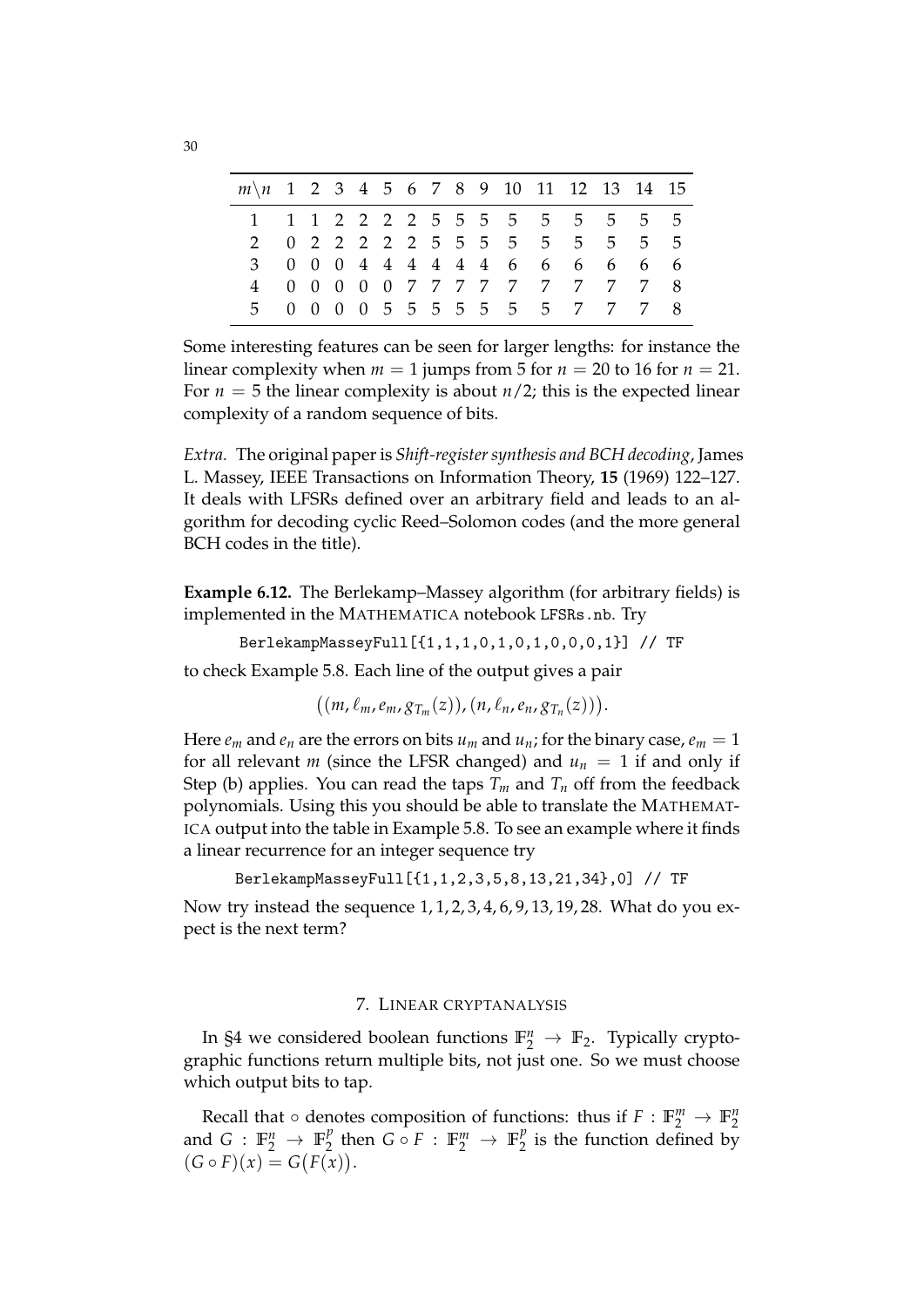**Example 7.1.** Let  $S : \mathbb{F}_2^4 \to \mathbb{F}_2^4$  be the *S*-box in the *Q*-block cipher (see Example 9.5 in the main notes), defined by

$$
S((x_0,x_1,x_2,x_3)) = (x_2,x_3,x_0+x_1x_2,x_1+x_2x_3).
$$

(a) Suppose we look at position 0 of the output by considering *L*{0} ◦  $S: \mathbb{F}_2^4 \to \mathbb{F}_2$ . We have

$$
(L_{\{0\}} \circ S) ((x_0, x_1, x_2, x_3)) = L_{\{0\}} (x_2, x_3, x_0 + x_1 x_2, x_1 + x_2 x_3)
$$
  
= x<sub>2</sub>  
= L\_{\{2\}} ((x\_0, x\_1, x\_2, x\_3)).

Hence *L*{0} ◦ *S* = *L*{2} . By Lemma 4.4,

$$
corr(L_{\{0\}} \circ S, L_T) = \begin{cases} 1 & \text{if } T = \{2\} \\ 0 & \text{otherwise.} \end{cases}
$$

(b) Instead if we look at position 2, the relevant boolean function is *L*<sub>{2}</sub> ◦ *S*, for which *L*<sub>{2}</sub> ◦ *S*((*x*<sub>0</sub>, *x*<sub>1</sub>, *x*<sub>2</sub>, *x*<sub>3</sub>)) = *x*<sub>0</sub> + *x*<sub>1</sub>*x*<sub>2</sub>. *Exercise*: show that

$$
corr(L_{\{2\}} \circ S, L_T) = \begin{cases} \frac{1}{2} & \text{if } T = \{0\}, \{0, 1\}, \{0, 2\} \\ -\frac{1}{2} & \text{if } T = \{0, 1, 2\} \\ 0 & \text{otherwise} \end{cases}
$$

In linear cryptanalysis one uses a high correlation to get information about certain bits of the key. We shall see this work in an example.

**Example 7.2.** For  $k \in \mathbb{F}_2^{12}$  let  $e_k : \mathbb{F}_2^8 \to \mathbb{F}_2^8$  be the *Q*-block cipher, as defined in Example 8.4. Then  $e_k((v,w)) = (v^7,w^7)$  where

$$
v' = w + S(v + S(w + k^{(1)}) + k^{(2)}).
$$

We choose  $v'$  rather than  $w'$  since  $v'$  depends only on the first two round keys. Recall that  $k^{(1)} = (k_0, k_1, k_2, k_3)$  and  $k^{(2)} = (k_4, k_5, k_6, k_7)$ . Example 7.1 suggests considering  $corr(L_{\{0\}} \circ e_k, L_{\{2\}})$ . We have  $(L_{\{0\}} \circ$  $e_k$ )  $((v, w)) = L_{\{0\}}((v', w')) = v'_{\{0\}}$  $U_0'$  and  $L_{\{2\}}((v,w)) = v_2.$ 

*Exercise:* using that  $k_0^{(1)} = k_0$ ,  $k_1^{(1)} = k_1$ ,  $k_2^{(1)} = k_2$  and  $k_2^{(2)} = k_6$ , check that  $v'_0 = v_2 + (w_1 + k_1)(w_2 + k_2) + k_0 + k_6.$ 

By definition

$$
corr(L_{\{0\}} \circ e_k, L_{\{2\}}) = \frac{1}{2^8} \sum_{(v,w)\in \mathbb{F}_2^8} (-1)^{v_2 + (w_1 + k_1)(w_2 + k_2) + k_0 + k_6} (-1)^{v_2}
$$
  

$$
= \frac{1}{2^8} (-1)^{k_0 + k_6} \sum_{(v,w)\in \mathbb{F}_2^8} (-1)^{(w_1 + k_1)(w_2 + k_2)}
$$
  

$$
= \frac{2^6}{2^8} (-1)^{k_0 + k_6} \sum_{w_1, w_2 \in \mathbb{F}_2} (-1)^{(w_1 + k_1)(w_2 + k_2)}
$$

.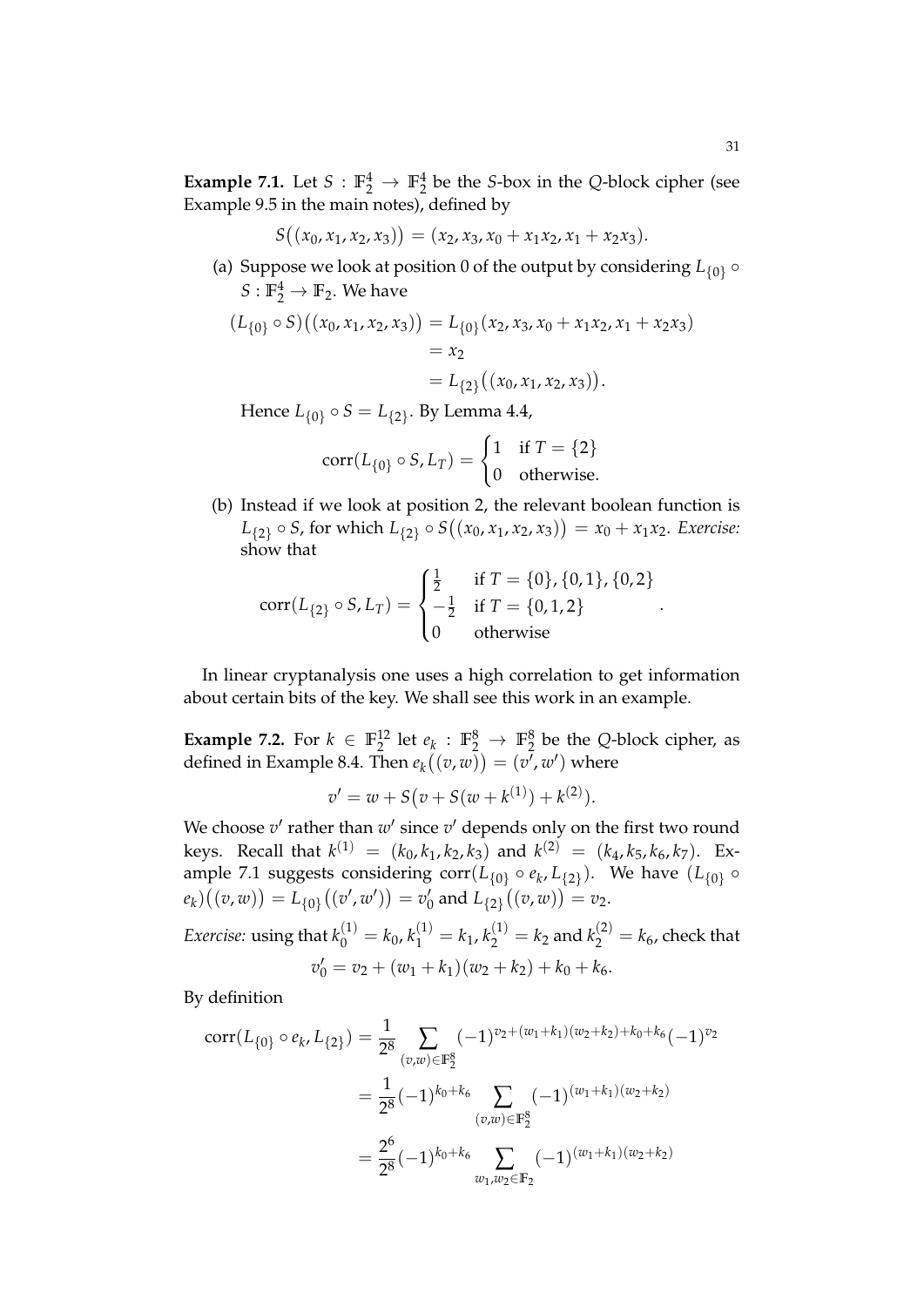When we compute the sum, the values of  $k_1$  and  $k_2$  are irrelevant. For instance, if both are 0 we average  $(-1)^{w_1w_2}$  over all four  $(w_1, w_2) \in \mathbb{F}_2^2$ to get  $\frac{1}{2}$ ; if both are 1 we average  $(-1)^{(w_1+1)(w_2+1)}$ , seeing the same summands in a different order, and still getting  $\frac{1}{2}$ . Hence

$$
corr(L_{\{0\}} \circ e_k, L_{\{2\}}) = \frac{1}{2^8}(-1)^{k_0 + k_6} \sum_{(v,w) \in \mathbb{F}_2^8} (-1)^{w_1 w_2}
$$
  
=  $(-1)^{k_0 + k_6} \frac{1}{4} \sum_{w_1, w_2 \in \{0,1\}} (-1)^{w_1 w_2}$   
=  $\frac{1}{2}(-1)^{k_0 + k_6}$ .

We can estimate this correlation from a collection of plaintext/ciphertext pairs  $(v, w)$ ,  $(v', w')$  by computing  $(-1)^{v'_0+v_2}$  for each pair. We get

| $(-1)^{k_0+k_6}$  | with probability $\frac{3}{4}$ |
|-------------------|--------------------------------|
| $-(-1)^{k_0+k_6}$ | with probability $\frac{1}{4}$ |

so the average is the correlation  $\frac{1}{2}(-1)^{k_0+k_6}$  which tells us  $k_0 + k_6$ .

Using our collection of plaintext/ciphertext pairs we can also estimate

$$
corr(L_{\{0\}} \circ e_k, L_{\{2,5\}}) = \frac{1}{2}(-1)^{k_0 + k_6 + k_1}
$$

$$
corr(L_{\{0\}} \circ e_k, L_{\{2,6\}}) = \frac{1}{2}(-1)^{k_0 + k_6 + k_2}
$$

and so learn  $k_1$  and  $k_2$  as well as  $k_0 + k_6$ . (You are asked to show this on Problem Sheet 9.) There are similar high correlations of  $\frac{1}{2}$  for output bit 1. Using these one learns  $k_2$  and  $k_3$  as well as  $k_1 + k_7$ .

**Exercise 7.3.** Given  $k_0 + k_6$ ,  $k_1 + k_7$ ,  $k_1$ ,  $k_2$ ,  $k_3$ , how many possibilities are there for the key in the *Q*-block cipher?

This exercise shows that linear cryptanalysis gives a sub-exhaustive attack on the *Q*-block cipher. It is more powerful than the difference attack seen in the main course. Moreover, the difference attack required *chosen* plaintexts, rather than a set of observed plaintext/ciphertext pairs used here. It is therefore more widely applicable.

In the attack on the Q-Block Cipher we saw that the correlation depended on the key only by a sign. This is because key addition, as is almost universally the case for block ciphers, was done in  $\mathbb{F}_2^n$ .

**Lemma 7.4.** *Fix*  $k \in \mathbb{F}_2^n$ *. Define*  $F : \mathbb{F}_2^n \to \mathbb{F}_2^n$  by  $F(x) = x + k$ *. Then*  $corr(L_S \circ F, L_T) = \begin{cases} (-1)^{L_S(k)} & \text{if } S = T \\ 0 & \text{if } S \neq T \end{cases}$ 0 *if*  $S \neq T$ .

Another very useful result gives correlations through the composition of two functions.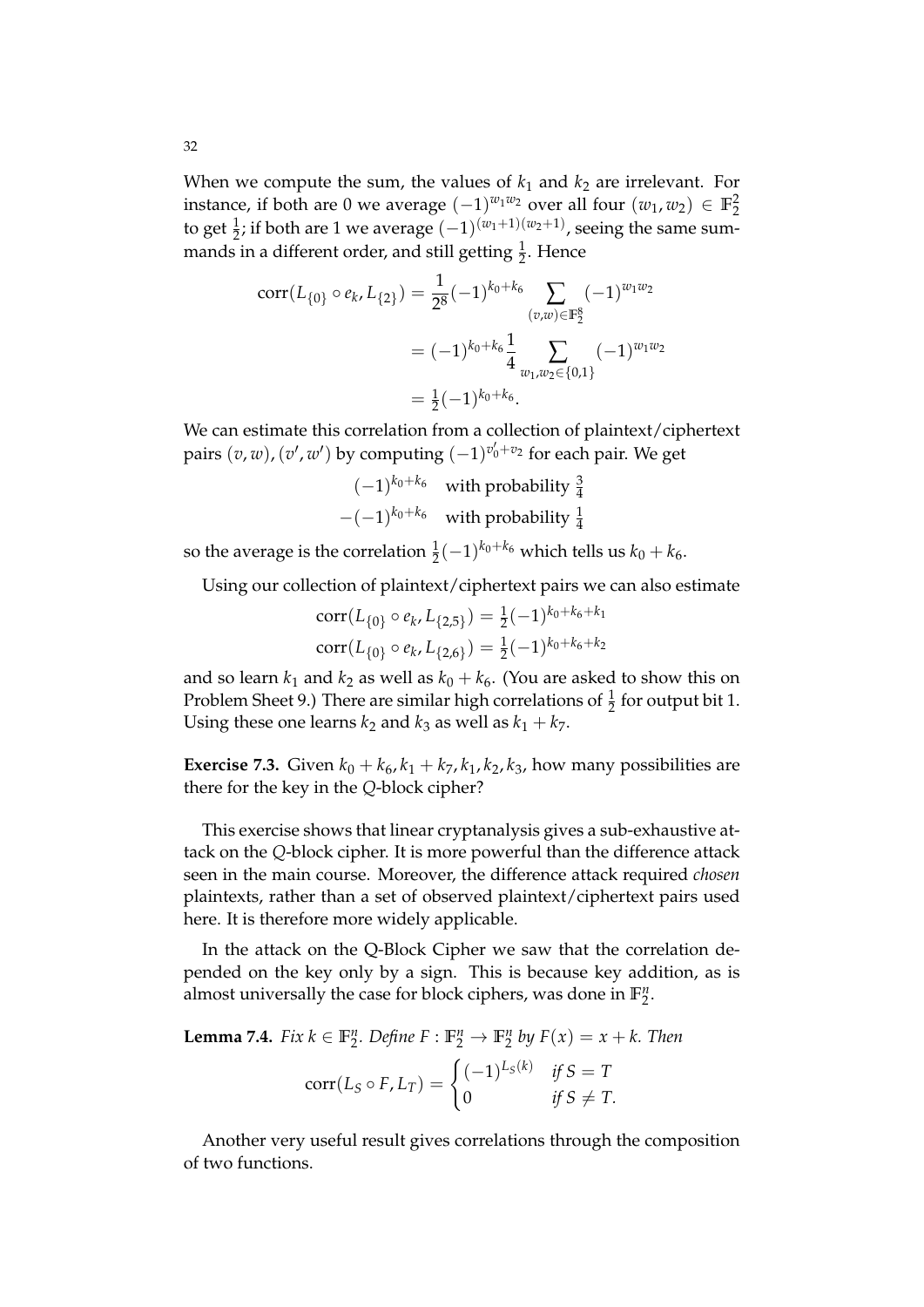**Proposition 7.5.** Let  $F : \mathbb{F}_2^n \to \mathbb{F}_2^n$  and  $G : \mathbb{F}_2^n \to \mathbb{F}_2^n$  be functions. For *S*, *T* ⊆ {0, 1, . . . , *n* − 1},

$$
corr(L_S \circ G \circ F, L_T) = \sum_{U \subseteq \{0,1,\dots,n-1\}} corr(L_S \circ G, L_U) corr(L_U \circ F, L_T).
$$

### **Example 7.6.**

(1) Take  $G(x_0, x_1) = (x_0, x_0, x_1)$ . The matrix of correlations, with rows and columns labelled  $\varnothing$ ,  $\{0\}$ ,  $\{1\}$ ,  $\{0,1\}$  is

$$
\begin{pmatrix} 1 & 0 & 0 & 0 \ 0 & 1 & 0 & 0 \ \frac{1}{2} & \frac{1}{2} & \frac{1}{2} & -\frac{1}{2} \\ \frac{1}{2} & \frac{1}{2} & -\frac{1}{2} & \frac{1}{2} \end{pmatrix}.
$$

- (2) By Lemma 7.4, the matrix for  $(x_0, x_1) \mapsto (x_0 + 1, x_1)$  is diagonal, with entries  $1, -1, 1, 1$ .
- (3) Hence  $H(x_0, x_1) = (x_0 + 1, x_0x_1 + x_1) = (\overline{x}_0, \overline{x}_0x_1)$  has correlation matrix

|  |  |  |  |  |  | $\begin{pmatrix} 1 & 0 & 0 & 0 \\ 0 & 1 & 0 & 0 \\ \frac{1}{2} & \frac{1}{2} & \frac{1}{2} & -\frac{1}{2} \\ \frac{1}{2} & \frac{1}{2} & -\frac{1}{2} & \frac{1}{2} \end{pmatrix} \begin{pmatrix} 1 & \cdot & \cdot & \cdot \\ \cdot & 1 & \cdot & \cdot \\ \cdot & \cdot & 1 & \cdot \\ \cdot & \cdot & \cdot & 1 \end{pmatrix} = \begin{pmatrix} 1 & 0 & 0 & 0 \\ 0 & -1 & 0 & 0 \\ \frac{1}{2} & -\frac{1}{2} & \frac{1}{2} & \frac{1$ |  |
|--|--|--|--|--|--|-------------------------------------------------------------------------------------------------------------------------------------------------------------------------------------------------------------------------------------------------------------------------------------------------------------------------------------------------------------------------------------------------------------------------------------------|--|
|  |  |  |  |  |  |                                                                                                                                                                                                                                                                                                                                                                                                                                           |  |

We end by applying Proposition 7.5 to the *S*-box in the *Q*-block cipher. Let  $F: \mathbb{F}_2^3 \to \mathbb{F}_2^3$  be the *S*-box in the 3 bit version of the *Q*-block cipher, so  $F((x_0, x_1, x_2)) = (x_1, x_2, x_0 + x_1 x_2)$ . The matrix below shows the correlations,

| $\frac{1}{2}$       | $\frac{1}{2}$  | $\frac{1}{2}$  | $\frac{1}{2}$           |
|---------------------|----------------|----------------|-------------------------|
| $\frac{1}{2}$       | $\frac{1}{2}$  | $-\frac{1}{2}$ | $\frac{1}{2}$           |
| $\frac{1}{2}$       | $-\frac{1}{2}$ | $\frac{1}{2}$  |                         |
| $\cdot \frac{1}{2}$ | $\frac{1}{2}$  | $\frac{1}{2}$  | $rac{1}{2}$ $rac{1}{2}$ |

writing · for a 0 correlation, with subsets ordered

$$
\emptyset, \{0\}, \{1\}, \{0,1\}, \{2\}, \{0,2\}, \{1,2\}, \{0,1,2\}.
$$

For example the first four rows show that tapping in positions  $\varnothing$ ,  $\{0\}$ ,  $\{1\}$ , or  $\{0,1\}$  gives a linear function. By taking powers of this matrix we can compute correlations through any power of *F*.

In the video we will use MATHEMATICA to find the order of the (normal) four bit version of *F*.